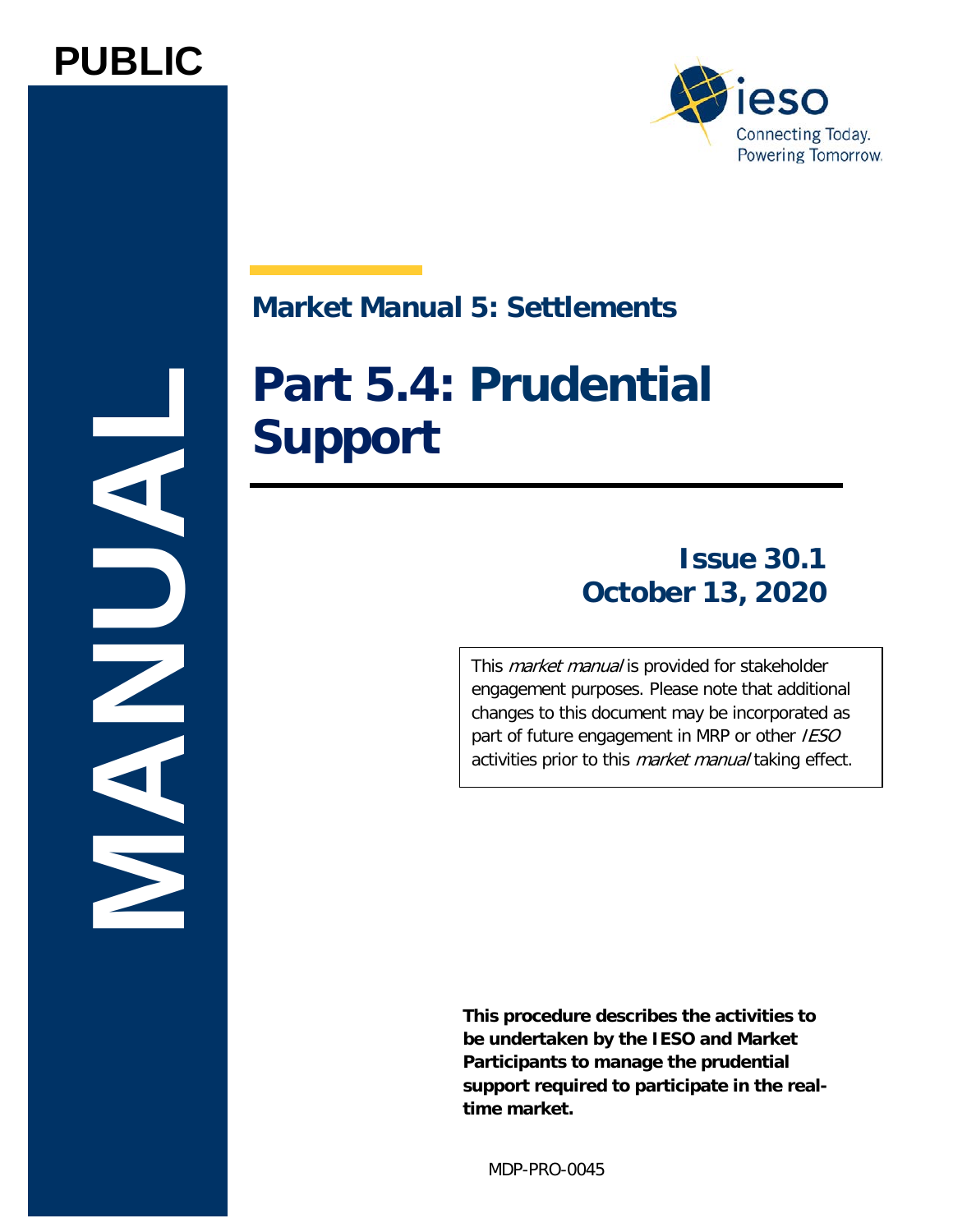#### **Disclaimer**

The posting of documents on this website is done for the convenience of *market* participants and other interested visitors to the IESO website. Please be advised that, while the IESO attempts to have all posted documents conform to the original, changes can result from the original, including changes resulting from the programs used to format the documents for posting on the website as well as from the programs used by the viewer to download and read the documents. The *IESO* makes no representation or warranty, express or implied, that the documents on this website are exact reproductions of the original documents listed. In addition, the documents and information posted on this website are subject to change. The *IESO* may revise, withdraw or make final these materials at any time at its sole discretion without further notice. It is solely your responsibility to ensure that you are using up-to-date documents and information.

This *market manual* may contain a summary of a particular *market rule*. Where a *market* rule is applicable, the obligation that shall be met is as stated in the *market rules*. To the extent of any discrepancy or inconsistency between the provisions of a particular *market* rule and the summary, the provision of the *market rule* shall govern. Furthermore, all references in the *market manual* to provisions of the *market rules* have been included for the convenience of the reader only, and any such reference shall not be construed as an exhaustive list of provisions of the *market rules* applicable to a given section of the *market* manual. The IESO makes no representation or warranty, express or implied about the accuracy or completeness of any such reference.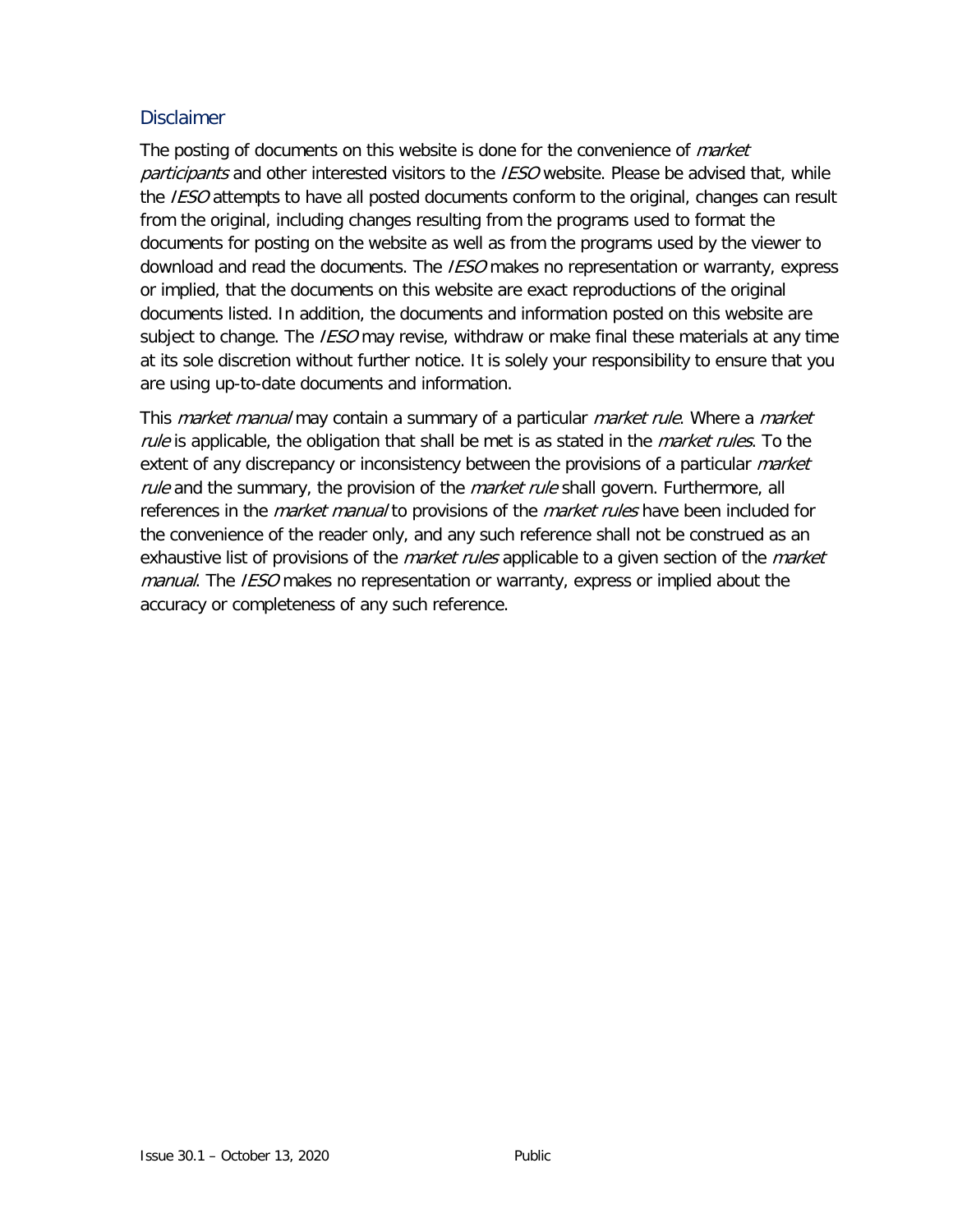### Document Change History

| <b>Issue</b> | <b>Reason for Issue</b>                                                                                                                                 | Date             |  |  |  |
|--------------|---------------------------------------------------------------------------------------------------------------------------------------------------------|------------------|--|--|--|
|              | For changes prior to 2016, refer to versions 30.0 and prior.                                                                                            |                  |  |  |  |
| 27.0         | Updated for Baseline 35.0<br>March 2, 2016<br>To reflect: DR Prudential Support Obligations                                                             |                  |  |  |  |
| 28.0         | Updated for Baseline 36.0<br>To reflect: Prudential Support Obligations for DR<br><b>Capacity Obligation Transfers</b>                                  | January 11, 2017 |  |  |  |
| 29.0         | Updated in advance of Baseline 42.1<br>To reflect: Capacity Prudential Support Obligations                                                              | October 15, 2019 |  |  |  |
| 30.0         | Updated in advance of Baseline 43.1<br>To reflect: Capacity Prudential Support Obligations<br>applicable to <i>capacity auctions</i> starting June 2020 | May 4, 2020      |  |  |  |
| 30.1         | Updated in advance of Baseline XX.X<br>To reflect: Market Renewal Project                                                                               | TBD              |  |  |  |

### Related Documents

| <b>Document ID</b> | <b>Document Title</b> |
|--------------------|-----------------------|
|                    |                       |
|                    |                       |
|                    |                       |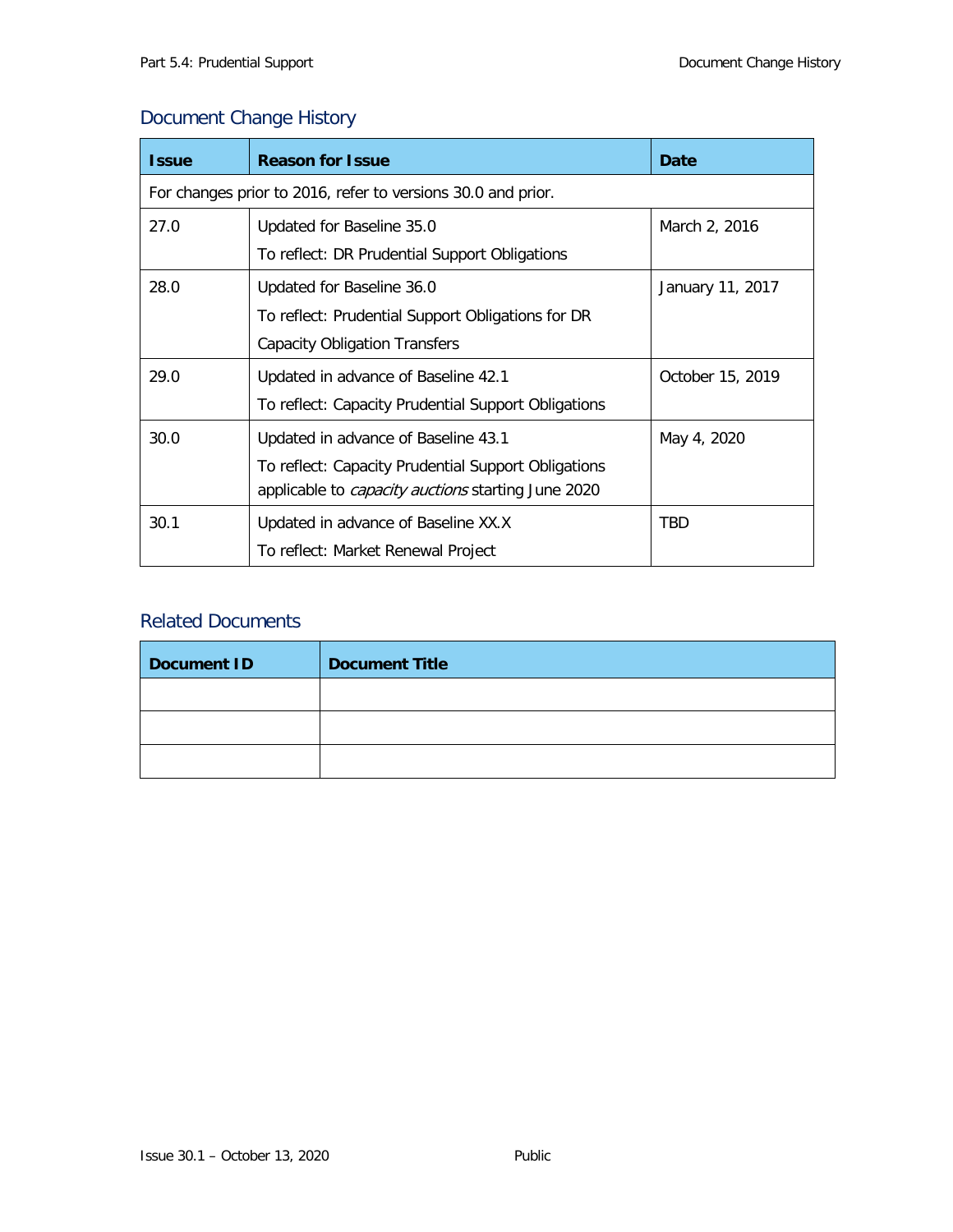# <span id="page-3-0"></span>Table of Contents

| 1.   |                                                                                                                                                      |
|------|------------------------------------------------------------------------------------------------------------------------------------------------------|
| 1.1. |                                                                                                                                                      |
| 1.2. |                                                                                                                                                      |
| 1.3. |                                                                                                                                                      |
| 1.4. |                                                                                                                                                      |
| 1.5. |                                                                                                                                                      |
| 2.   | Setting Prudential Support Obligations for Physical Transactions 8                                                                                   |
| 2.1. |                                                                                                                                                      |
|      | 2.1.1. Information Required of Market Participants Authorized as Energy Traders  9                                                                   |
|      | 2.1.2. Information Required of Market Participants Not authorized as Energy Traders                                                                  |
|      |                                                                                                                                                      |
| 2.2. | Calculating Prudential Support Obligation for Physical Transactions 14<br>2.2.1. Assessment for Market Participants Authorized as Energy Traders  14 |
|      | 2.2.2. Assessment for Market Participants Not Authorized as Energy Traders  18                                                                       |
| 2.3. |                                                                                                                                                      |
| 2.4. |                                                                                                                                                      |
| 2.5. | Updating the Prudential Support Obligation for Physical Transactions 25                                                                              |
|      | 2.5.1. Credit Warnings in the context of Physical Transactions  26                                                                                   |
| 3.   | Daily Monitoring of Prudential Support for Physical Transactions  27                                                                                 |
| 3.1. |                                                                                                                                                      |
|      | 3.1.1. Cleared-But-Not-Settled or Six-Day Activity Estimate for Physical Transactions                                                                |
|      |                                                                                                                                                      |
|      |                                                                                                                                                      |
|      |                                                                                                                                                      |
|      |                                                                                                                                                      |
| 3.2. | Margin Call Warnings and Margin Calls for Physical Transactions  30                                                                                  |
| 4.   | Setting Prudential Support Obligations for Virtual Transactions 32                                                                                   |
| 4.1. | Submitting Prudential Support Information for Virtual Transactions 33                                                                                |
| 4.2. | Determining the Prudential Support Obligation for Virtual Transactions  33                                                                           |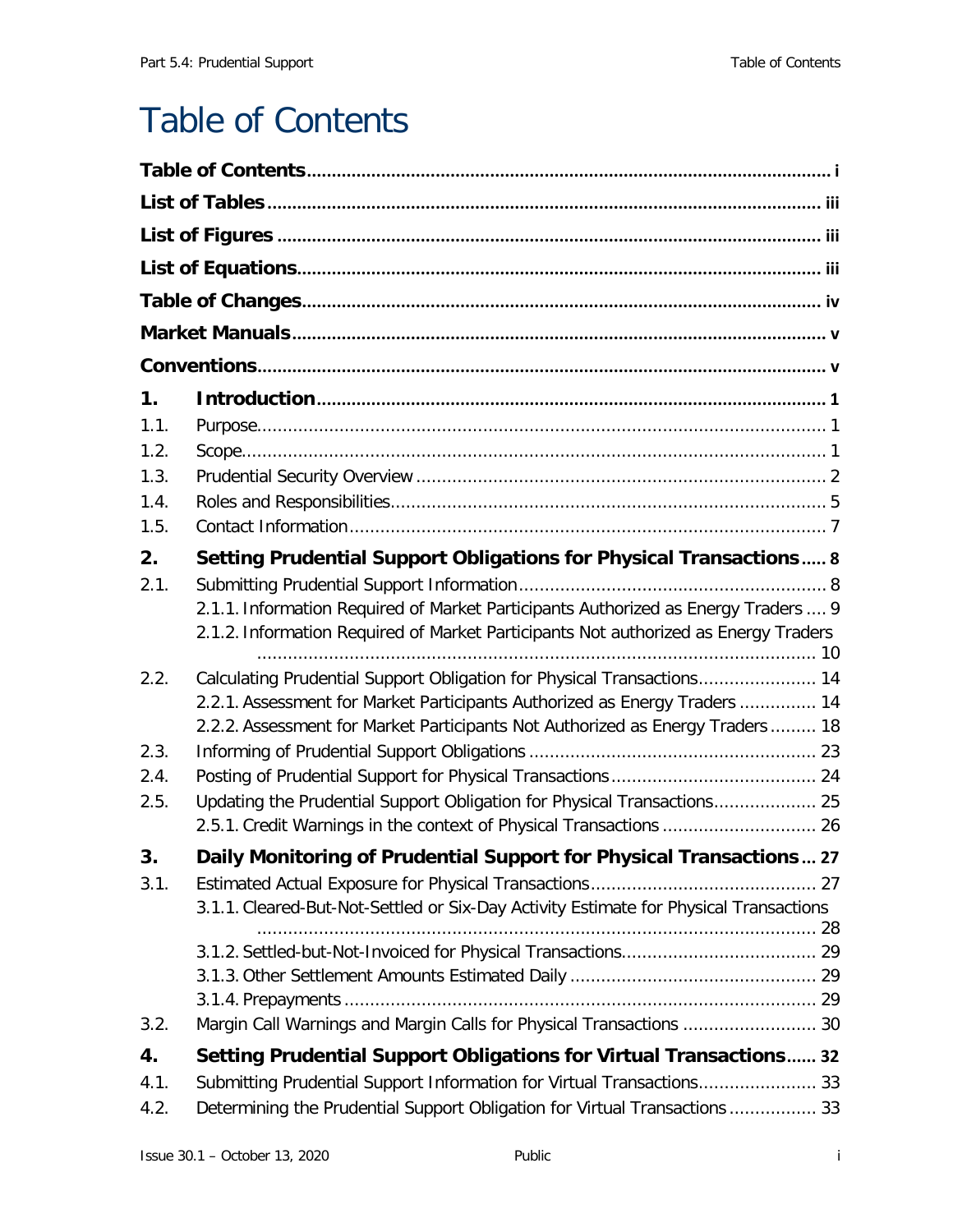|      | 4.2.1. Determining the Price Delta for Prudential Support Obligation for Virtual  |
|------|-----------------------------------------------------------------------------------|
|      | 4.2.2. Determining the Minimum Trading Limit for Virtual Transactions  36         |
|      | 4.2.3. Determining the Default Protection Amount for Virtual Transactions  37     |
|      |                                                                                   |
| 4.3. |                                                                                   |
| 4.4. | Updating the Prudential Support Obligation for Virtual Transactions 39            |
| 5.   | Daily Monitoring of Prudential Support for Virtual Transactions 41                |
| 5.1. |                                                                                   |
|      |                                                                                   |
|      |                                                                                   |
| 5.2. | Daily Monitoring of Virtual Transaction Actual Exposure and Trading Limit 43      |
|      | 5.2.1. Cleared-but-Not-Settled Component for Virtual Transactions  43             |
| 5.3. | Price Delta for Daily Cumulative Submitted-but-Not-Cleared Dollar Exposure and    |
|      |                                                                                   |
|      | 5.3.1. Enduring Price Delta for Daily Cumulative Submitted-but-Not-Cleared Dollar |
|      | 5.3.2. Interim Price Delta for Daily Cumulative Submitted-but-Not-Cleared Dollar  |
| 5.4. | Margin Call Warnings and Margin Calls for Virtual Transactions 46                 |
| 6.   | <b>Consolidated Process for Monitoring Physical Transactions and</b>              |
| 7.   |                                                                                   |
| 7.1. |                                                                                   |
| 8.   |                                                                                   |
| 9.   |                                                                                   |
|      |                                                                                   |
|      |                                                                                   |
|      |                                                                                   |
|      |                                                                                   |
|      | Appendix E: Global Adjustment Calculation for Minimum Trading Limit and           |
|      |                                                                                   |

u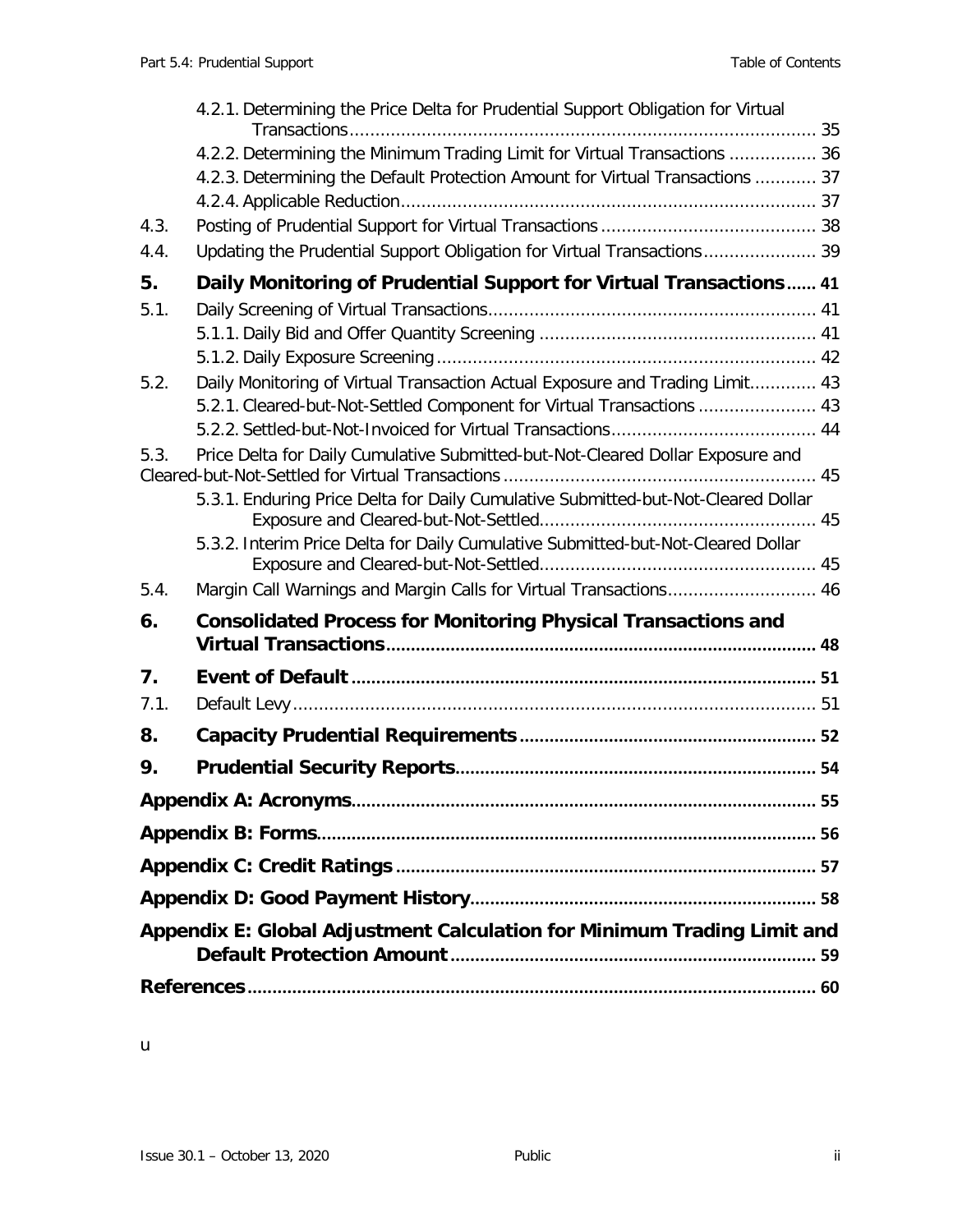# <span id="page-5-0"></span>List of Tables

| Table 3-1: Actions Taken as a Result of Daily Monitoring of Physical Transactions 30     |  |
|------------------------------------------------------------------------------------------|--|
| Table 5-1: Actions Taken as a Result of Daily Monitoring of Virtual Transactions46       |  |
| Table 5-3: Comparison of Monitoring Activities between Market Participants Authorized to |  |
|                                                                                          |  |

# <span id="page-5-1"></span>List of Figures

| Figure 1-1: Overview of the Process for Setting a Market Participant's Prudential Support     |  |
|-----------------------------------------------------------------------------------------------|--|
| Figure 1-2: Overview of the Process for Monitoring and Screening of a Market Participant's    |  |
| Figure 2-1: Determination of Prudential Support Obligation for a Market Participant that is   |  |
| Figure 2-2: Margin Call Option for Physical Transactions for a Market Participant that is not |  |
| Figure 2-3: No Margin Call Option for Physical Transactions for a Market Participant that is  |  |
|                                                                                               |  |

# <span id="page-5-2"></span>List of Equations

| Equation 4-2: Default Protection Amount for Virtual Transactions 37                   |  |
|---------------------------------------------------------------------------------------|--|
| Equation 4-3: Applicable Reduction to Maximum Net Exposure for Virtual Transactions38 |  |
| Equation 5-1: Submitted-but-not-cleared Dollar Exposure as part of the Daily Exposure |  |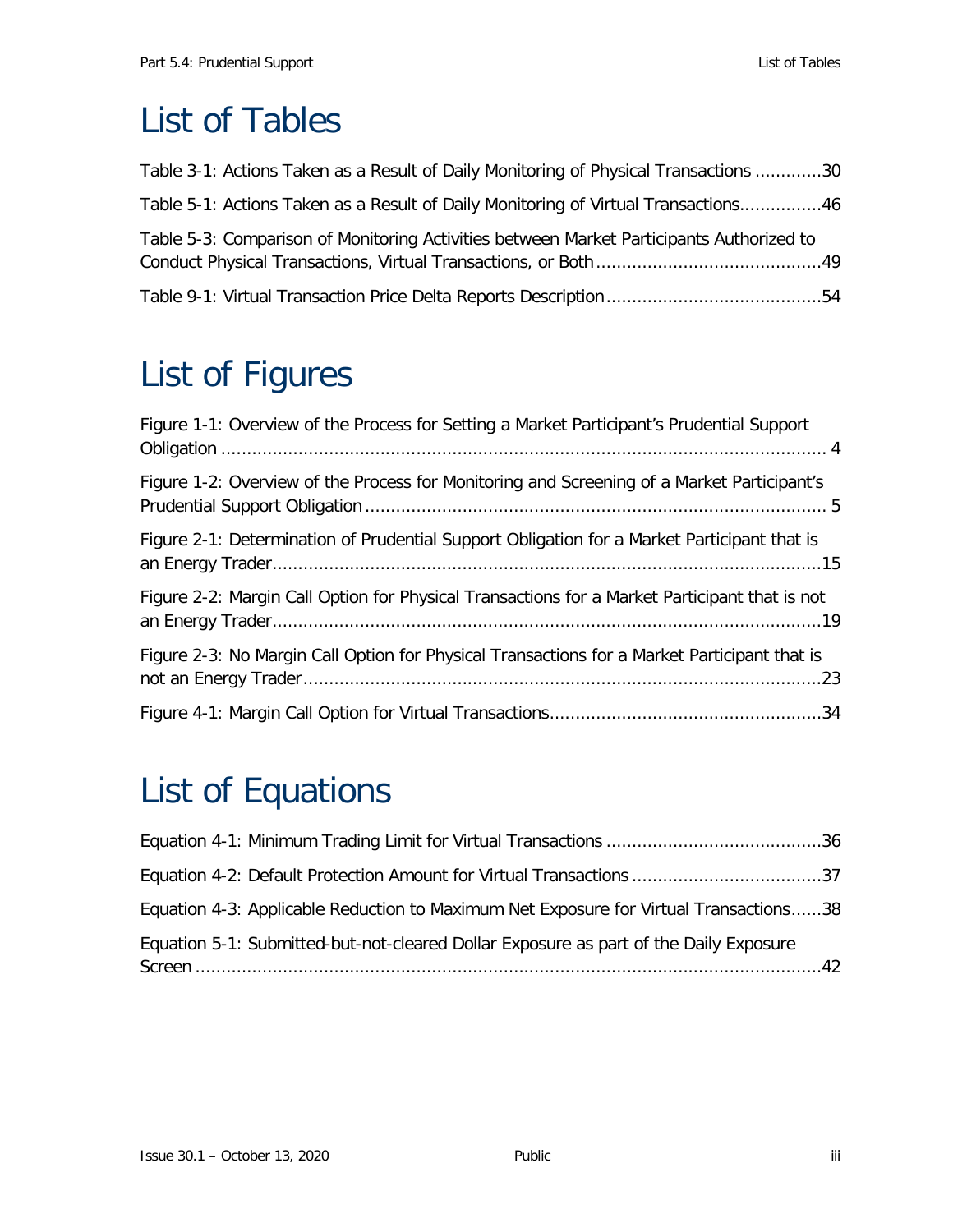# <span id="page-6-0"></span>Table of Changes

| <b>Reference</b><br>(Paragraph and<br>Section) | <b>Description of Change</b>                                                                                                                                            |
|------------------------------------------------|-------------------------------------------------------------------------------------------------------------------------------------------------------------------------|
| Throughout                                     | "Batch 1" changes for Market Renewal Program, reflecting design elements in<br>the following detailed design documents:<br>Authorization and Participation<br>$\bullet$ |
|                                                | <b>Prudential Security</b><br>$\bullet$<br><b>Facility Registration</b>                                                                                                 |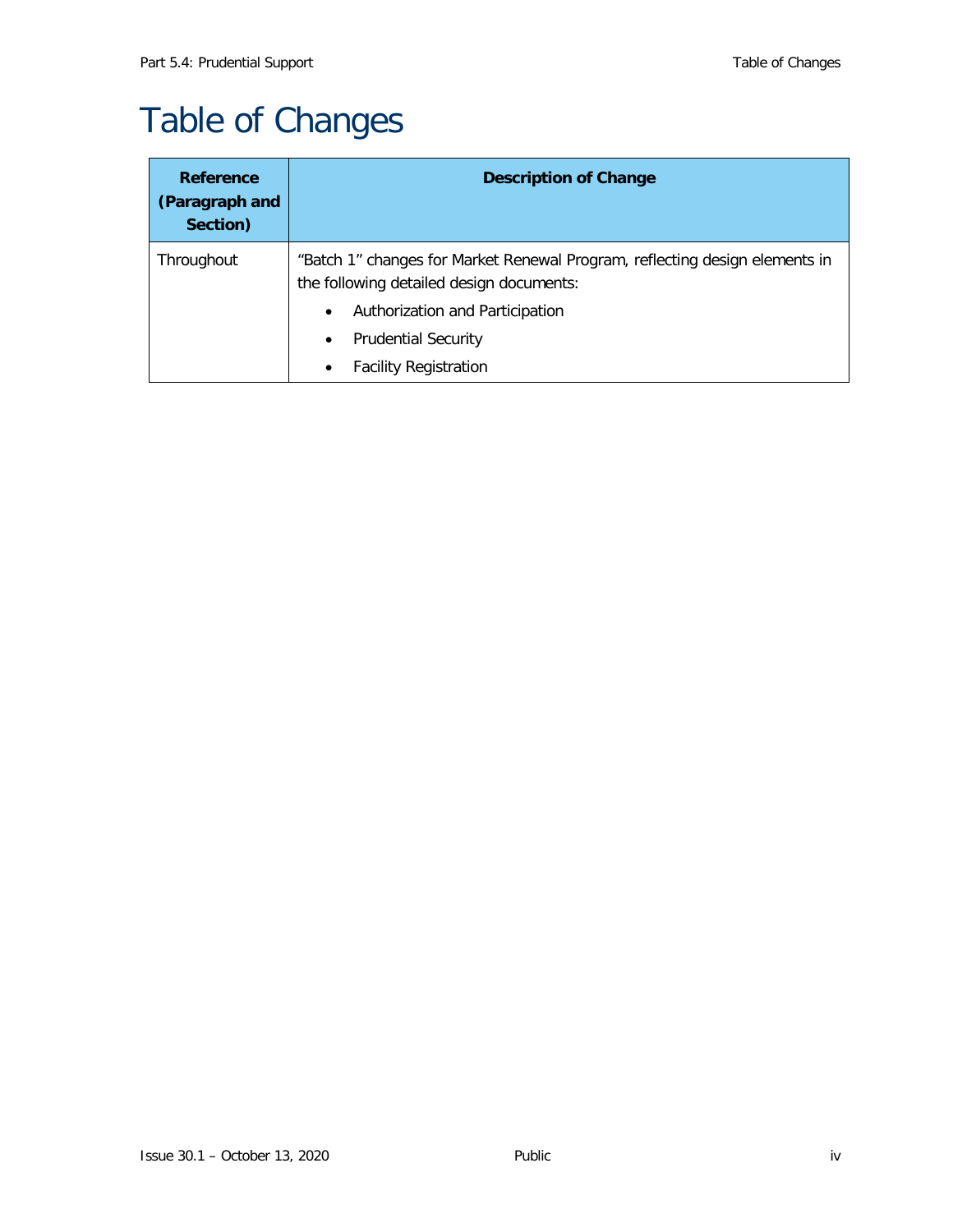# <span id="page-7-0"></span>Market Manuals

The *market manuals* consolidate the market procedures and associated forms, standards, and policies that define certain elements relating to the operation of the *IESO-administered* markets. Market procedures provide more detailed descriptions of the requirements for various activities than is specified in the *market rules*. Where there is a discrepancy between the requirements in a document within a *market manual* and the *market rules*, the market rules shall prevail. Standards and policies appended to, or referenced in, these procedures provide a supporting framework.

# <span id="page-7-1"></span>**Conventions**

The standard conventions followed for *market manuals* are as follows:

- The word 'shall' denotes a mandatory requirement;
- Terms and acronyms used in this *market manual* including all Parts thereto that are *italicized* have the meanings ascribed thereto in Chapter 11 of the "Market Rules";
- All user interface labels and options that appear on the *IESO* portals and tools are formatted with the **bold** font style;
- Double quotation marks are used to indicate titles of legislation, publications, forms and other documents; and
- Any procedure-specific convention(s) shall be identified within the procedure document itself.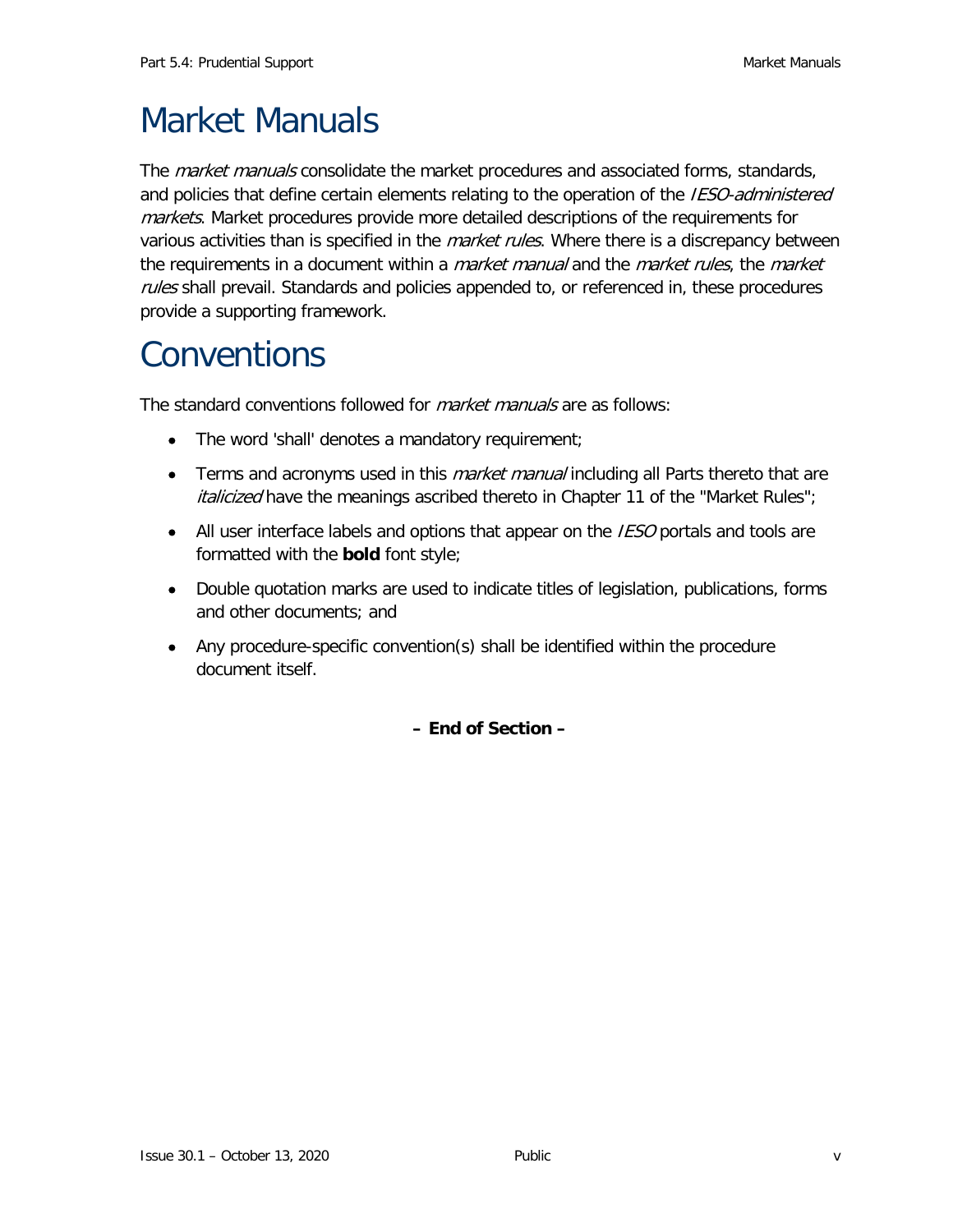# <span id="page-8-0"></span>1. Introduction

# <span id="page-8-1"></span>1.1. Purpose

This *market manual* describes the activities performed by the *IESO* and *market participants*, as they relate to *prudential support. Market participants' prudential support obligations* are reviewed at the time of authorization and on an ongoing basis by the *IESO* and may increase or decrease based on *market participants'* actual and expected market activities.<sup>[1](#page-8-3)</sup> This *market manual* also describes the activities performed by *market participants* to post prudential support to satisfy their prudential support obligations for physical transactions and *virtual transactions* and the actions undertaken by the *IESO*.

# <span id="page-8-2"></span>1.2. Scope

This *market manual* provides *market participants* with a summary of the steps and interfaces between *market participants* and the *IESO* with regards to managing their prudential support. The procedural workflows and steps serve as a roadmap and reflect the requirements set out in the *market rules* and *IESO* policies and standards.

- This *market manual* applies only to the *prudential support obligations* that relate to the IESO's physical markets. This *market manual* does not address:
- the process of posting *transmission rights* ( $TR$ ) *market deposits*, which are a prerequisite for participating in a TR auction. This process is provided in Market [Manual 4: Market Operations Part 4.4: Transmission Rights Auction;](http://www.ieso.ca/-/media/Files/IESO/Document-Library/Market-Rules-and-Manuals-Library/market-manuals/market-operations/mo-TransmissionRights.pdf?la=en)
- the process of posting *capacity auction deposits*, which are a prerequisite for participating in a *capacity auction*. This process is provided in [Market Manual](http://www.ieso.ca/-/media/Files/IESO/Document-Library/Market-Rules-and-Manuals-Library/market-manuals/capacity-auction/Capacity-Auction.pdf?la=en) 12: [Capacity Auctions;](http://www.ieso.ca/-/media/Files/IESO/Document-Library/Market-Rules-and-Manuals-Library/market-manuals/capacity-auction/Capacity-Auction.pdf?la=en) and
- the process of issuing a *default levy* by the *IESO*, which is provided in Market Manual [5 Settlements Part 5.9: Settlement Payment Methods and Schedule.](http://www.ieso.ca/-/media/Files/IESO/Document-Library/Market-Rules-and-Manuals-Library/market-manuals/settlements/se-PaymentMethods.pdf?la=en)

This *market manual* covers the following:

• set *prudential support obligations* for *physical transactions* – this section describes the calculation and the IESO review of a market participant's prudential support obligation for physical transactions and the forms of prudential support for physical transactions;

ł

<span id="page-8-3"></span><sup>&</sup>lt;sup>1</sup> Unless otherwise stated, references to a *market participant* in this procedure are deemed to also include persons who intend to become authorized as a *market participant*.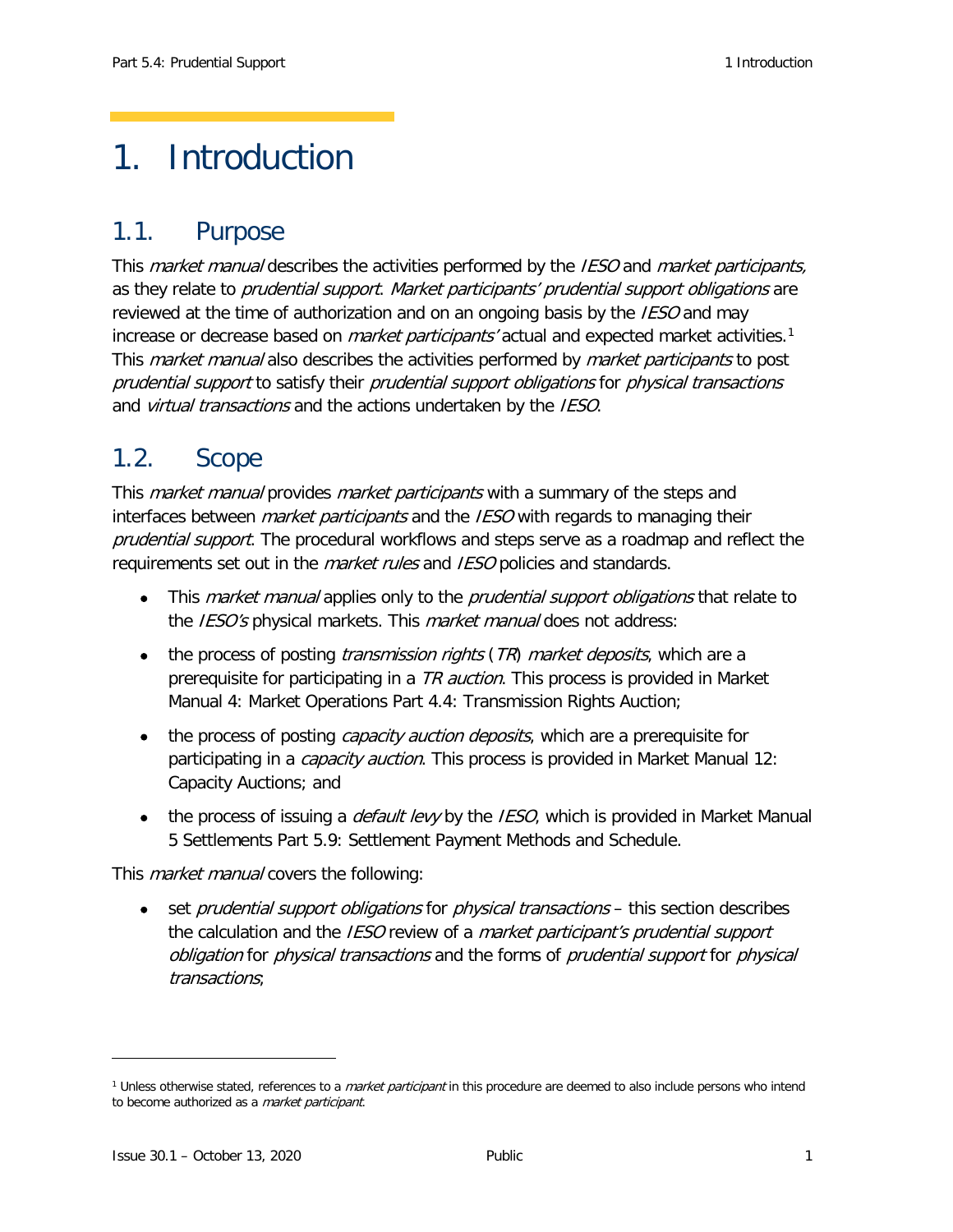- daily monitoring of *prudential support* for *physical transactions* this section describes the *IESO's* daily monitoring of *actual exposure* and *trading limit*, as well as margin call warnings and margin calls for physical transactions;
- set *prudential support obligations* for *virtual transactions* this section describes the calculation and *IESO* review of a *market participant's prudential support obligation* for virtual transactions, the forms of prudential support for virtual transactions and monitoring of *actual exposure* and *trading limit*. It also describes *margin call* warnings and *margin calls* for *virtual transactions*;
- daily monitoring of *prudential support* for *virtual transactions* this section describes the *IESO's* daily monitoring of *actual exposure* and *trading limit* and *margin call* warnings and *margin calls* for *virtual transactions*;
- consolidated process for physical transactions and virtual transactions **–** this section describes the *IESO's* daily monitoring of *market participants'* consolidated *trading* limit for their *physical transactions* and virtual transactions against their consolidated actual exposure for their physical transactions and virtual transactions;
- event of default this section discusses the impact of an event of default on physical bilateral contract quantities for market participants and default levy issuance to market participants conducting physical transactions and virtual transactions;
- capacity prudential requirements this section describes the calculation of *prudential* support obligations for capacity auction participants; and
- appendices the appendices include information such as forms, credit rating reduction tables and good payment history reduction tables.

# <span id="page-9-0"></span>1.3. Prudential Security Overview

In real-time electricity markets, there is no way to recover the physical commodity if a buyer is unable to pay because the electricity has already been consumed. In addition, for virtual transactions, once a bid or offer has been approved in the day-ahead market, the virtual energy trader must buy back or sell the quantity of energy equal to their original virtual offer or bid at the real-time market locational marginal price of energy at a virtual transaction zonal trading entity. The difference between the day-ahead market locational marginal price of *energy* at a *virtual transaction* zonal trading entity and the *real-time* market locational marginal price of energy at a *virtual transaction* zonal trading entity could lead to losses for the *market participant* conducting *virtual transactions*, which it may not be able to cover.

Under the *market rules*, the *IESO* must pay *market creditors* within four *business days* from the time when the IESO issues an *invoice. Market debtors* must pay the IESO within two business days of receiving an *invoice* from the IESO so that the IESO can remit funds owed. Market participants conducting *virtual transactions* are subject to the same invoicing and payment timelines.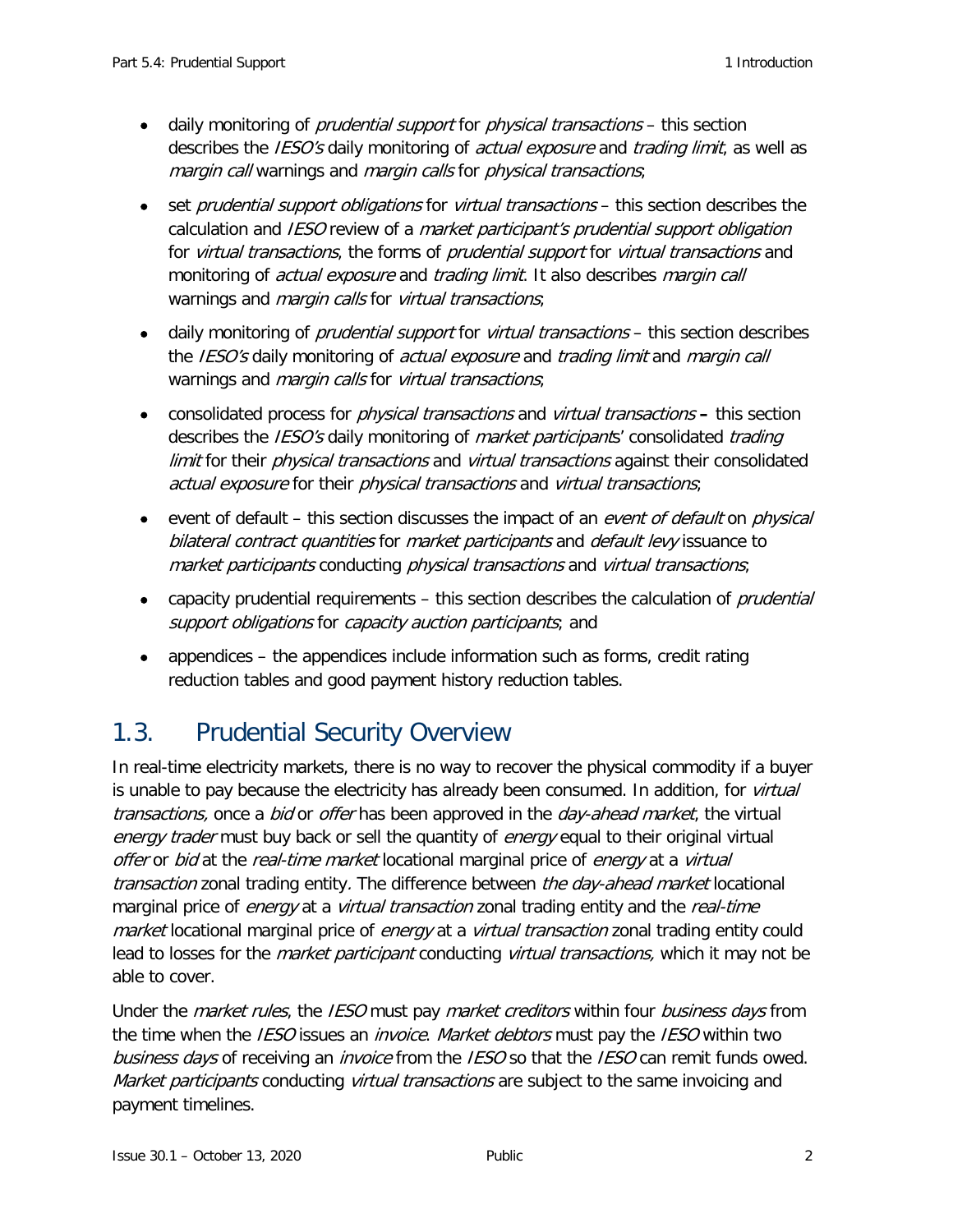If market participants do not remit their full amount due, the IESO does not assume the outstanding debt. Instead, all non-defaulting *market participants* assume the debt. The prudential support process helps ensure that the IESO has a reasonable amount of collateral on hand to cover potential default situations for both physical transactions and virtual transactions. The process helps provide protection to non-defaulting market participants from the risk of having to incur the costs of another *market participant's* default.

The IESO requires *prudential support* from *market participants* seeking authorization to participate in the *day-ahead market* and *real-time market* and for *capacity auction* participants that acquire a capacity obligation in the capacity auction. For details on capacity prudential support requirements for *capacity auction participants*, refer to [section 7](#page-59-1) of this market manual.

[Figure 1-1](#page-11-0) provides an overview of the process to calculate *market participants' prudential* support obligations. The market participant information requirements, the IESO's calculation of the *prudential support obligation*, and the acceptable forms of *prudential support* will differ depending on whether *market participants* conduct *physical transactions* or *virtual* transactions.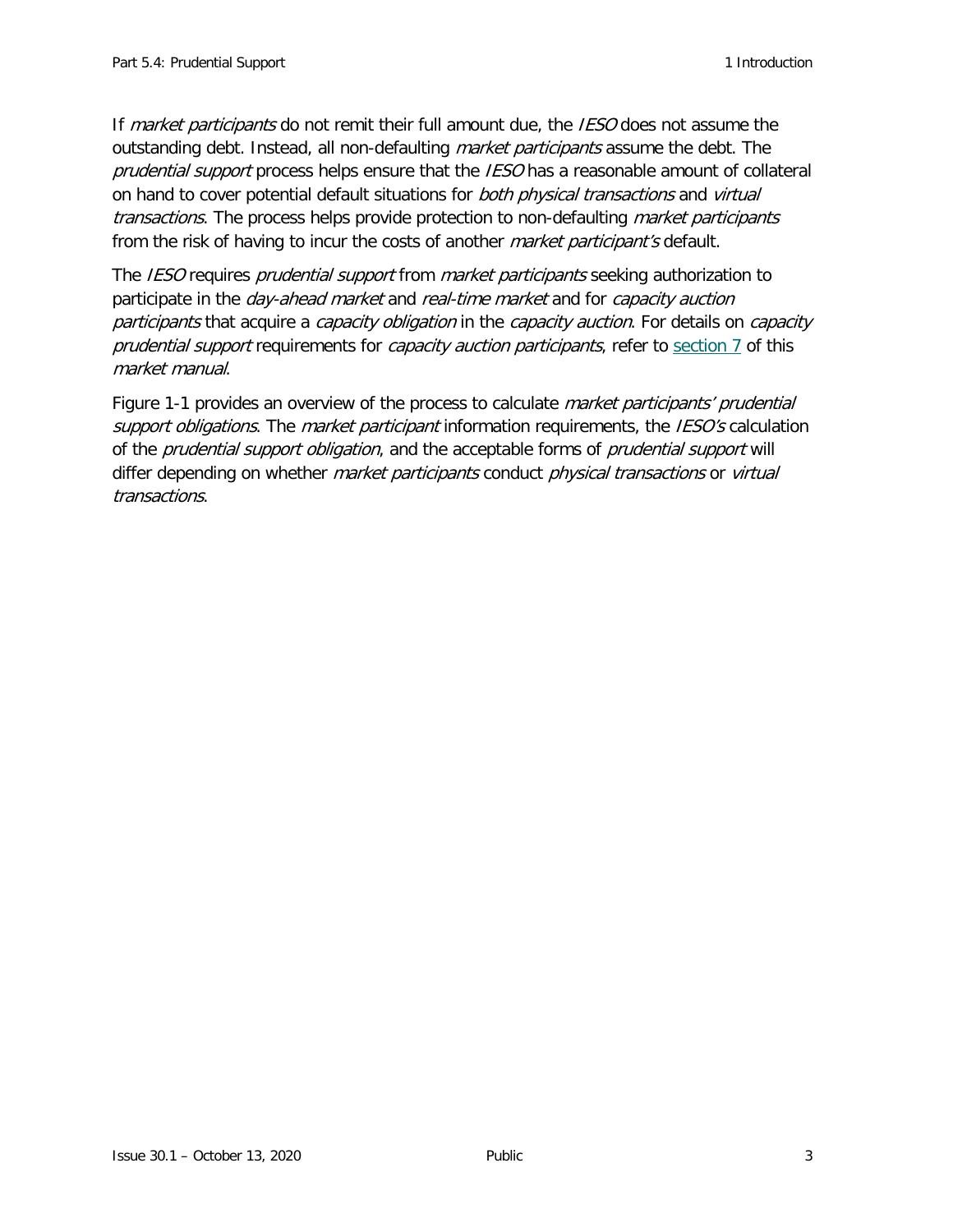|                       |                                                                   | Market Participant<br>Submits Information<br>into Online IESO                                                                                                                                                                                                                                                                                                                                        | <b>IESO Calculates</b><br>Prudential Support Obligation                                                                                                                                                                                                                                                                                                                                                                                                                                                                                                                                                                                                                      | Inform Market<br>Participant of<br>Prudential<br>Support<br>Obligation                                                                                                                                                                                                   | Post Prudential<br>Support<br>Obligation                                                                                   |
|-----------------------|-------------------------------------------------------------------|------------------------------------------------------------------------------------------------------------------------------------------------------------------------------------------------------------------------------------------------------------------------------------------------------------------------------------------------------------------------------------------------------|------------------------------------------------------------------------------------------------------------------------------------------------------------------------------------------------------------------------------------------------------------------------------------------------------------------------------------------------------------------------------------------------------------------------------------------------------------------------------------------------------------------------------------------------------------------------------------------------------------------------------------------------------------------------------|--------------------------------------------------------------------------------------------------------------------------------------------------------------------------------------------------------------------------------------------------------------------------|----------------------------------------------------------------------------------------------------------------------------|
|                       | Market<br>participant<br>authorized as<br>an energy<br>trader     | Apply for reductions<br>$\bullet$<br>(credit rating, good<br>payment history)<br>Information to calculate<br>$\bullet$<br>maximum net exposure                                                                                                                                                                                                                                                       | Calculates the minimum trading limit and default protection amount<br>Assesses the minimum trading limit against the self-assessed trading<br>limit submitted by the market participant<br>Determines the prudential support obligation for physical transactions<br>$\bullet$<br>(less any applicable reductions)                                                                                                                                                                                                                                                                                                                                                           |                                                                                                                                                                                                                                                                          |                                                                                                                            |
| Physical Transactions | Market<br>participant not<br>authorized as<br>an energy<br>trader | Participant Class<br>Election of the no margin<br>$\bullet$<br>call option<br>Apply for reductions<br>$\bullet$<br>(credit rating, good<br>payment history,<br>distributor prudential<br>credit)<br>Information to calculate<br>٠<br>maximum net exposure<br>(estimated exposure,<br>consideration of <i>physical</i><br>bilateral contracts,<br>market participant self-<br>assessed trading limit) | Margin Call Option<br>Calculates the minimum trading limit and default protection amount<br>Assesses the minimum trading limit against the self-assessed trading<br>limit submitted by the market participant<br>Adjusts the minimum trading limit and default protection amount for<br>physical bilateral contracts and/or global adjustment<br>Determines the prudential support obligation for physical transactions<br>$\bullet$<br>(less any applicable reductions)<br>No Margin Call Option<br>Determines the prudential support obligation for physical transactions<br>(based on 70 days of market activity)<br>applies distributor prudential credit, if applicable | IESO-calculated<br>prudential support<br>obligation<br>populated in<br>Online IESO<br>Market participant<br>submits populated<br>amount to IESO for<br>approval<br>IESO sends market<br>participant the<br>approved<br>prudential support<br>obligation in<br>Schedule A | Acceptable forms of<br>prudential support for<br>physical transactions<br>described in Section 2.4<br>of the market manual |
| Virtual               | Transactions                                                      | Maximum daily trading<br>$\bullet$<br>limit<br>Apply for reduction based<br>$\bullet$<br>on market creditor status                                                                                                                                                                                                                                                                                   | establishes the price delta quantity<br>٠<br>Calculates the minimum trading limit and default protection amount<br>$\bullet$<br>Determines the prudential support obligation for virtual transactions<br>(less any applicable reductions)                                                                                                                                                                                                                                                                                                                                                                                                                                    |                                                                                                                                                                                                                                                                          | Acceptable form of<br>prudential support for<br>virtual transactions<br>described in Section 4.3<br>of the market manual   |

#### <span id="page-11-0"></span>**Figure 1-1: Overview of the Process for Setting a Market Participant's Prudential Support Obligation**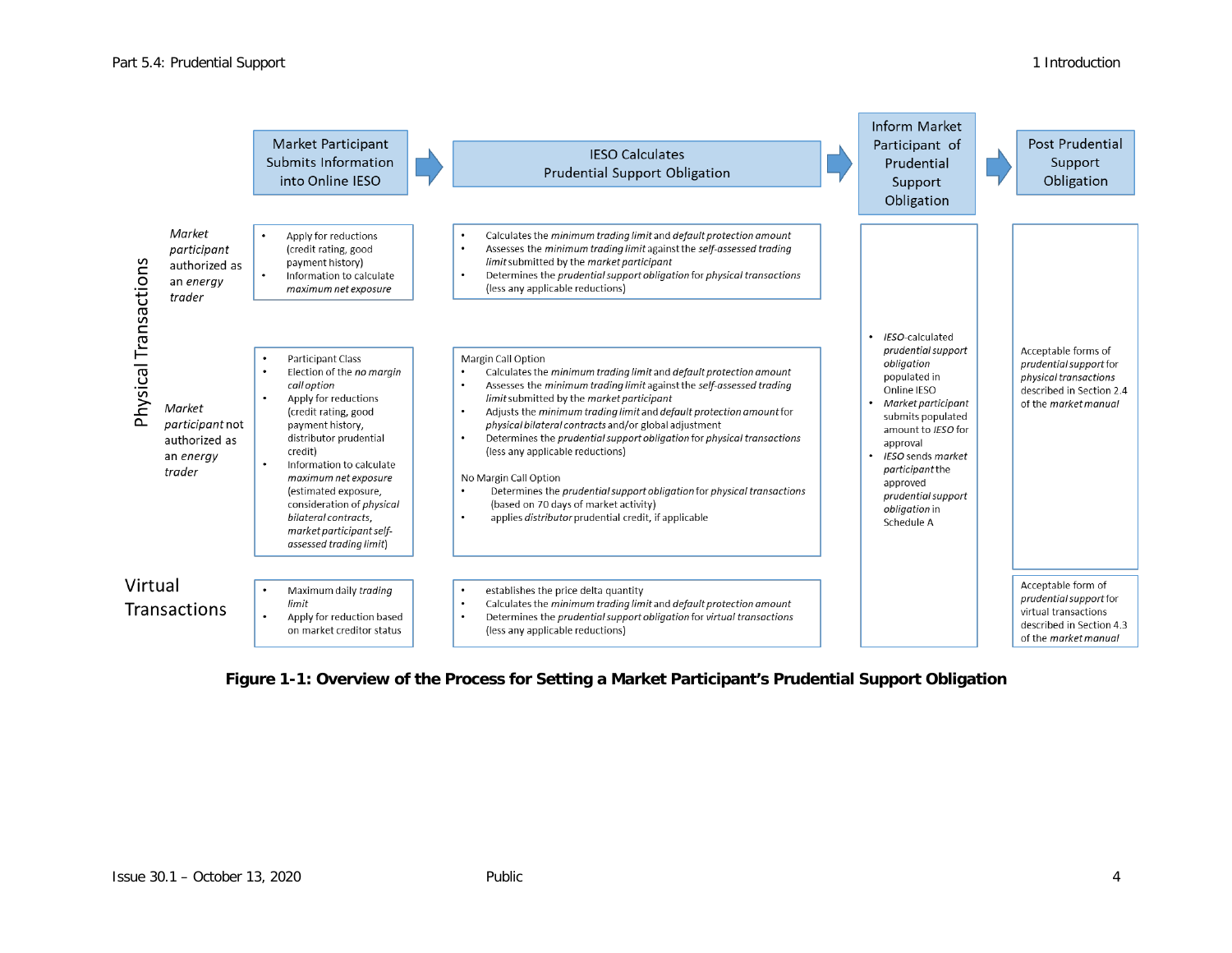[Figure 1-2](#page-12-1) provides an overview of the process for daily monitoring and screening of *market* participants' prudential support obligation. The components that are used in market participants' actual exposure estimate differ depending on whether market participants conduct only *physical transactions*, only *virtual transactions*, or a combination of *physical* transactions and virtual transactions. Daily screening is limited to market participants conducting virtual transactions.



<span id="page-12-1"></span>**Figure 1-2: Overview of the Process for Monitoring and Screening of a Market Participant's Prudential Support Obligation**

## <span id="page-12-0"></span>1.4. Roles and Responsibilities

Responsibility for *prudential support* is shared among:

- market participants, who are responsible for functions and responsibilities such as:
	- o submitting the required *prudential support* information via Online IESO and/or **Prudential Manager[2](#page-12-2)** for physical transactions and virtual transactions;

ł

<span id="page-12-2"></span><sup>2</sup> **Prudential Manager** can be accessed by navigating through: [https://portal.ieso.ca](https://portal.ieso.ca/)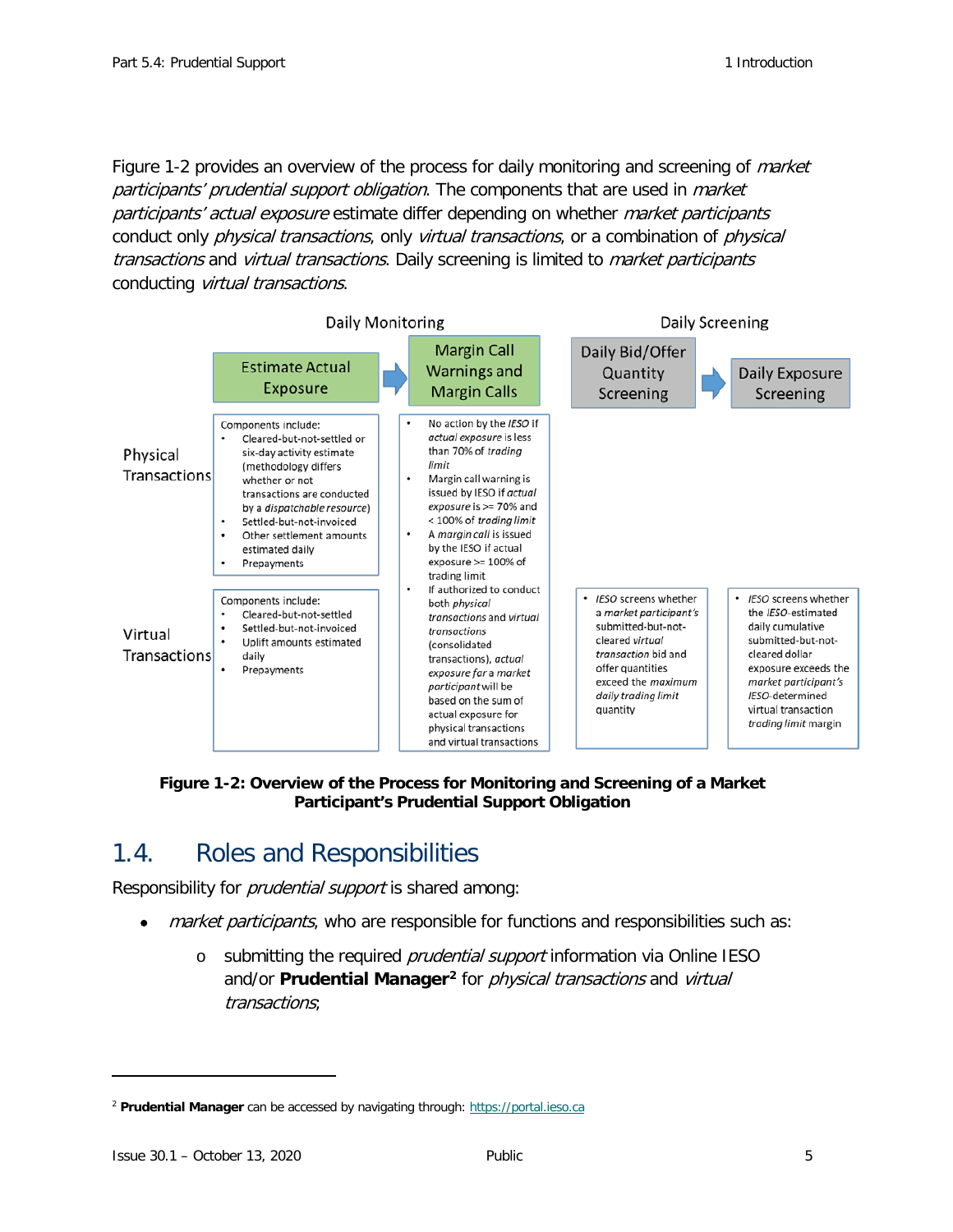- $\circ$  notifying the *IESO* that they wish to adjust their self-assessed trading limits for *physical transactions* as necessary to reflect their expected trading activity during that billing period. This excludes market participants authorized to conduct physical transactions under the no margin call option;
- $\circ$  notifying the *IESO* that they wish to adjust their *maximum daily trading limit* quantity (in MWh) for *virtual transactions* as necessary to reflect their expected trading activity during that *billing period;*
- o posting an appropriate form of *prudential support* that satisfies their prudential support obligations for physical transactions and/or virtual transactions;
- $\circ$  submitting to the *IESO* the quantity and duration of the applicable *physical* bilateral contracts and notifying the IESO immediately upon a change in the quantity or duration of the *physical bilateral contract*. This includes the termination of the contracts for a *market participant* that is not an *energy trader* with a credit rating of BBB– or higher that has requested its *physical* bilateral contract quantities be taken into consideration when calculating its minimum trading limit and default protection amount for its physical transactions;
- $\circ$  ensuring valid prudential contacts are registered with the *IESO* to receive margin call warnings and margin call notices and taking appropriate action;
- $\circ$  ensuring valid prudential contacts are registered with the *IESO* to receive a default notice, or a *notice of intent to suspend*, and taking appropriate action to remedy the event of default; and
- o maintaining appropriate levels of *prudential support* as required under the market rules;
- o if *prudential support* is due to expire or terminate, *market participants* must provide *prudential support* at least 10 *business days* prior to expiration (Chapter 2, section 5.2.5 of the *market rules*);
- o where *market participants'* credit rating or good payment history are revised, resulting in additional *prudential support* requirements, they must provide any additional *prudential support* within five *business day*s (Chapter 2, section 5.2.6 of the *market rules*); or
- $\circ$  where any part of the *prudential support* provided by *market participants* otherwise ceases to be current or valid for any reason, market participants must immediately notify the *IESO* and provide to the *IESO* within two business days, a replacement of its *prudential support* (Chapter 2, section 5.2.7 of the *market rules*).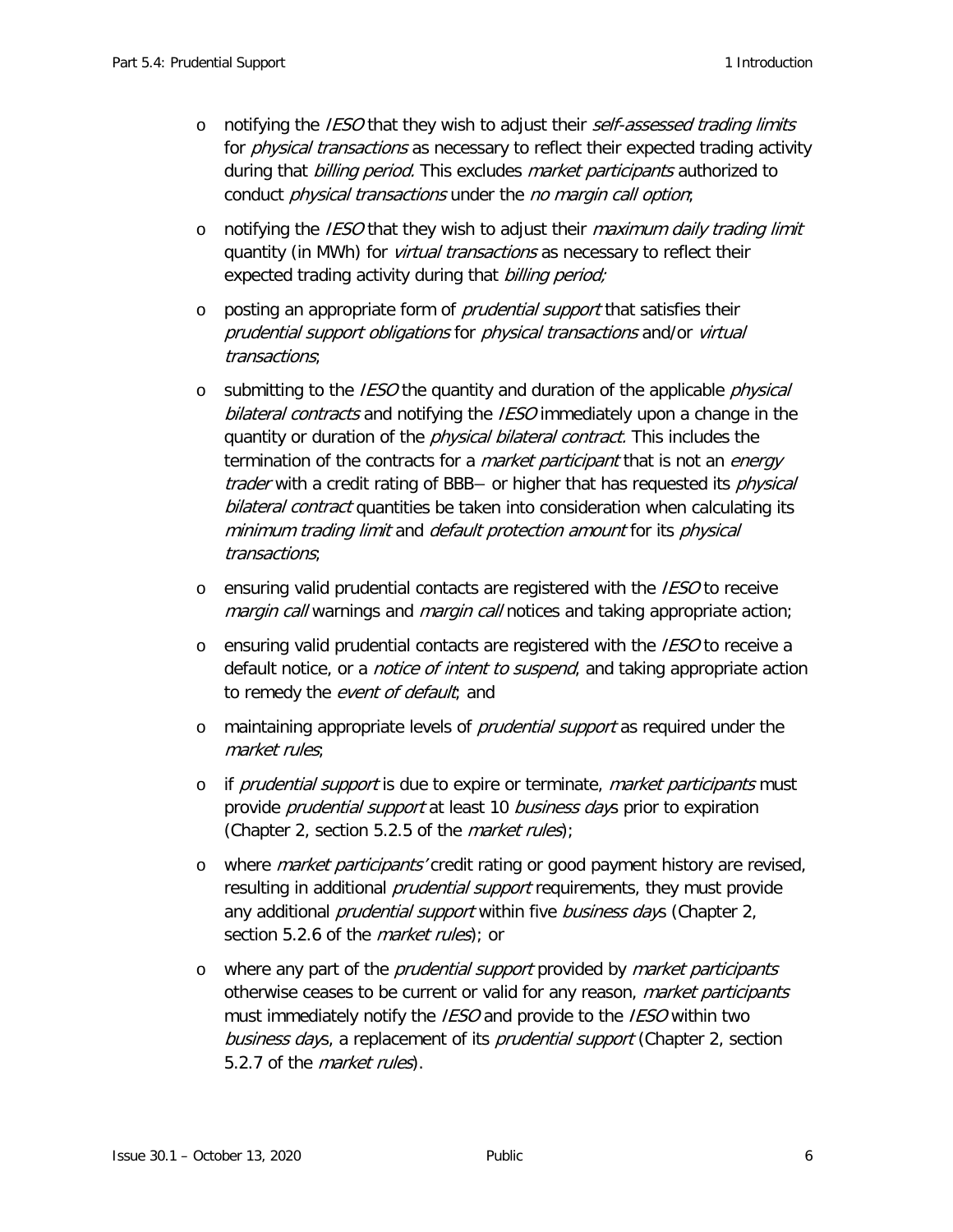- The *IESO*, which is responsible for functions and responsibilities such as:
	- o continuously assessing the *minimum trading limit, trading limit,* and *default* protection amount of each prospective market participation authorization (or market participant) as applicable;
	- o assessing (and reassessing) the maximum net exposure and prudential support obligation of each applicant seeking authorization (or each market participant);
	- o determining whether adequate *prudential support* has been provided by the market participant, according to the market rules;
	- $\circ$  checking for credit rating watch warnings against *market participants* conducting physical transactions;
	- o determining if the *estimated actual exposure* amount is below the *trading limit* and warning *market participants* of potential *margin call*s or issuing margin calls, as appropriate (with the exception of market participants under the no margin call option);
	- o providing information to the Energy Market Interface regarding the maximum quantity (in MWh) and *trading limit* (in dollars) that a *market participant* can transact through *virtual transactions* on a given *trading day*;
	- o taking appropriate action in response to an event of default; and
	- o drawing on a market participant's prudential support, as necessary, and verifying that *prudential support* is re-established within a specified timeframe.

## <span id="page-14-0"></span>1.5. Contact Information

As part of the participant authorization and registration process, *market participants* are required to identify a Prudential Requirements Contact. If a *market participant* has not identified a specific contact, the *IESO* will seek to contact the Primary Contact for activities within this *market manual*, unless alternative arrangements have been established between the IESO and the *market participant*. If *market participants* wish to contact the IESO, they can contact IESO Customer Relations via email at IESOCustomerRelations@ieso.ca, IESO Prudentials via email at [prudential@ieso.ca,](mailto:prudential@ieso.ca) or by using the phone number provided on the IESO's website [\(www.ieso.ca\)](http://www.ieso.ca/), on the [Contact](http://www.ieso.ca/en/Corporate-IESO/Contact) page.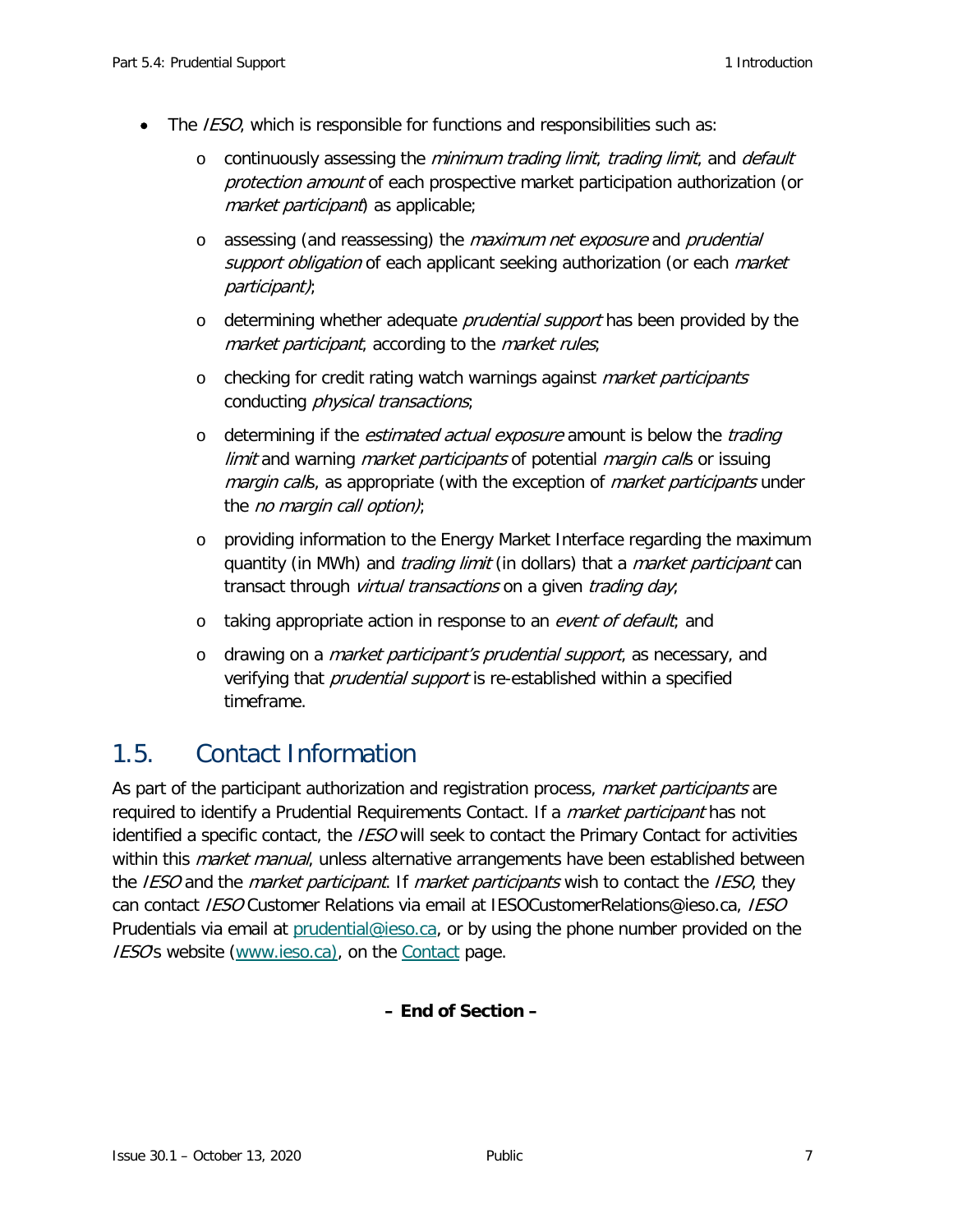# <span id="page-15-0"></span>2. Setting Prudential Support Obligations for Physical Transactions

This section describes the process of setting *market participants' prudential support* obligation and the process of posting *prudential support* for *market participants* authorized to conduct *physical transactions* in the *day-ahead market* and the *real-time market. Market* participants that intend to conduct physical transactions in the day-ahead market and the real-time market are required to initiate this process prior to entering the *IESO-administered* market.

Market participants with prudential support obligations are grouped into two categories:

- *market participants* authorized as *energy traders*<sup>[3](#page-15-2)</sup>; and
- market participants not authorized as energy traders.

The process for setting the *prudential support obligation* consists of the following activities:

- 1. Market participants submit prudential support information to the IESO using Online IESO.
- 2. The IESO uses the information submitted by the *market participants* to calculate the market participants aggregate day-ahead market and real-time market prudential support obligation as per the market rules.
- 3. The IESO informs *market participants* of the *prudential support obligation* using Online IESO.
- 4. Market participants post their prudential support in a form required by the IESO. If no further changes are required, the IESO will provide the *market participants* with a Schedule A<sup>[4](#page-15-3)</sup>.

## <span id="page-15-1"></span>2.1. Submitting Prudential Support Information

As part of the Authorization and Participation process described in Market Manual 1: [Connecting to Ontario's Power System Part 1.5: Market Registration Procedures,](http://www.ieso.ca/-/media/Files/IESO/Document-Library/Market-Rules-and-Manuals-Library/market-manuals/connecting/market-registration.pdf?la=en) market participants must submit their prudential support information, using Online IESO. To do this, each prospective *market participant* must first assign a Prudential Requirements Contact.

ł

<span id="page-15-2"></span><sup>&</sup>lt;sup>3</sup> For the purposes of setting a *market participant's prudential support obligation* for *physical transactions* and monitoring activities in respect of *physical transactions*, as described in sections 2 and 3 of this *market manual*, a retailer shall be deemed to be an energy trader (Chapter 2, section 5.2.10 of the market rules).

<span id="page-15-3"></span><sup>&</sup>lt;sup>4</sup> A Schedule A sets out a *market participant's prudential support obligation* and is available in the "prudential support obligation" tab of the Prudential Manager on the IESO portal.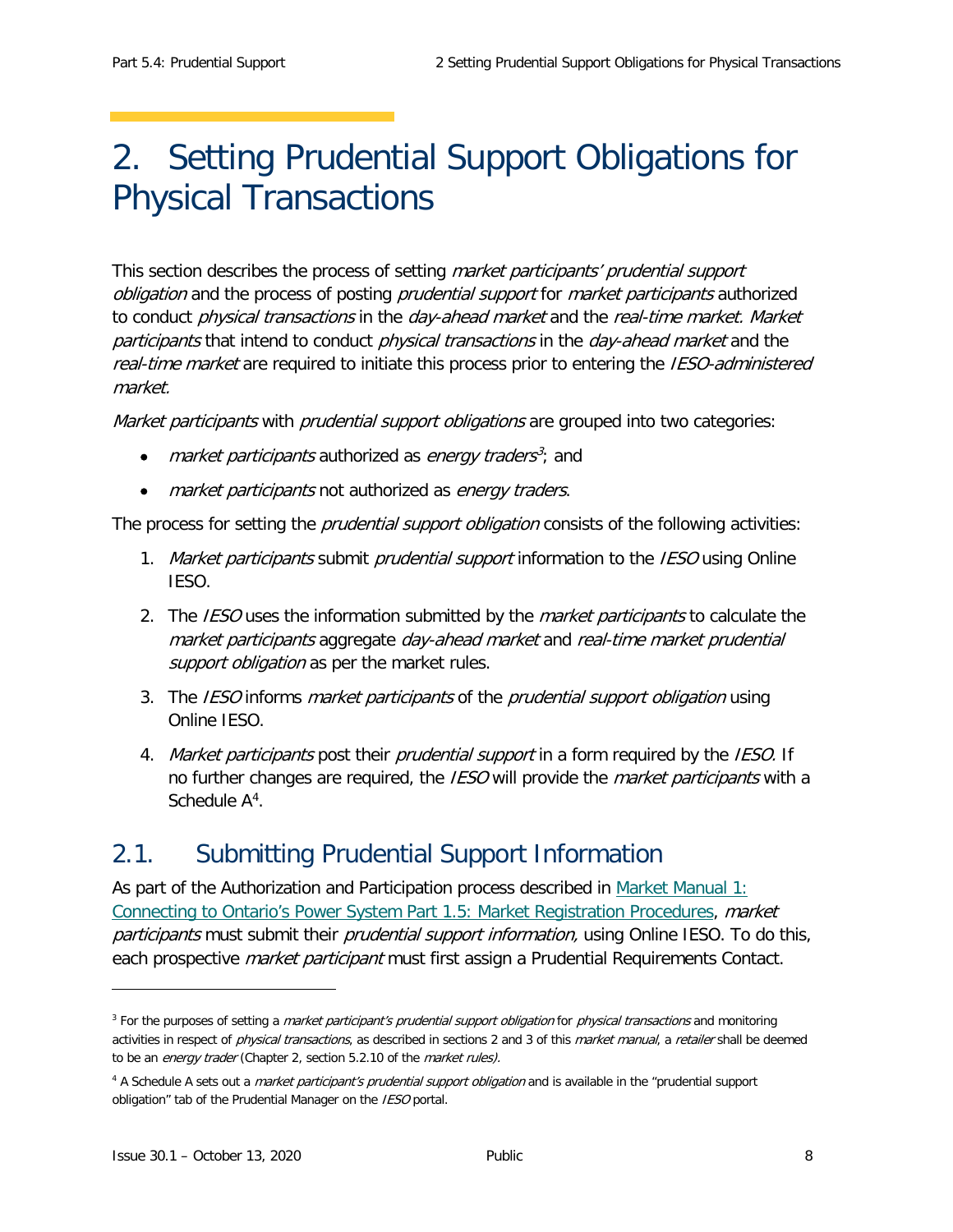This contact will be granted permissions in Online IESO to submit the information required to establish the *market participant's prudential support obligation* and will function as the point of contact for the IESO for matters relating to *prudential support*.

After authorization, *market participants* must keep the *IESO* informed, using Online IESO, of circumstances that could change their *prudential support obligation* for *physical transactions* and ensure that all amounts of *prudential support* continue to satisfy the *market* participant's prudential support obligation. Notably, this is likely to occur in the circumstances that include but are not limited to:

- a change to *market participants'* credit rating or payment history, which requires a review of the *market participant's prudential support obligation. Market participants* that owe the *IESO* additional *prudential support* as a result of a review to their prudential support obligation, will have up to five business days to post the balance required to satisfy their prudential support obligation; or
- an *event of default*.

In addition, market participants should review their self-assessed trading limit for physical transactions and submit a revised self-assessed trading limit for physical transactions, as appropriate, as described in Chapter 2, section 5.3.2 of the *market rules*.

### <span id="page-16-0"></span>2.1.1. Information Required of Market Participants Authorized as Energy Traders

Market participants authorized (or requesting authorization) as energy traders provide two sets of information:

- application for reductions; and
- information to calculate *maximum net exposure*. This information consists of the estimated maximum monthly *settlement* amount and the option to submit a *self*assessed trading limit.

### **2.1.1.1 Application for Reductions**

(Market Rules: Chapter 2, section 5.8)

*Market participants* authorized as *energy traders* may select one of the following for reductions:

- reduction for credit rating. During the first three months of conducting transactions in the IESO-administered markets of any type, market participants authorized as energy traders are not eligible for this reduction;
- reduction for good payment history. During the first two years of conducting transactions in the *IESO-administered markets* of any type, *market participants* are not eligible for this reduction.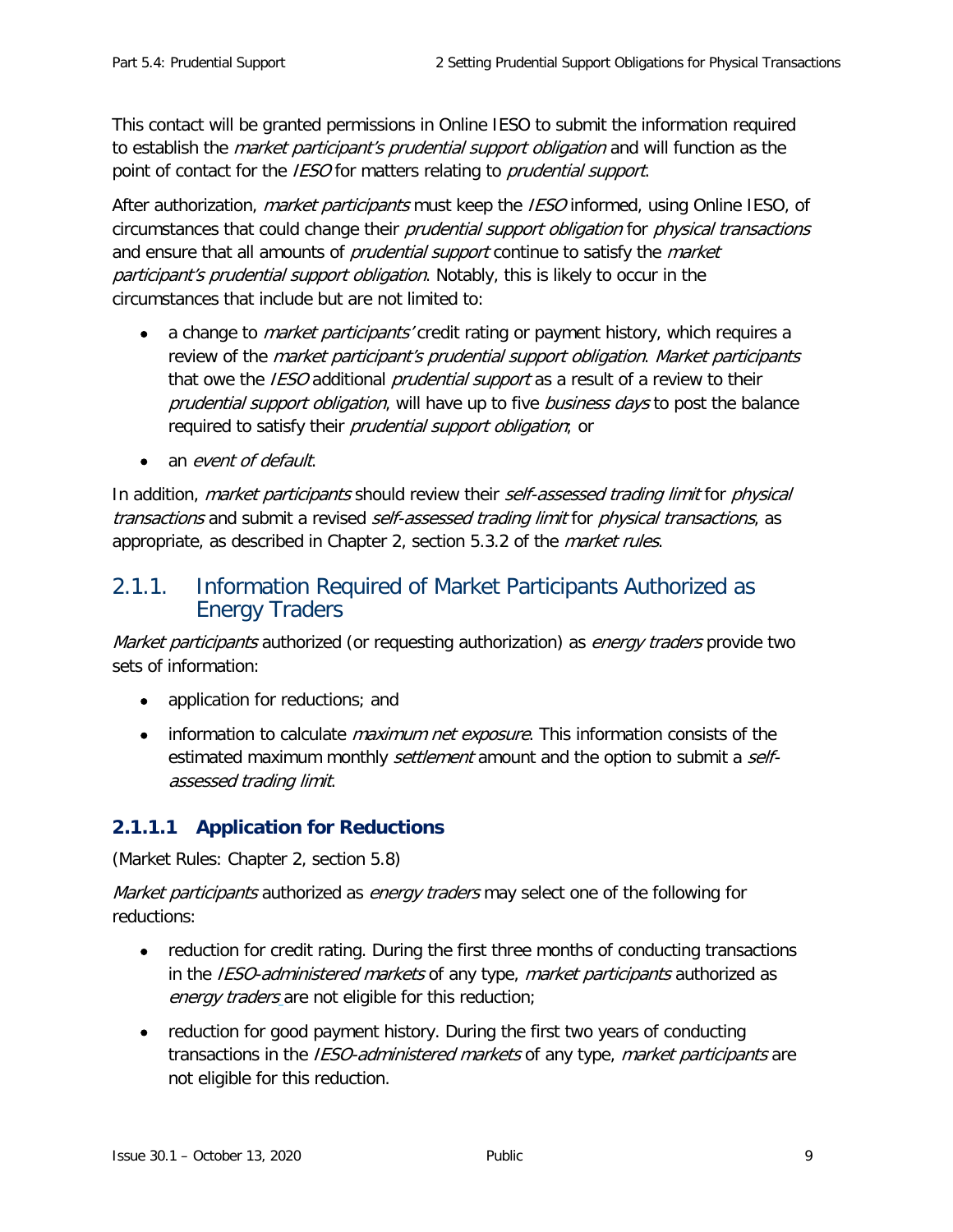### **2.1.1.2 Information to Calculate Maximum Net Exposure**

(Market Rules: Chapter 2, sections 5.3.1, 5.3.2, 5.3.4.2, 5.3.4.3, 5.3.5, and 5.3.8.2)

Market participants authorized as energy traders who have not conducted physical transactions for energy for at least the three most recent billing periods are required to provide their estimated net *settlement amount* for the upcoming *energy market billing* period. After an energy trader has conducted physical transactions for energy for at least three previous billing periods, energy traders are no longer required to provide their estimated net *settlement amounts*. The IESO will use an average of the actual net settlement amounts for the three most recent energy market billing periods for which the energy trader has conducted *physical transactions* for energy, to calculate *maximum net* exposure.

Prospective *market participants* who wish to be authorized as *energy traders* are also required to submit a *self-assessed trading limit*, even if that *self-assessed trading limit* might be zero. Once authorized as a *market participant, energy traders* may, on an ongoing basis elect to submit a revised *self-assessed trading limit* in dollars or as a percentage of their estimated net *settlement amount. Energy traders* may consider using up to 100% of their estimated net *settlement amount* for the upcoming *energy market billing period* in their calculation if they want to decrease the likelihood of receiving *margin calls. Energy traders* who wish to post the lowest amount of *prudential support* allowable by the *IESO* should continue to keep their self-assessed trading limit at zero.

### <span id="page-17-0"></span>2.1.2. Information Required of Market Participants Not authorized as Energy Traders

Market participants not authorized as energy traders provide the following information:

- participant class;
- option to select the *no margin call option*;
- application for reductions; and
- information to calculate *maximum net exposure*. This information consists of the estimated exposure, *physical bilateral contracts*, and *self-assessed trading limits*.

### **2.1.2.1 Participant Class**

Market participants must provide their participant class as one of class A, class B or local distribution company. This is used to determine the *market participant's* global adjustment allocation.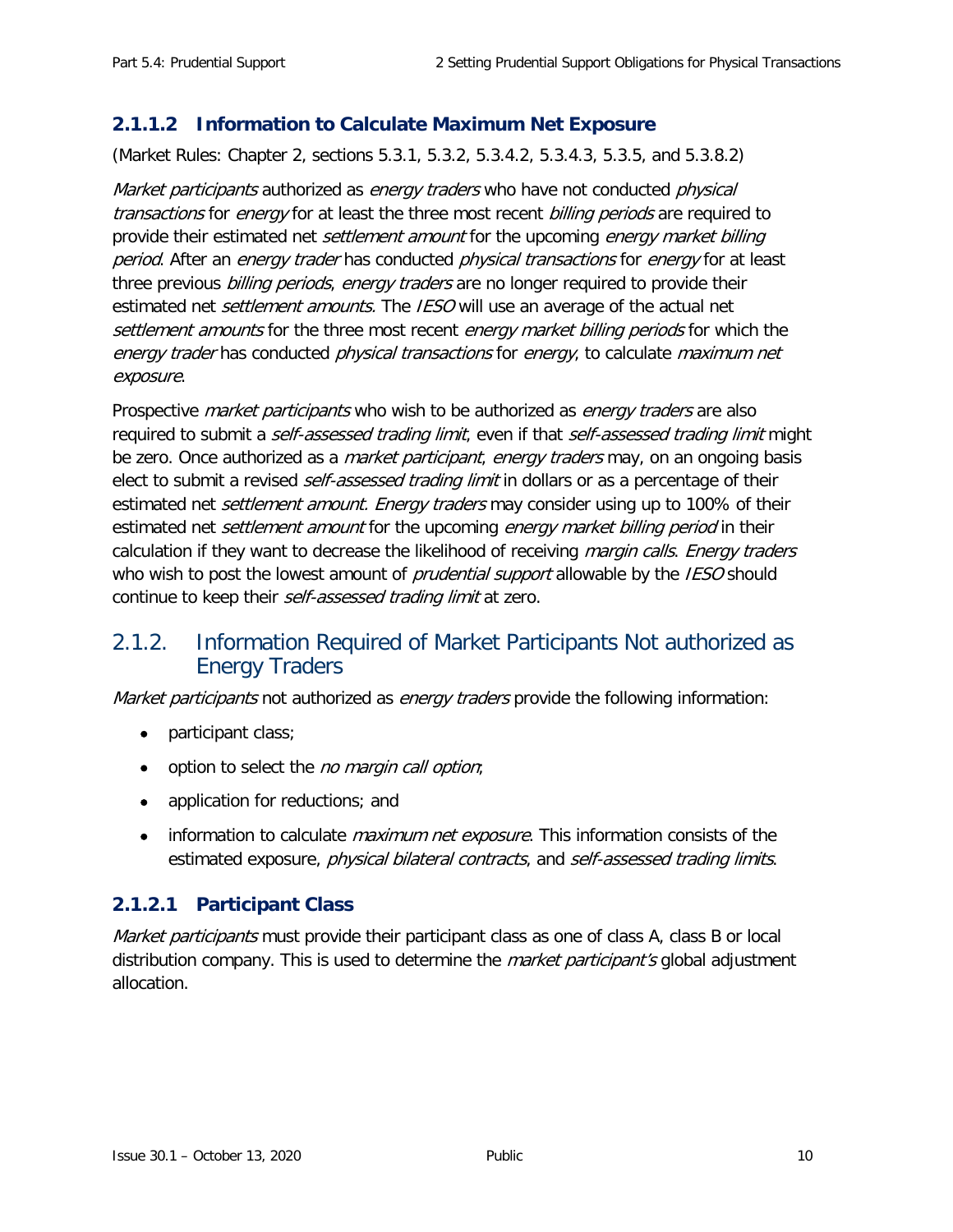### **2.1.2.2 Election of the No-Margin Call Option**

(Market Rules: Chapter 2, sections 5.6.4, 5.6.5, 5.6.6 and 5.6.7)

Subject to the *IESO's* approval, *market participants* that are authorized to conduct *physical* transactions, but are not authorized as a *virtual trader*, may elect to participate in the no margin call option. Market participants that elect the no margin call option are exempt from receiving *margin calls* (Chapter 2, section 5.6.4 of the *market rules). Margin calls* are issued to *market participants* when their *actual exposure* reaches 100% of their *trading limit.* However, the IESO determines the prudential support obligation for market participants electing the *no margin call option* using an alternate methodology as described in Chapter 2, sections 5.6.5 and 5.6.6 of the *market rules*.

### **2.1.2.3 Application for Reductions**

(Market Rules: Chapter 2, section 5.8)

Market participants that are not *distributors* may apply for one of credit rating or good payment history reductions to their *prudential support obligation* relative to their *maximum* net exposure.

Distributors may apply for one of credit rating or good payment history reduction in addition to the reduction for the *distributor* prudential credit to their *prudential support obligation* relative to their *maximum net exposure* for *physical transactions*:

- reduction for credit rating; or
- reduction for good payment history; and
- distributor prudential credit.

Note: The reductions mentioned in this section are only applicable to *maximum net* exposure for physical transactions.

#### **Reduction for Credit Rating**

If market participants elect the margin call option, they may apply to have their prudential support obligation for physical transactions reduced by requesting a reduction to their maximum net exposure using their credit rating (refer to [Appendix C: Credit Ratings\)](#page-64-1). For this application, *market participants* provide their credit rating in accordance with Standard & Poors, Moody's and DBRS Morningstar. *If market participants* share their credit rating with multiple *market participants*, they must provide all the associated *market participant* information along with the percentage share to be allocated to each.

If market participants elect the no margin call option and are small distributors, they may apply for a reduction based on their credit rating. However, *market participants* that are small distributors are not eligible for this reduction if they are authorized to conduct virtual transactions. All other market participants that have elected the no margin call option are ineligible for a reduction for a credit rating.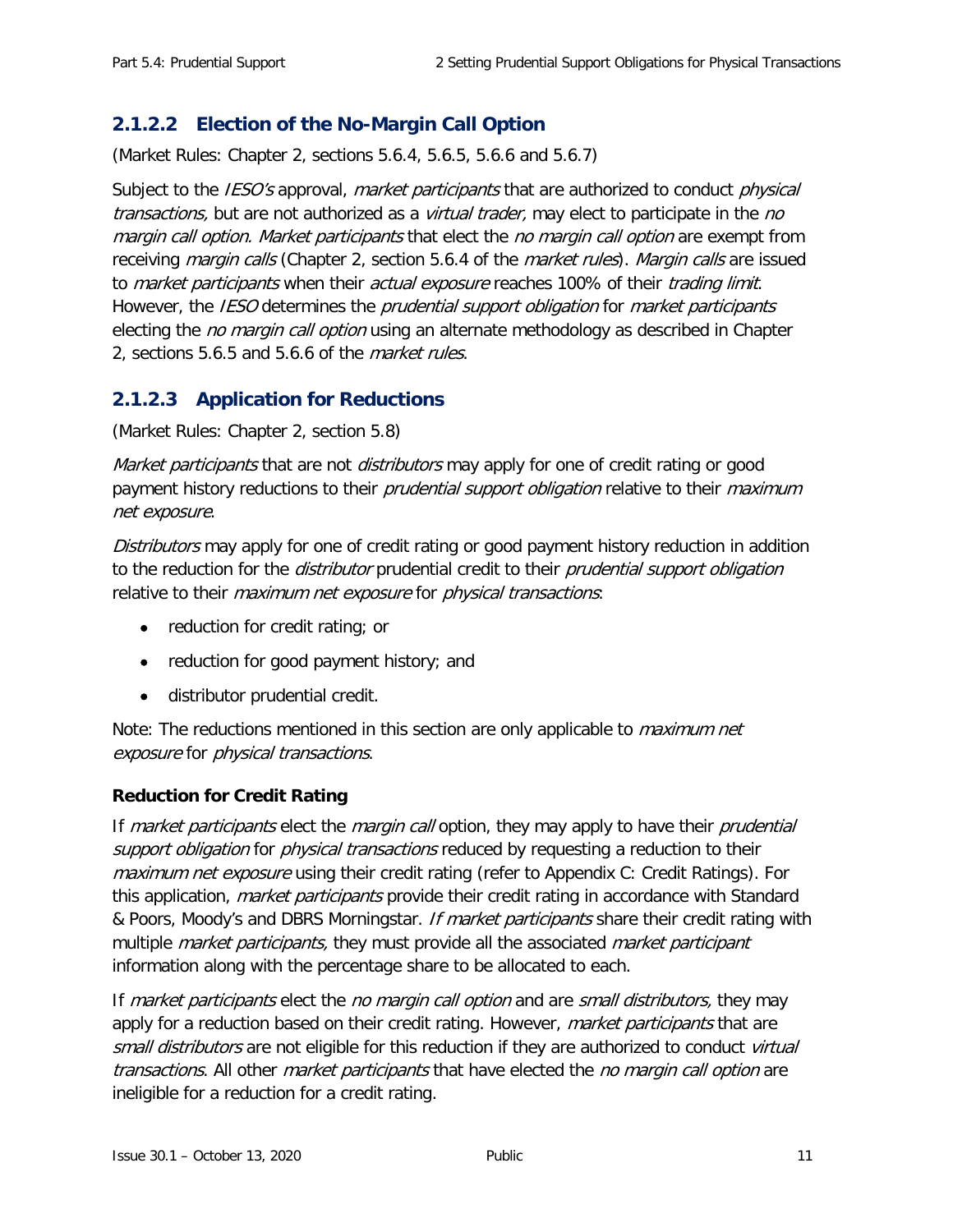#### **Reduction for Good Payment History**

If *market participants* elect the *margin call* option, they may apply to have their *prudential* support obligation for physical transactions reduced by requesting a reduction to their maximum net exposure based on evidence from the market participants' electricity purchases in Ontario (refer to [Appendix D: Good Payment History\)](#page-65-0).

All other market participants that have elected the no margin call option are ineligible for a reduction for a credit rating.

#### **Distributor Prudential Credit**

The Ontario Energy Board's Retail Settlement Code authorizes *distributors* to collect prudential support from their customers. In such cases, the retail customers post prudential support with the *distributor*, in addition to the *prudential support* for *physical transactions* posted by the *distributor* with the *IESO* for the same *energy* measured in MWh.

Distributors are permitted to apply a 60% reduction to their *prudential support obligation* for *physical transactions* for every dollar in *prudential support* they have collected from their customers (Chapter 2, section 5.8.8 of the *market rules*) if in one of the following "tangible" forms:

- cash;
- Government of Canada T-Bills;
- irrevocable commercial letters of credit from a Schedule Bank in Canada; and
- guarantees by a third person or affiliate.

To qualify for this reduction in their *prudential support obligation* for *physical transactions*, distributors must provide proof of the *prudential support* they have collected from their customers. They can provide this proof by swearing an "Affidavit Regarding Reduction in Prudential Support Obligations" – IMO\_AFF\_0001 form for physical transactions. This form is an affidavit attesting to the amount of tangible *prudential support* that *distributors* hold for their customers. The submitted proof may also include copies of the irrevocable letters of credit and bank statements detailing cash deposits held for such a purpose as requested by the IESO.

For example, if a *distributor* has a *maximum net exposure* of \$25 million for its *physical* transactions, but the *distributor* has collected *prudential support* in the amount of \$10 million from its own customers, and can provide verifiable proof (i.e. an affidavit) of said *prudential* support to the IESO, then its outstanding prudential support obligation would be \$19 million  $[$25M - ($10M * 0.6)]$ . Any outstanding *prudential support obligation* would have to be met by using one or a combination of the other instruments listed in Chapter 2, section 5.7 of the market rules. Under this option, a distributor can also claim good payment history or credit rating reduction pursuant to Chapter 2, section 5.8.5 or 5.8.1A of the *market rules* to meet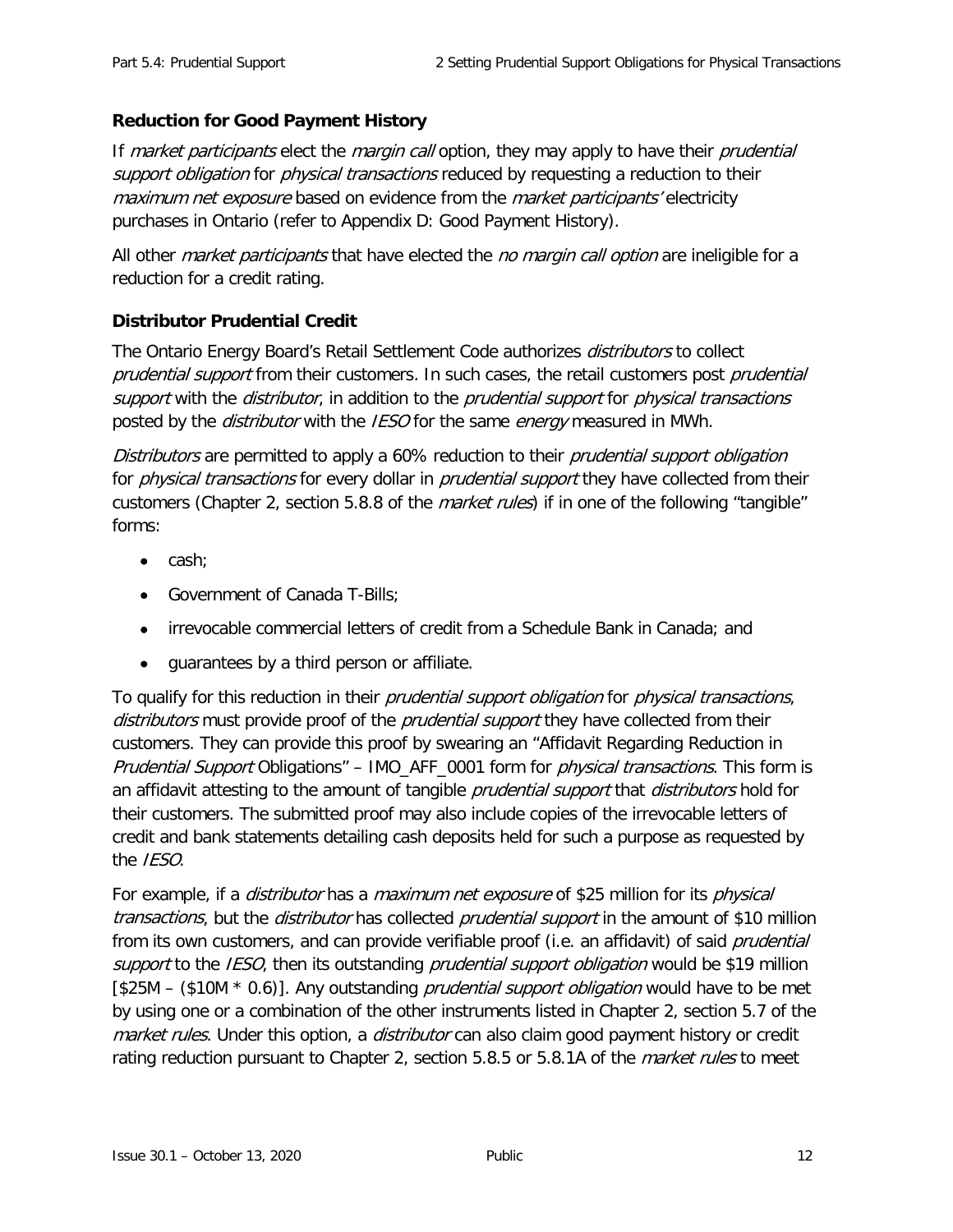its prudential support obligation for its physical transactions. The distributor prudential credit will be deducted first before other applicable reductions can be applied.

Under a no margin call option, all distributors, with the exception of small distributors, will be ineligible for the *distributor* prudential credit.

### <span id="page-20-0"></span>**2.1.2.4 Information to Calculate Maximum Net Exposure**

#### **Estimated Exposure**

To estimate their *maximum net exposure* for *physical transactions, market participants* must submit their combined estimated daily maximum quantity of *energy* to be transacted in the both the *day-ahead market* and the *real-time market* and expected estimated peak load associated with the daily maximum quantity of *energy. Market participants* can update these estimated values in Online IESO for an upcoming billing period that may impact their prudential support obligation.

#### **Option for Consideration of Physical Bilateral Contracts**

Market participants with a credit rating of BBB– or higher, subject to any adjustments set out in Chapter 2, section 5.8.2 of the *market rules*, may choose to use the IESO's settlement process to settle their physical bilateral contracts. If market participants choose for the *IESO* to settle their *physical bilateral contract*s, they may submit to the *IESO* the aggregate *energy* quantities and duration associated with the *physical bilateral contracts* from all applicable resources. Market participants can then request that the IESO remove these energy quantities when calculating their minimum trading limit and default protection amount in respect of physical transactions. Market participants are required to also notify the *IESO* immediately upon a change in the submitted *energy* quantities or duration of their applicable *physical bilateral contracts*, including termination of any of the contracts.

#### **Market Participant Self-Assessed Trading Limit**

For the purpose of establishing *market participants' trading limits* and *maximum net* exposure for physical transactions, market participants that conduct physical transactions are eligible to submit a self-assessed *trading limit* by providing either:

- the number of calendar days up to 70 calendar days, in which they intend to participate in *physical transactions* in the *day-ahead market* and the *real-time* market; or
- a dollar amount estimate of their *trading limits* for the upcoming *billing period.*

A *market participant* that intends to reduce the number of *margin calls* should base their self-assessed trading limit on 49 calendar days of market activity. If a *market participant* wants to post a lower *prudential support* amount, the *market participant* may at a minimum, use seven calendar days of market activity.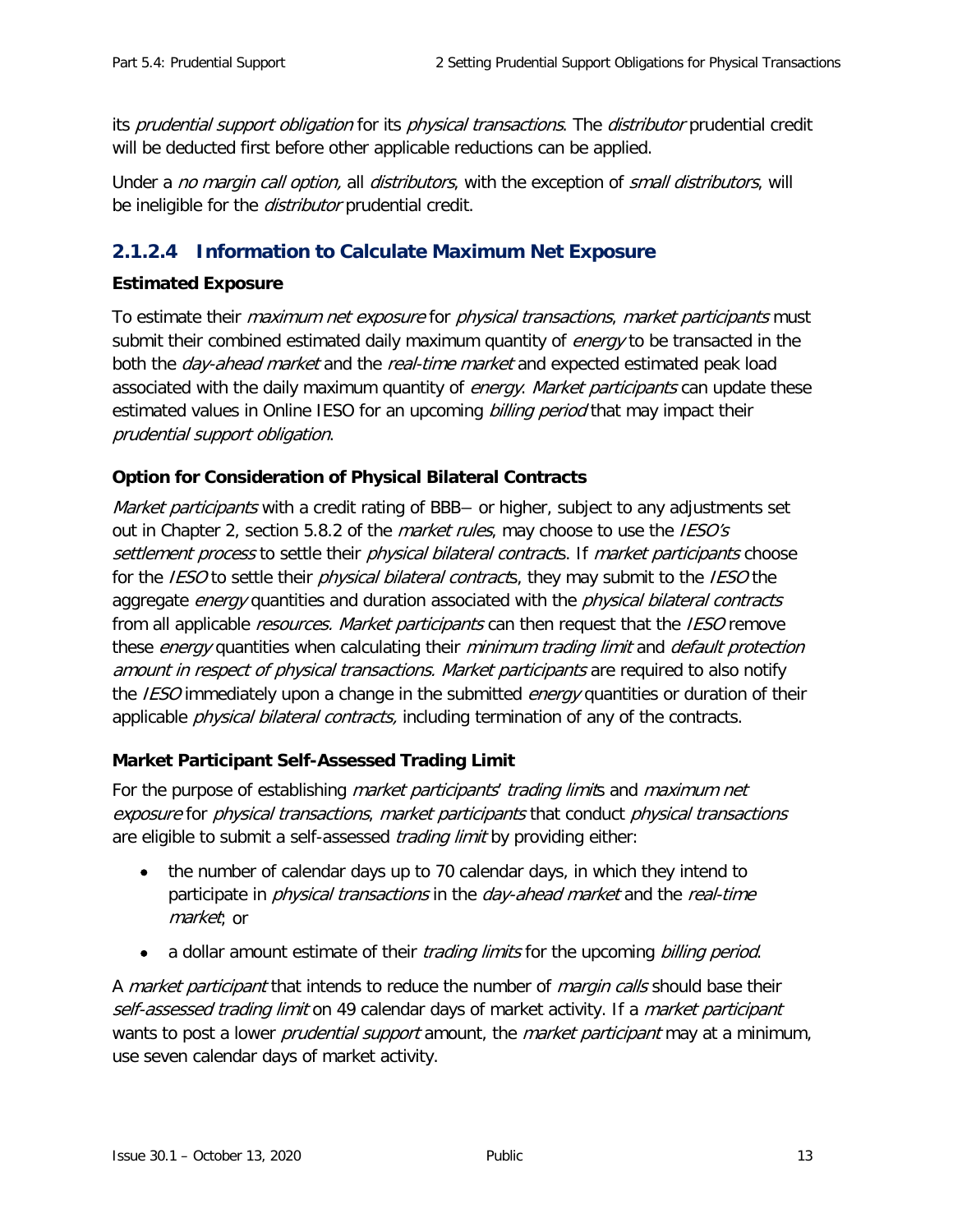# <span id="page-21-0"></span>2.2. Calculating Prudential Support Obligation for Physical **Transactions**

### <span id="page-21-1"></span>2.2.1. Assessment for Market Participants Authorized as Energy **Traders**

(Market Rules: Chapter 2, sections 5.3.1, 5.3.2, 5.3.4.2, 5.3.4.3, 5.3.5, 5.3.8.2 and 5.8)

Upon receipt of the *prudential support* information from *market participants*, the *IESO* undertakes a five-stage process to calculate the *prudential support obligation* for *physical* transactions for market participants authorized as energy traders during which the IESO:

- Calculates the *minimum trading limit* as a dollar amount.
- Calculates the *default protection amount* as a dollar amount, which is equal to the minimum trading limit in the previous step.
- Assesses the *minimum trading limit* against the *self-assessed trading limit* submitted by market participants. The IESO then selects the greater of the two trading limit amounts and establishes the *maximum net exposure* for *market participants* as the sum of the selected *trading limit* and the *default protection amount*.
- Applies any applicable reductions.
- Determines the market participant's prudential support obligation for physical transactions. This amount is equal to the market participant's maximum net exposure for physical transactions.

[Figure 2-1](#page-22-0) provides an illustration of how the *prudential support obligation* for *physical* transactions are determined for market participants that are energy traders.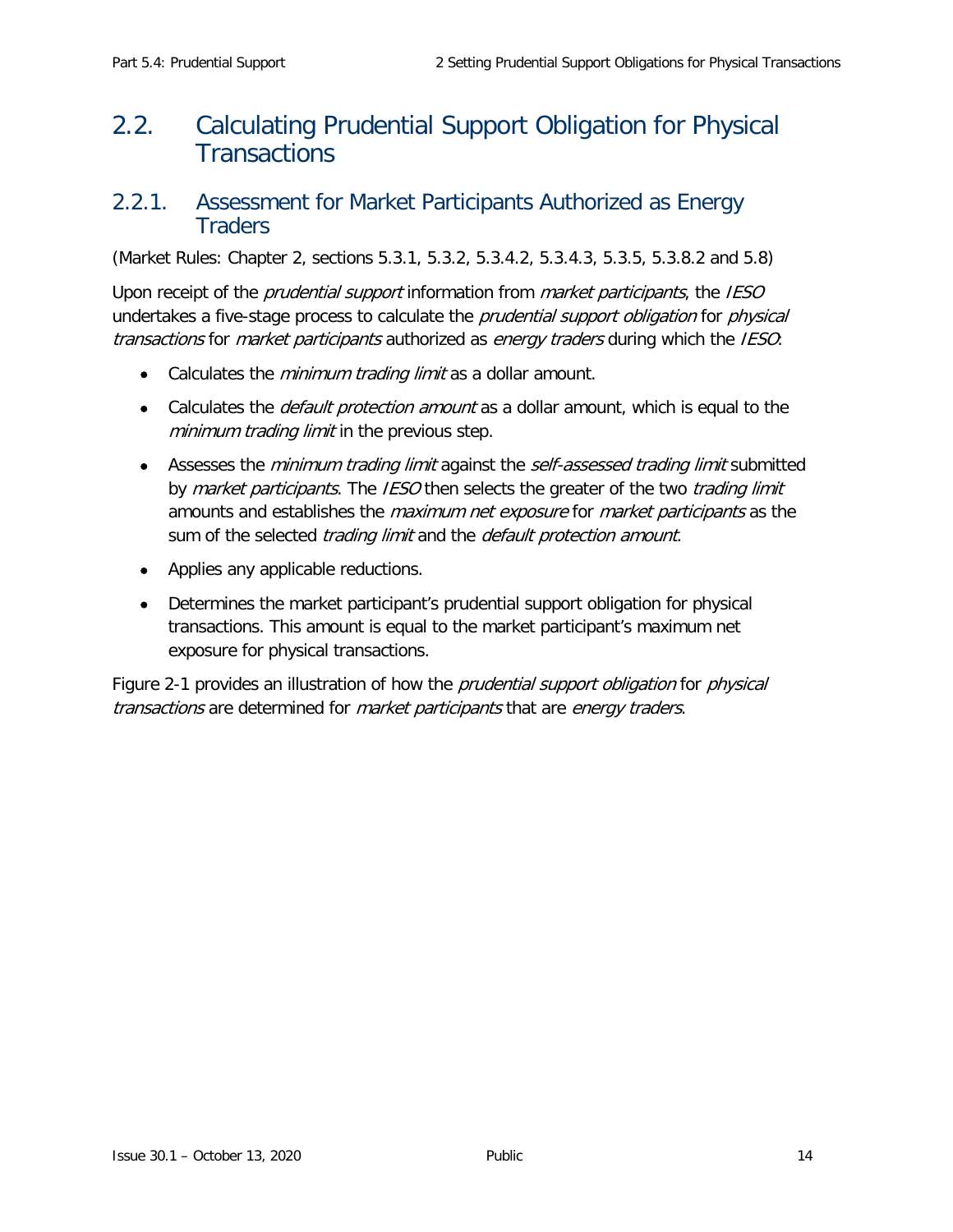

#### <span id="page-22-0"></span>**Figure 2-1: Determination of Prudential Support Obligation for a Market Participant that is an Energy Trader**

### **2.2.1.1 Determining the Minimum Trading Limit**

(Market Rules: Chapter 2, sections 5.3.4.2, 5.3.4.3 and 5.3.5)

The IESO-calculated minimum trading limit for physical transactions is a dollar amount that represents a *market participant's* lowest possible *trading limit* that may be established under the *market rules*. This amount is based on an estimate of a market participant's expected combined activity for *physical transactions* in the *day-ahead market* and the *real-time* market (refer to Chapter 2, section 5.3.5 of the *market rules*).

The IESO calculates the minimum trading limit by estimating the net settlement amount that a *market participant* would incur conducting *physical transactions* in the *day-ahead* market and the real-time market.

For *market participants* that are *energy traders*, the *IESO* sets their *minimum trading limits* for their *physical transactions* to 25% of each *market participant's* estimated net *settlement* amount for the upcoming *energy market billing period*. If any *market participant* has been subject to more than one *margin call* per *billing period*, the IESO may use a greater percentage, up to and including 100%, of the *market participant's* estimated net *settlement* amounts (Chapter 2, section 5.3.4.2 of the market rules).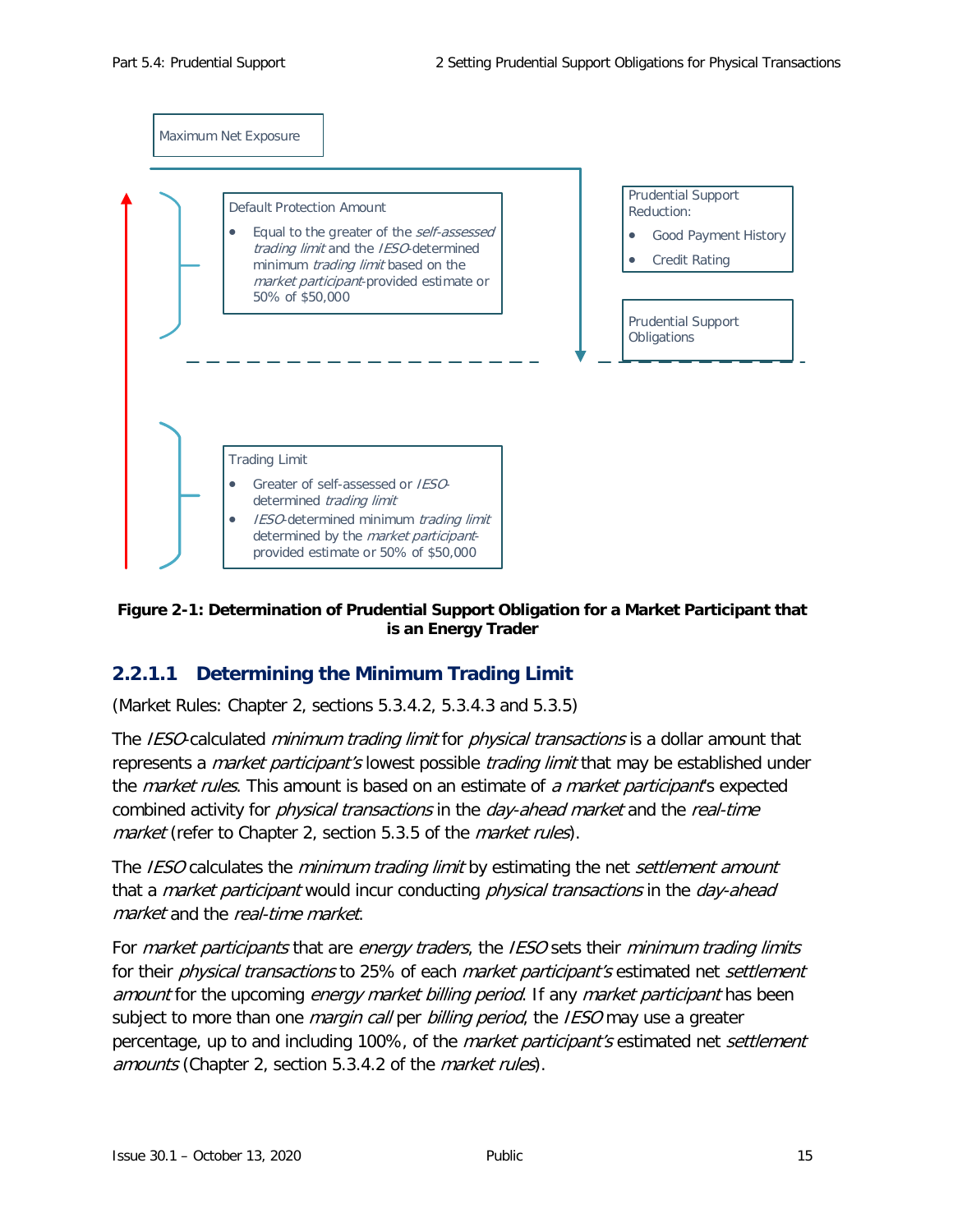To estimate the net *settlement amount*, the *IESO* uses the following:

- an average of the *market participant's* estimated net *settlement amounts* for physical transactions for the three most recent energy market billing periods where the market participant transacted energy within the IESO-administered markets; or
- an estimate of the *market participant's* future market activity as the estimated net settlement amount for *physical transactions* for the upcoming *billing period* if the market participant has not conducted *physical transactions* for *energy* for at least three most recent *energy market billing periods*, calculated in accordance with Chapter 2, section 5.3.4.3 of the *market rules*.

For further details surrounding the process of calculating the *prudential support obligation* for *market participants* authorized as *energy traders that* have not conducted *physical* transactions for energy for at least the three most recent energy market billing periods, refer to section 2.2.1.4 below (Chapter 2, section 5.3.4.3 of the *market rules*).

### **2.2.1.2 Determining the Default Protection Amount**

(Market Rules: Chapter 2, section 5.3.8.2)

The *default protection amount* for *physical transactions* represents the *IESO's* estimate of the additional debt *market participants* could accumulate while conducting *physical* transactions in the day-ahead market and real-time market. The default protection amount estimates the debt that can be accumulated if a *market participant* were to default on a payment date until such time as the *market participant* could be removed from the *IESO*administered markets, and prevented from incurring any further debt. For market participants that are energy traders, the default protection amount is equal to the minimum trading limit calculated by the IESO.

For details on the process of calculating the *default protection amount* for a *market* participant authorized as an energy trader that has not conducted physical transactions for energy for at least the three most recent energy market billing periods, refer to section 2.2.1.4 below (Chapter 2, section 5.3.4.3 of the *market rules*).

### **2.2.1.3 Determining the Maximum Net Exposure**

(Market Rules: Chapter 2, section 5.3.1)

The IESO calculates the *maximum net exposure* for *physical transactions* of an *energy* trader by adding the *trading limit* with *default protection amount* in respect of *physical* transactions.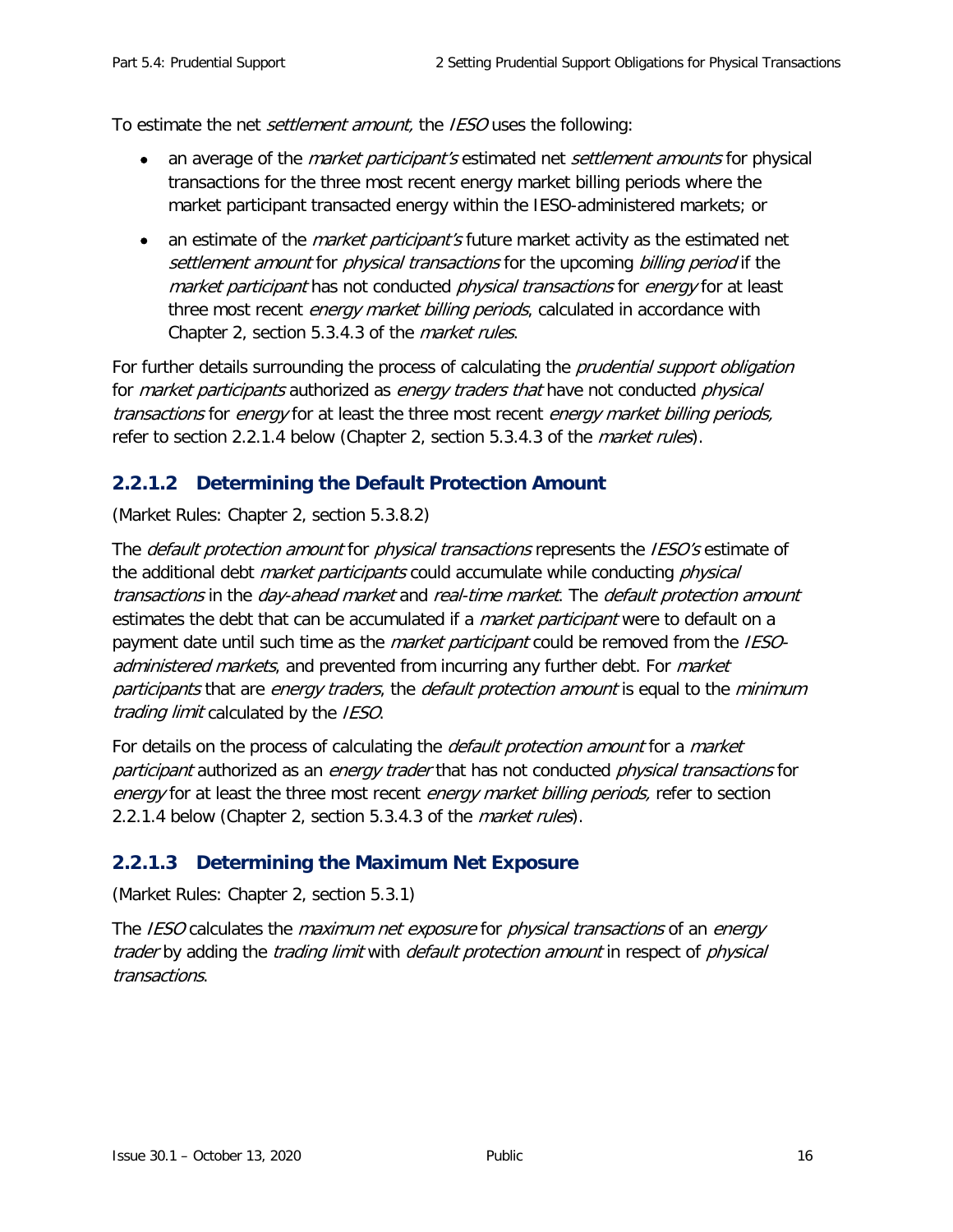### **2.2.1.4 Application of Reductions**

(Market Rules: Chapter 2, section 5.8**)**

Market participants may be eligible for a reduction to their *maximum net exposure* based on:

- the *market participants'* credit rating;
- the *market participants'* good payment history for the purchase of electricity in Ontario.
- [Appendix B](#page-63-1) and [Appendix C](#page-64-1) provide further details for credit rating reductions for non-*distributors* and reduction amounts for good payment history for nondistributors.

The IESO applies reductions equally to the *default protection amount* and the *trading limit.* In addition, new *market participants* will be ineligible for reductions associated with credit ratings until they have conducted *physical transactions* for at least three consecutive months.

### **2.2.1.5 Determination of Prudential Support Obligation**

The IESO determines the prudential support obligation for energy traders using the following two methods.

#### **Energy Traders with Transaction History for Three Most Previous Energy Market Billing Periods**

(Market Rules: Chapter 2, sections 5.3.4.2, 5.3.8.2 and 5.8)

For energy traders that have conducted physical transactions for three previous energy market billing periods, its prudential support obligation for physical transactions is equal to their *maximum net exposure* for *physical transactions* minus applicable reductions.

#### **Energy Traders Without Transaction History for Three Previous Energy Market Billing Periods**

(Market Rules: Chapter 2, sections 5.3.4.3, 5.3.8.2, and 5.8.6.3)

For energy traders that have not conducted physical transactions for three previous energy market billing periods, their prudential support obligation for physical transactions is equal to their *maximum net exposure*.

The *IESO* requires *market participants* that are *energy traders* without any activity of conducting *physical transactions* in the *IESO-administered markets* in the most recent three energy market billing periods to post no less than \$50,000 of prudential support. This requirement applies to all *market participants* regardless of whether they expect to be a net creditor.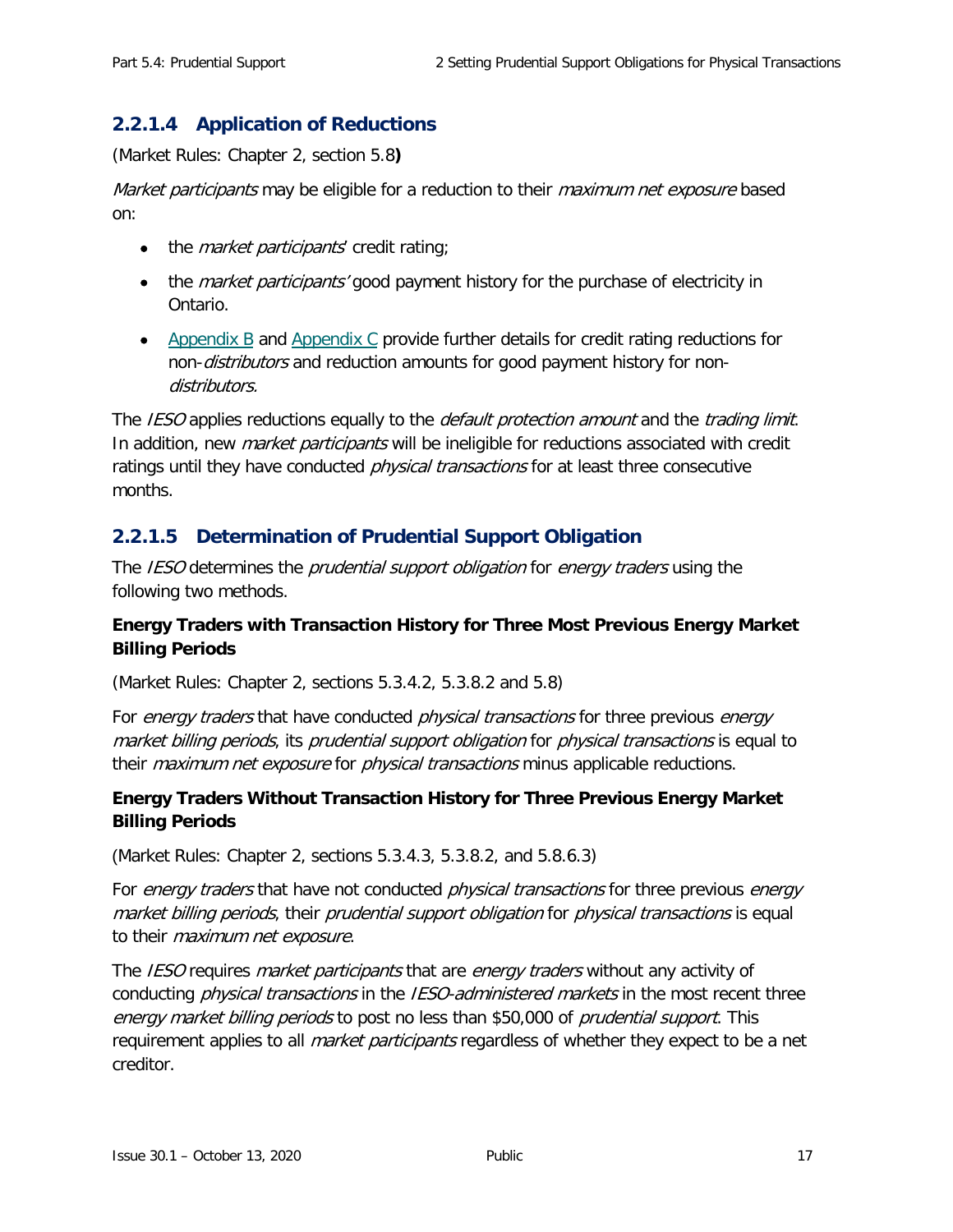The *prudential support obligation* for *physical transactions* for *market participants* that are energy traders without experience conducting *physical transactions* for at least three previous energy billing periods is equal to the greater of the following:

- the minimum trading limit plus the *default protection amount* for *physical* transactions; or
- \$50,000, equalling the sum of its *minimum trading limit* of \$25,000 and the *default* protection amount of \$ 25,000 for physical transactions.

## <span id="page-25-0"></span>2.2.2. Assessment for Market Participants Not Authorized as Energy **Traders**

### **2.2.2.1 Margin Call Option**

Upon receipt of *market participants' prudential support* information, the *IESO* undertakes a six-stage process to calculate *market participants' prudential support obligation* for *physical* transactions under a *margin call* option, during which the IESO:

- calculates the *minimum trading limit* as a dollar amount;
- calculates the *default protection amount* as a dollar amount;
- assesses the *minimum trading limit* against the *self-assessed trading limit* submitted by the *market participants*. The IESO then selects the greater of the two *trading limit* amounts and establishes the *maximum net exposure* for the *market participant* as the sum of the selected *trading limit* and the *default protection amount*;
- adjusts the *minimum trading limit* and *default protection amount* for *physical* bilateral contracts;
- applies any applicable reductions; and
- determines the *market participant's prudential support obligation* for *physical* transactions.

Figure 2-2 provides an illustration of how *physical transaction prudential support obligations* are determined for *market participants* that are not *energy traders* under a *margin call* option.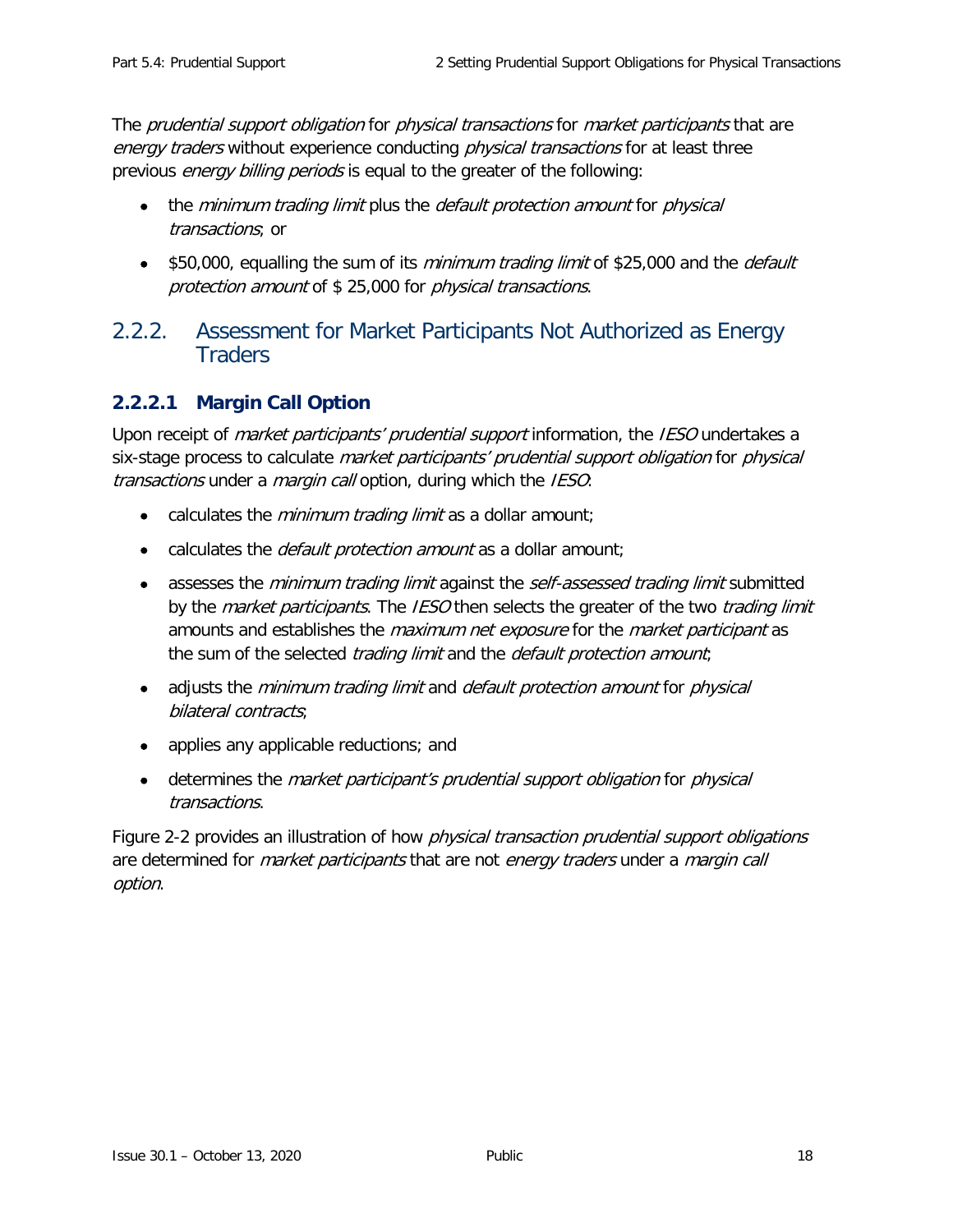

#### <span id="page-26-0"></span>**Figure 2-2: Margin Call Option for Physical Transactions for a Market Participant that is not an Energy Trader**

The charges estimated as part of the *minimum trading limit* and *default protection amount* for a *market participant* that is not an *energy trader* include but may change over time:

- energy exposure (including physical bilateral contract credit (if requested by market participant);
- global adjustment;
- transmission exposure;
	- o line connection service rate (as applicable);
	- o network service rate (as applicable);
	- o transformation connection service rate (as applicable);
- rural rate protection;
- IESO fee; and
- uplifts and ancillary charges.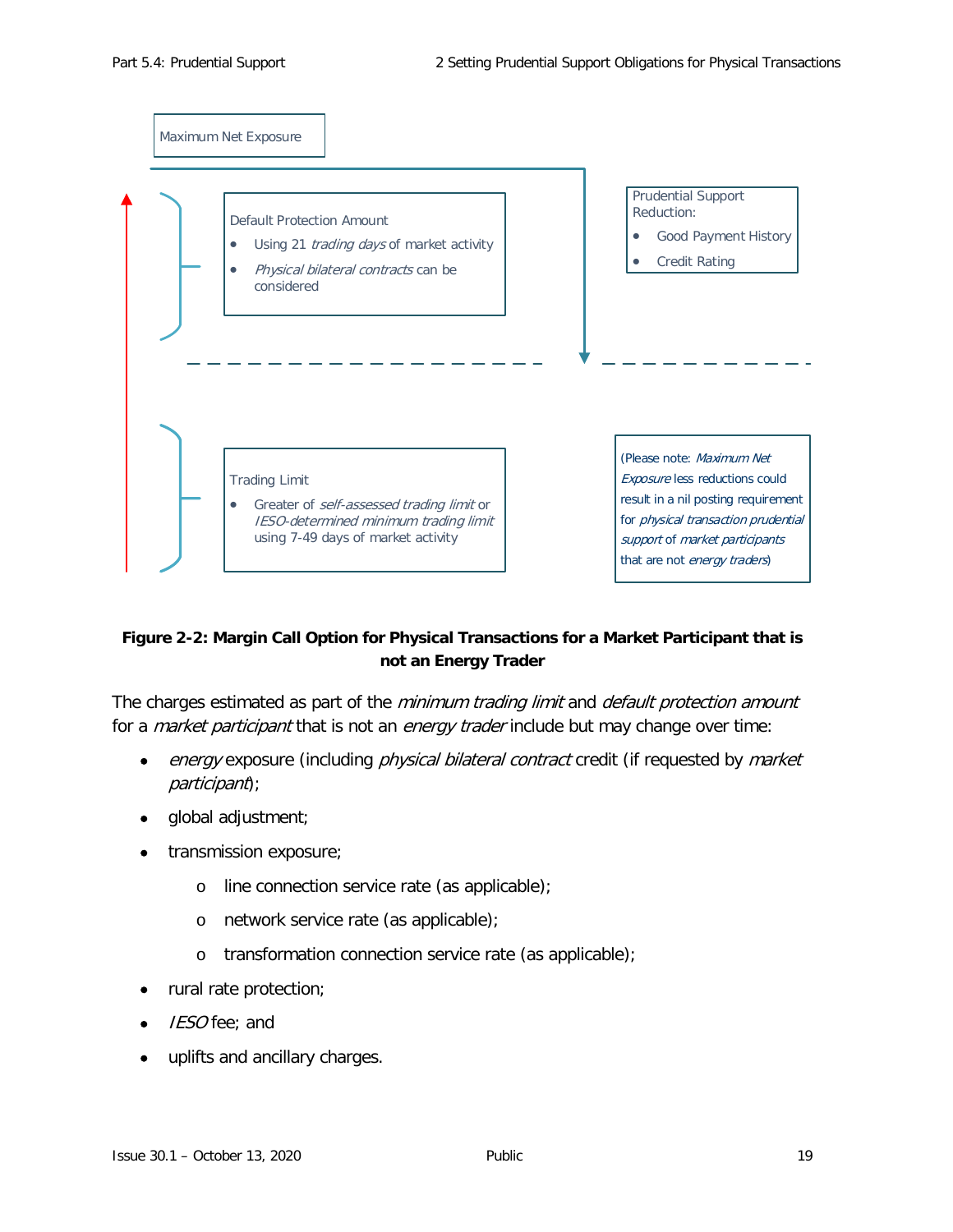The IESO applies HST to all charges listed as part of the *minimum trading limit* and *default* protection amount estimation.

#### **Determining the Trading Limit for Physical Transactions**

(Market Rules: Chapter 2, sections 5.3.2, 5.3.4.1, and 5.3.5)

The IESO establishes the trading limit for market participants to limit the amount of debt that *market participants* may accumulate before the *IESO* issues a *margin call.* The *IESO* determines the *trading limit* for *physical transactions* based on the greater of a *market* participant's (i) self-assessed trading limit, and (ii) the IESO-calculated minimum trading limit for *physical transactions* (refer to Chapter 2, section 5.3.5 of the *market rules*).

Both the self-assessed trading limit and IESO-calculated minimum trading limit for physical transactions are dollar amounts that are based on the expected activity of *market* participants in both the *day-ahead market* and the *real-time market* related to *physical* transactions. The minimum trading limit for physical transactions represents a market participant's lowest possible *trading limit* that may be established under the *market rules*.

The IESO calculates the *minimum trading limit* for *physical transactions* by estimating the *net* exposure that *market participants* would incur when they conduct *physical transactions* in the day-ahead market and the real-time market. This estimate accounts for at least seven calendar days of market activity, ignoring the impact of *physical bilateral contracts*. For additional information on the calendar days of market activity factored into the calculation of the *minimum trading limit*, refer to Chapter 2, section 5.3.4.1 of the *market rules*. The *IESO* will use the applicable *energy* price for each *resource* of a *market participant* to calculate that market participant's minimum trading limit.

#### **Determining of Default Protection Amount for Physical Transactions**

(Market Rules: Chapter 2, section 5.3.8.1)

The *default protection amount* for *physical transactions* represents the *IESO's* dollar estimate of the additional debt that *market participants* could accumulate while conducting physical transactions in the day-ahead market or the real-time market. The default protection amount is determined by estimating the amount of additional debt market participants could experience if an event of default were to occur until the time market participants could be removed from the *day-ahead market* or the *real-time market*. The IESO's calculation of the *default protection amount* under a *margin call* option is similar to the methodology it uses to calculate the *minimum trading limit*.

For a *market participant* that is not an *energy trader*, the *IESO* determines the *default* protection amount for physical transactions by factoring 21 calendar days of market activity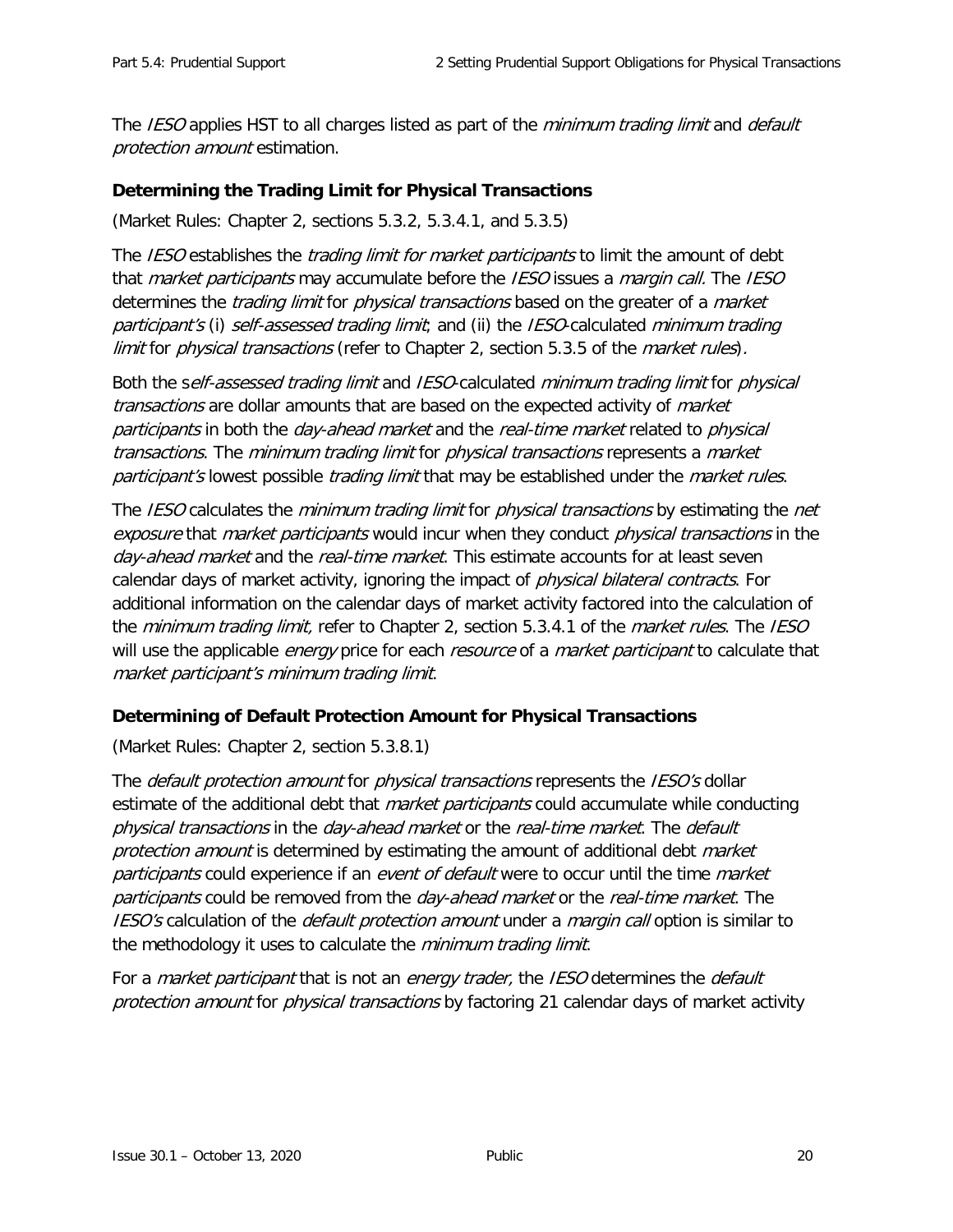ignoring the impact of *physical bilateral contracts*, covering potentially both the *day-ahead* market activity and the real-time market activity following an event of default.

The IESO will use the applicable estimated *energy* price for each *resource* of a *market* participant to calculate that market participant's default protection amount.

#### **Determining the Maximum Net Exposure**

(Market Rules: Chapter 2, section 5.3.1)

The *maximum net exposure*, in respect of *physical transactions*, is the *IESO's* estimate of the net *settlement amount market participants* could owe for conducting *physical* transactions in the day-ahead market and the real-time market.

The IESO establishes market participants' maximum net exposure for physical transactions by adding the *market participants' trading limit* for *physical transactions* and *default* protection amount for physical transactions. In the event market participants' maximum net exposure for *physical transactions* is negative or equal to zero, *market participants* are not required to post prudential support.

#### **Adjustment of Minimum Trading Limit and Default Protection Amount for Physical Bilateral Contracts**

(Market Rules: Chapter 2, sections 5.3.8A and 5.3.8B**)**

If *market participants* that are not *energy traders* request an adjustment based on their physical bilateral contracts, as described in [section 2.1.2.4,](#page-20-0) the IESO calculates their minimum trading limits and *default protection amounts* by removing the *energy* quantities associated with the *market participants' physical bilateral contracts* registered with the IESO.

For this calculation, the *IESO* assumes all transacted quantities are completed through the day-ahead market and real-time market net of energy quantities associated with those physical bilateral contracts. For details on physical bilateral contracts, refer to Chapter 2, section 5.38A-5.3.8B and Chapter 8 of the *market rules*.

### **Application of Reductions**

(Market Rules: Chapter 2, section 5.8**)**

Market participants may be eligible for a reduction to their *maximum net exposure* based on:

- the *market participants'* credit rating;
- the *market participants'* good payment history for the purchase of electricity in Ontario; or
- the *distributor* prudential credit.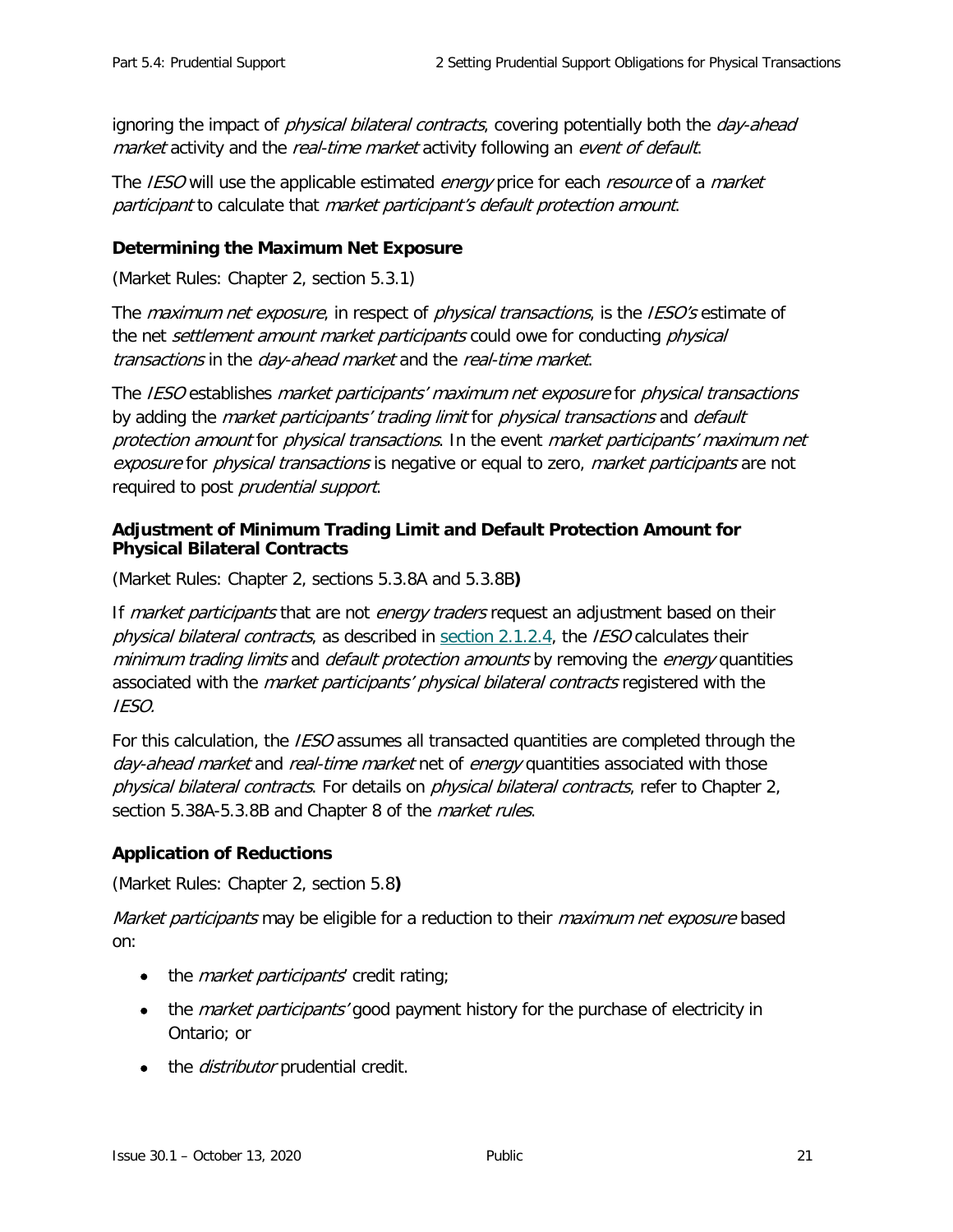• [Appendix C](#page-64-1) and [Appendix D](#page-65-0) provide further details for credit rating reductions for non-*distributors*, credit rating reductions for *distributors*, reduction amounts for good payment history for non-*distributors* and reduction amounts for good payment history for *distributors*.

#### **Determination of Prudential Support Obligation**

The *maximum net exposure* less allowable reductions that may be permitted under Chapter 2, section 5.8 of the *market rules* constitute the amount of *prudential support obligation* for physical transactions that market participants not authorized as energy traders must submit. The IESO determines the *prudential support obligations* for *market participants* as follows:

- if the *maximum net exposure* calculated by the *IESO* for a *market participant* is positive, and available prudential support reductions do not lower the *market* participant's prudential support obligation to zero, the market participant must post prudential support to the IESO; and
- if a *market participant's maximum net exposure* for *physical transactions*, as calculated by the *IESO*, is zero or negative, the *market participant* is not required to post any *prudential support* to the *IESO* for *physical transactions*.

### **2.2.2.2 No Margin Call Option**

(Market Rules: Chapter 2, sections 5.6.4 and 5.6.5**)**

For *market participants* that elect the *no margin call option*, the IESO establishes the maximum net exposure for those market participants' physical transactions by factoring in 70 calendar days of market activity into the calculation (Chapter 2, section 5.6.5 of the market rules). The IESO does not take into account *physical bilateral contracts* for the *day*ahead market and real-time market towards market participants' maximum net exposure for their *physical transactions* under a no margin call option. Other than small distributors, market participants that elect the no margin call option are ineligible to receive reductions to their *maximum net exposure* (refer to Chapter 5, section 5.6.6 of the *market rules*).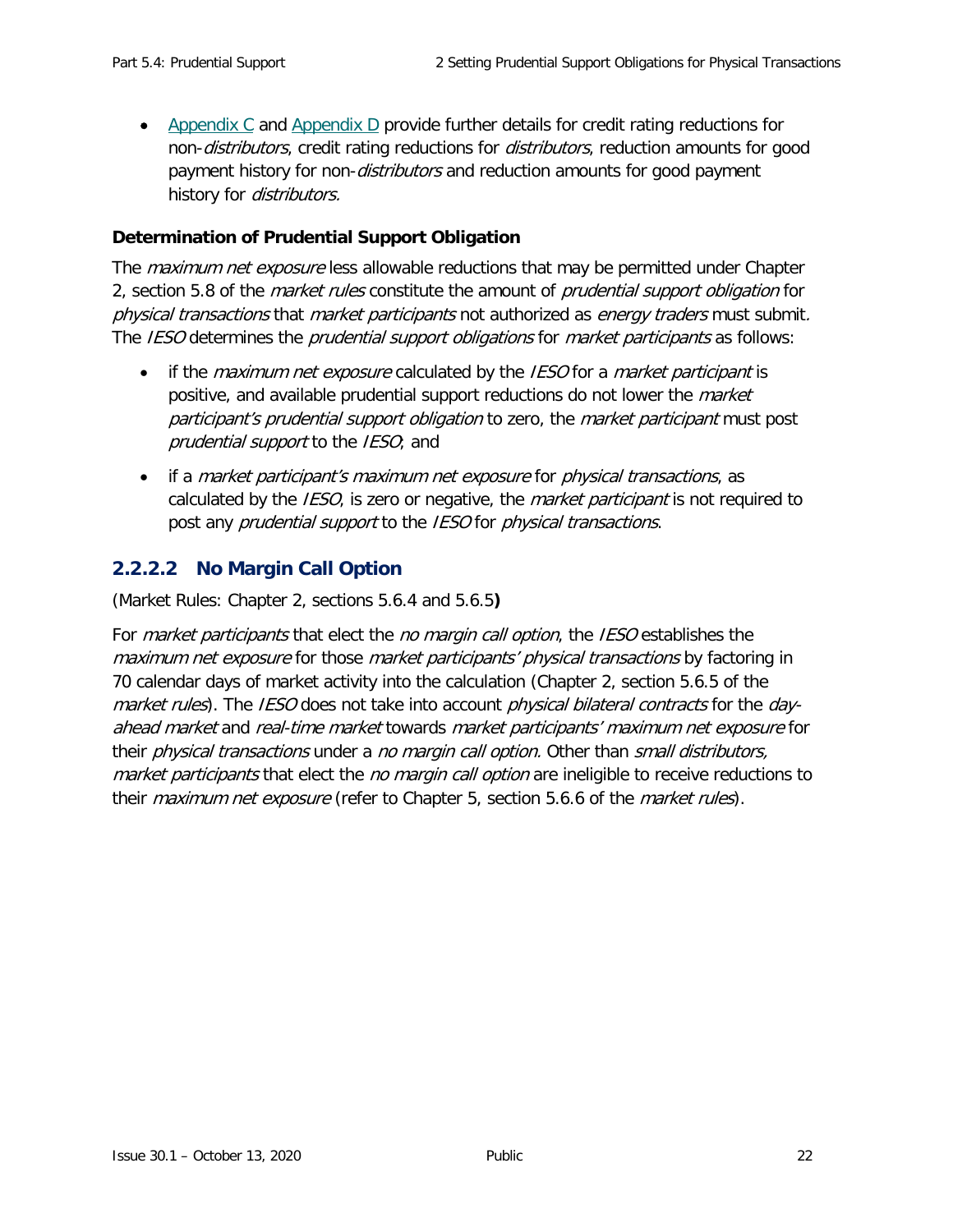

#### <span id="page-30-1"></span>**Figure 2-3: No Margin Call Option for Physical Transactions for a Market Participant that is not an Energy Trader**

# <span id="page-30-0"></span>2.3. Informing of Prudential Support Obligations

After determining *prudential support obligations*, the following steps occur to inform *market* participants of their prudential support obligations:

- 1. Online IESO presents the *market participants'* proposed *prudential support obligation* for their review in the **Tasks** tab.
- 2. If the market participants are satisfied with the IESO-proposed prudential support obligation, they will submit the proposed amount into Online IESO for processing.
- 3. Upon approval of this amount by the *IESO*, an email notification from the *IESO* will be sent to the *market participants* advising them that the *prudential support* obligation, as set out in Schedule A assessment results, is available in Online IESO. Schedule A assessment results also reflect whether any allowable reductions are applied to the calculation of the *prudential support obligation*.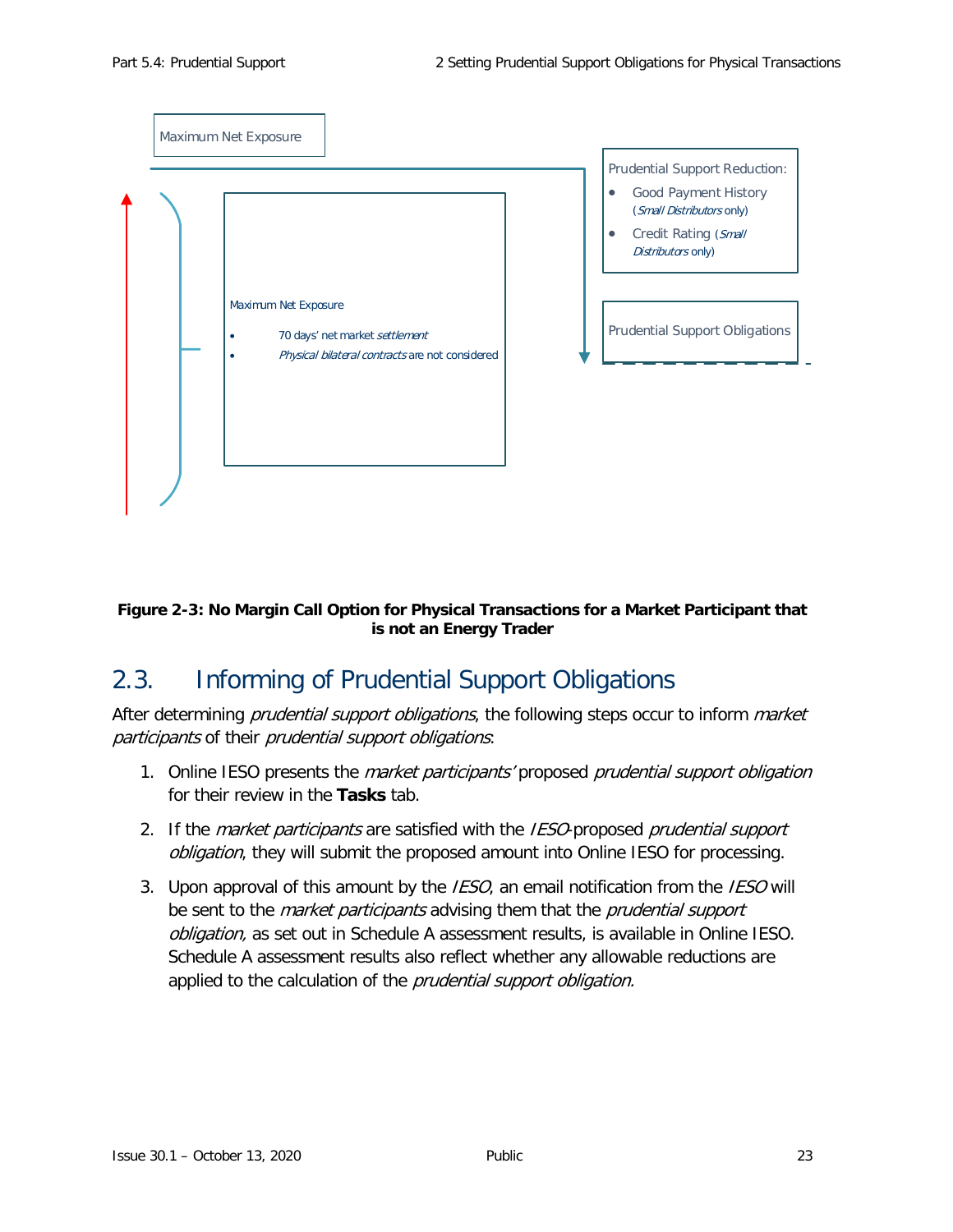# <span id="page-31-0"></span>2.4. Posting of Prudential Support for Physical Transactions

(Market Rules: Chapter 2, section 5.7)

After *market participants* receive their Schedule A assessment results, they are then required to post *prudential support* to satisfy their *prudential support obligation* for *physical* transactions with the IESO or the IESO's custodian. Prudential support must be posted at least two weeks before *market participants* becomes authorized to participate in the IESOadministered markets. Furthermore, existing market participants that have previously posted *prudential support* in the form of a quarantee or letter of credit to satisfy their prudential support obligation for physical transactions must provide the IESO with updated prudential support for physical transactions in order to become authorized as virtual traders (Chapter 2, section 5.7.3A of the *market rules*). Such *market participants* must provide the **IESO** with replacement *prudential support* dated no earlier than January 1, 2023.

The *prudential support* posted by *market participants* to satisfy their *prudential support* obligations for physical transactions must be in one or a combination of the following formats as outlined in Chapter 2, section 5.7.2 of the *market rules*:

- a guarantee or an irrevocable commercial letter of credit, which is in a form acceptable to the *IESO* and provided by:
- a bank named in a Schedule to the *Bank Act*, S.C. 1991, c.46, with a minimum longterm credit rating of "A" from an *IESO*-approved credit rating agency; or
- a credit union licensed by the Financial Services Commission of Ontario with a minimum long-term credit rating of "A" from an *IESO*-approved credit rating agency;
- a guarantee in a form acceptable to the IESO provided by a person, other than an affiliate of the *market participant*, having a credit rating from an *IESO* approved credit rating agency;
- marketable securities in the form of Canadian Government treasury bills. Such treasury bills shall be valued as cash at their current market value less 2% to take into account the potential eroding effects of interest rate increases;
- subject to Chapter 2, section 5.7.4 and 5.7.4A of the *market rules*, a quarantee in a form acceptable to the *IESO* provided by a person that is a rated *affiliate* of the market participant and has a credit rating from an IESO approved credit rating agency (refer to Chapter 2, sections 5.7.2.2, 5.7.3A, 5.7.3B, 5.7.4 and 5.7.4A of the market rules for limits on the quarantee from a rated affiliate); or
- cash deposits made to the *IESO* by a *market participant* or on the *market* participant's behalf, as long as the *market participant* meets the following criteria:
- the market participant had already met its prudential support obligation for physical transactions in whole or in part through a cash deposit on November 4, 2004; and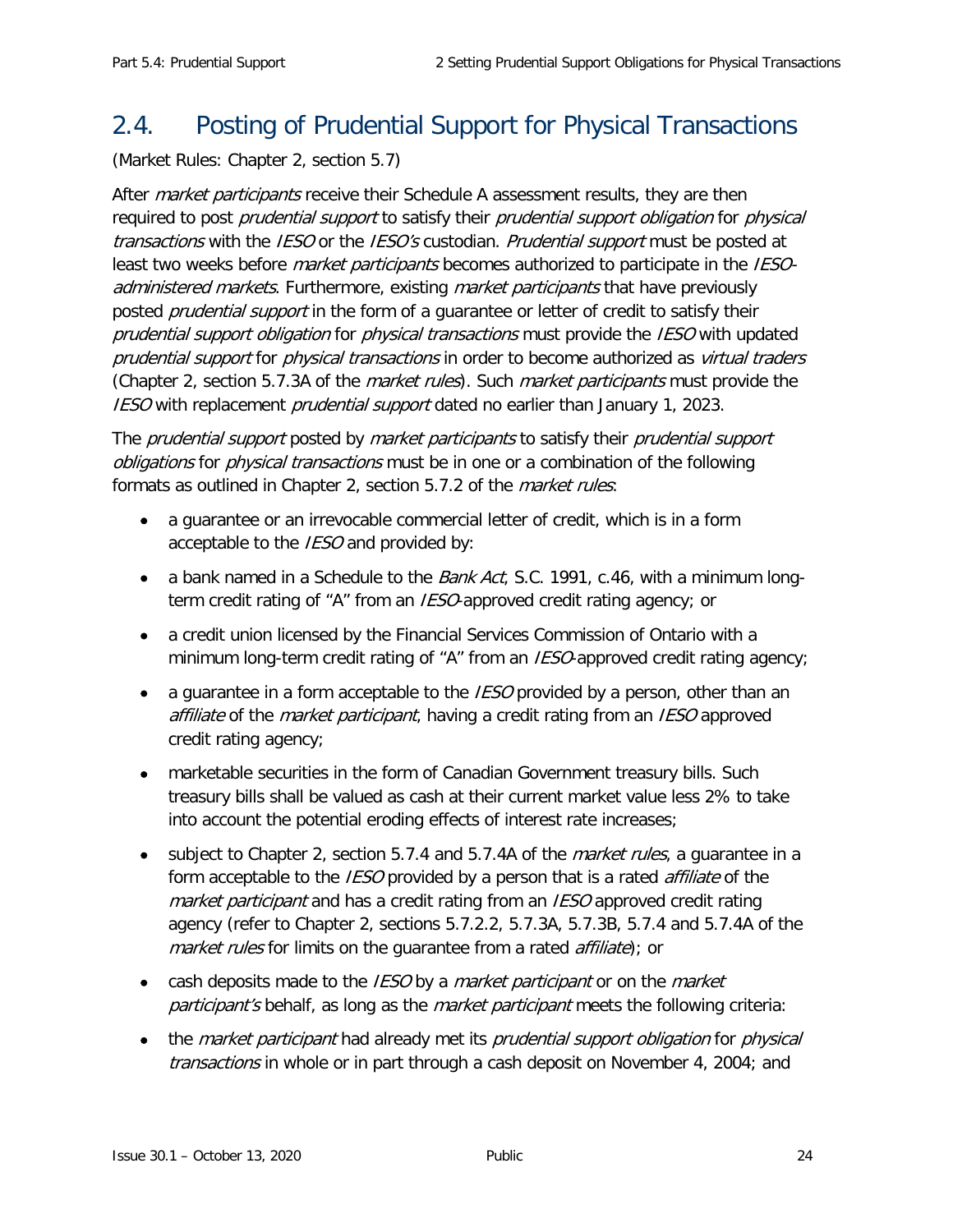• the market participant's prudential support obligation for physical transaction was \$200,000 or less on November 4, 2004 and it remains \$200,000 or less.

Once a *market participant* posts its *prudential support*, the *IESO* will review and, upon acceptance, will send the *market participant* an e-mail notification stating that a detailed Schedule A is available in the **Prudential Support Obligation** tab of the **Prudential Manager.**

# <span id="page-32-0"></span>2.5. Updating the Prudential Support Obligation for Physical **Transactions**

(Market Rules: Chapter 2, section 5.3.11)

To ensure that the *prudential support* posted by *market participants* is sufficient to satisfy their *prudential support obligations*, the *IESO* regularly reviews *market participants'* prudential support obligations for physical transactions. The IESO conducts this review in the following circumstances and applicable timelines:

- prior to the start of each energy market billing period, when the IESO reviews:
- the daily trading activity in MWh for *market participants* that are not an *energy* trader against their submitted daily quantity in MWh; or
- the average net *settlement amounts* for the most recent three *energy market billing* periods for market participants that are energy traders;
- within two *business days* after *market participants' actual exposure* for *physical* transactions exceeds the *market participants' trading limits* (with the exception of market participants under the no margin call option);
- within two business days after the IESO receives notice of any changes to the status of a *market participant* if the *IESO* determines that the change in such status would have a material impact on the *market participant's maximum net exposure.* Examples of such changes include operational changes, such as increase or decrease in load, peaks, etc.;
- when the IESO has adjusted the minimum trading limit for market participants that are *energy traders* conducting *physical transactions* pursuant to Chapter 2, section 5.3.4.3 of the market rules;
- when the *IESO* has adjusted its price basis under Chapter 2, section 5.3.10B of the market rules; and
- when the *IESO* annually estimates future Class A or Class B *qlobal adjustment* amounts.
- If the IESO review reveals that market participants' maximum net exposure for physical transactions has changed from the amount that was previously determined,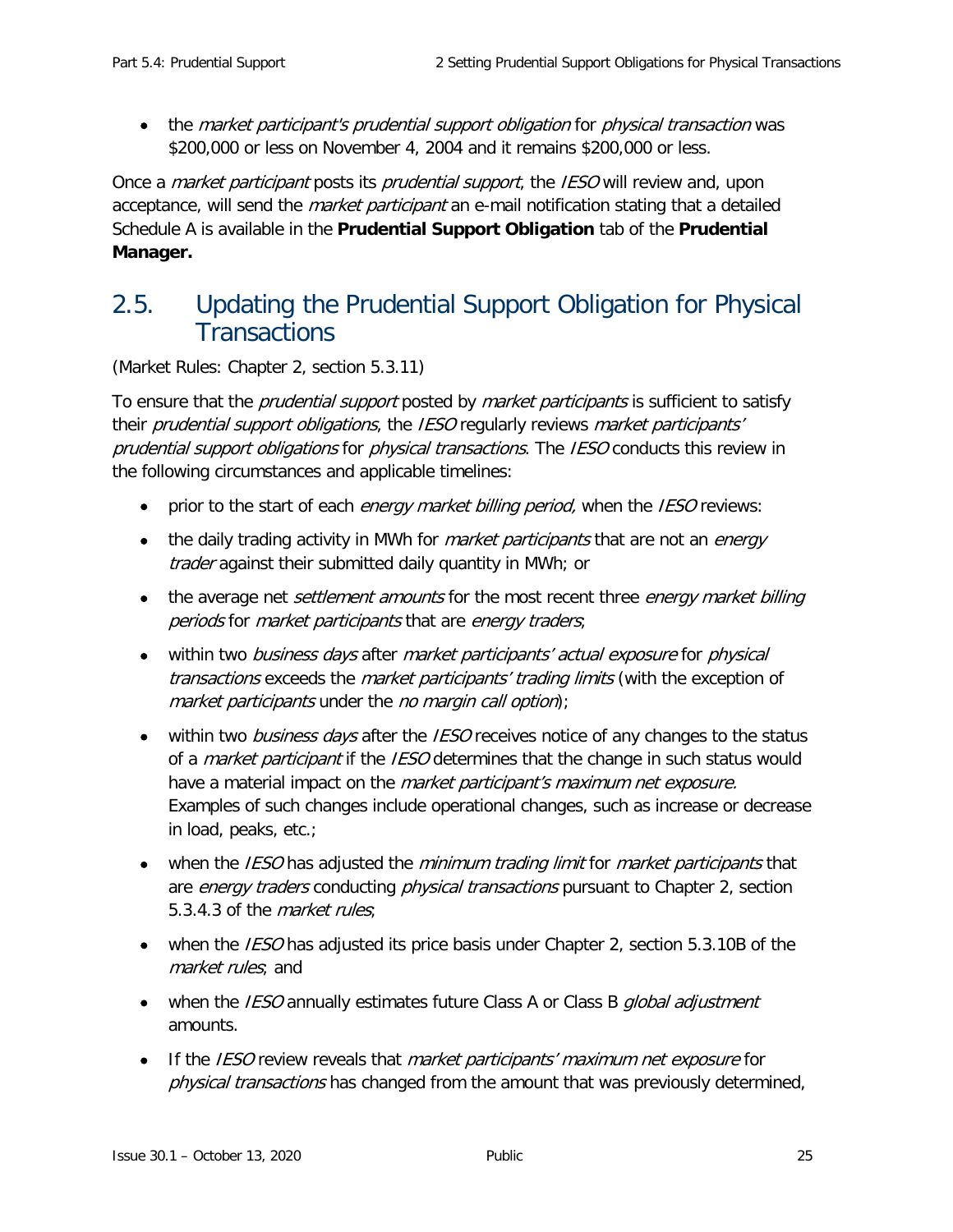the *IESO* will update the *market participants'* Schedule  $A<sup>5</sup>$  $A<sup>5</sup>$  $A<sup>5</sup>$  accordingly, and inform the *market participants* of the same. If *market participants* are required to post additional *prudential support* as a result of the change to their *maximum net* exposure for physical transactions, they must provide the additional prudential support within five business days from the effective date of the change.

There are circumstances where *market participants* may be required to re-establish a portion or all of their *prudential support* to ensure that their *prudential support obligations* for *physical transactions* are satisfied. These circumstances include but are not limited to:

- if any part of *market participants' prudential support* is due to expire or terminate, those *market participants* must provide the replacement at least 10 business days before the expiry date;
- if any part of *market participants' prudential support* is otherwise no longer current or valid, the *market participants* must provide a replacement within two *business* days of being notified to that effect by the IESO; or
- if the *IESO* draws or claims any part of the *market participants' prudential support*, the *market participant* must provide a replacement within five *business days* of receiving notice from the IESO.

## <span id="page-33-0"></span>2.5.1. Credit Warnings in the context of Physical Transactions

(Market Rules: Chapter 2, section 5.8.2**)**

If the *IESO* determines that there is a credit watch negative warning for a *market* participant, there is an automatic one-notch reduction in the market participant's credit rating (for example, from BBB+ to BBB), as set out in Appendix  $C$ . A credit watch negative warning is generated when there is a movement of the *market participant* to a negative credit watch status by any *IESO* approved bond-rating agencies. The *IESO* will review the market participant's prudential support obligation for physical transactions and/or review the acceptability of any prudential quarantees received as *prudential support* for *physical* transactions, based on the revised credit rating of the guarantor.

### **– End of Section –**

ł

<span id="page-33-1"></span>**<sup>5</sup>** A Schedule A sets out a market participant's prudential support obligation and is available in the "prudential support obligation" tab of the Prudential Manager on the IESO portal. Schedule A also reflects whether any allowable reductions are used in the calculation of the *prudential support obligation*.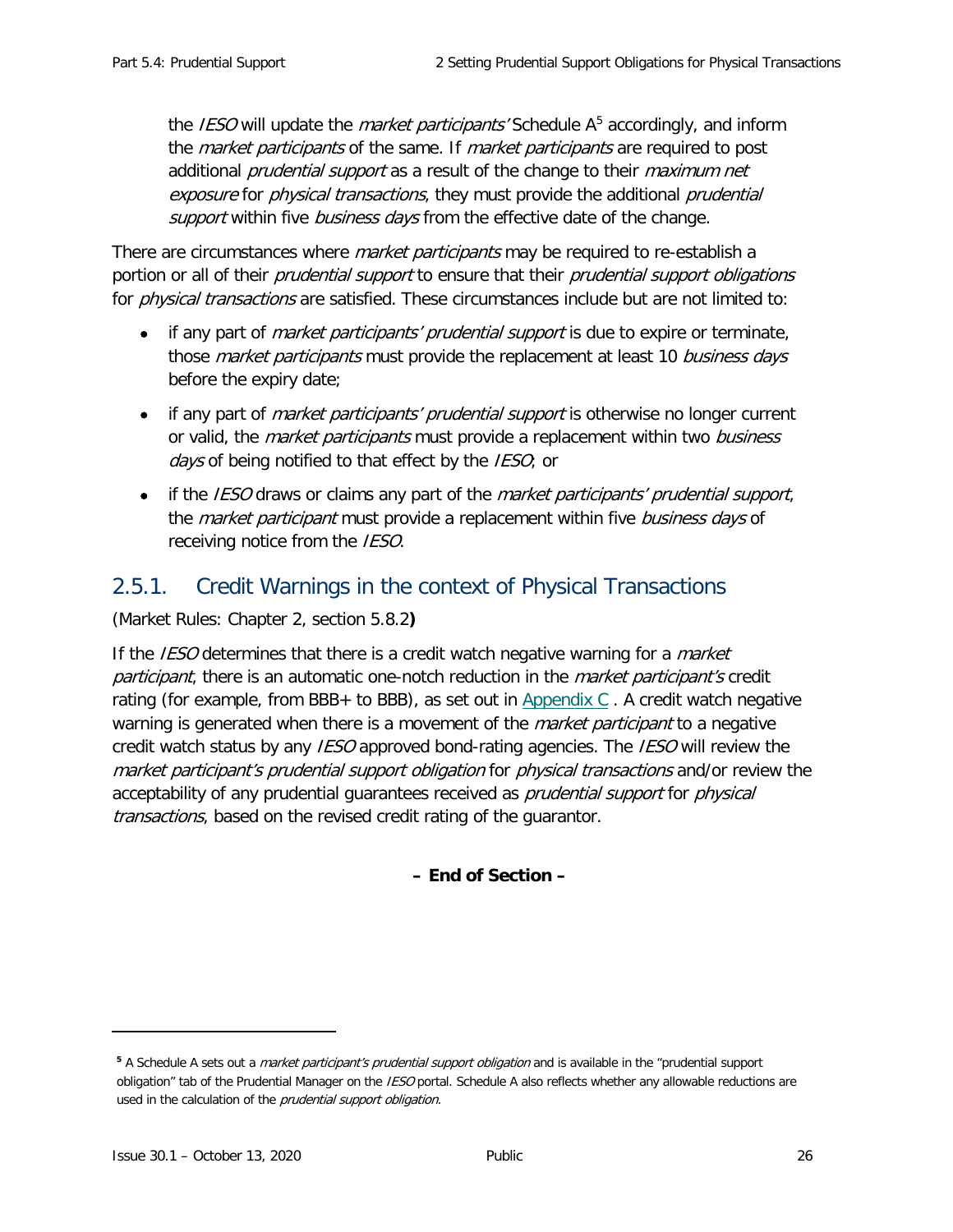# <span id="page-34-0"></span>3. Daily Monitoring of Prudential Support for Physical Transactions

The IESO verifies that each *market participant* has provided sufficient levels of *prudential* support to cover their financial trading activity for both the *day-ahead market* and the *real*time market. Daily monitoring applies to *market participants* who are subject to *margin calls* by not electing the *no margin call option*.

Daily monitoring for *market participants* authorized to conduct *physical transactions* consists of the following activities:

- the *IESO* calculates *market participants'* estimated *actual exposure* using an estimate of charges;
- the *IESO* compares the calculated *actual exposure* against the *trading limit* to determine whether to issue a *margin call* or a *margin call* warning<sup>[6](#page-34-2)</sup> to a *market* participant; and
- market participants take actions to respond to margin calls or margin call warnings.

Throughout the process, *market participants* can view their own estimated *actual exposure* and margin call warnings and margin calls using the **Prudential Manager**.

## <span id="page-34-1"></span>3.1. Estimated Actual Exposure for Physical Transactions

(Market Rules: Chapter 2, section 5.5.1)

Market participants' actual exposure for their physical transactions are comprised of the following components:

- cleared-but-not settled (for *dispatchable resources*) or six-day activity estimate (for resources that are not dispatchable);
- settled-but-not-invoiced;
- other *settlement amounts* estimated daily; and
- prepayments.

ł

<span id="page-34-2"></span><sup>&</sup>lt;sup>6</sup> The IESO issues margin call warnings by delivering a "Notice of Margin Call Warning" via a generic email.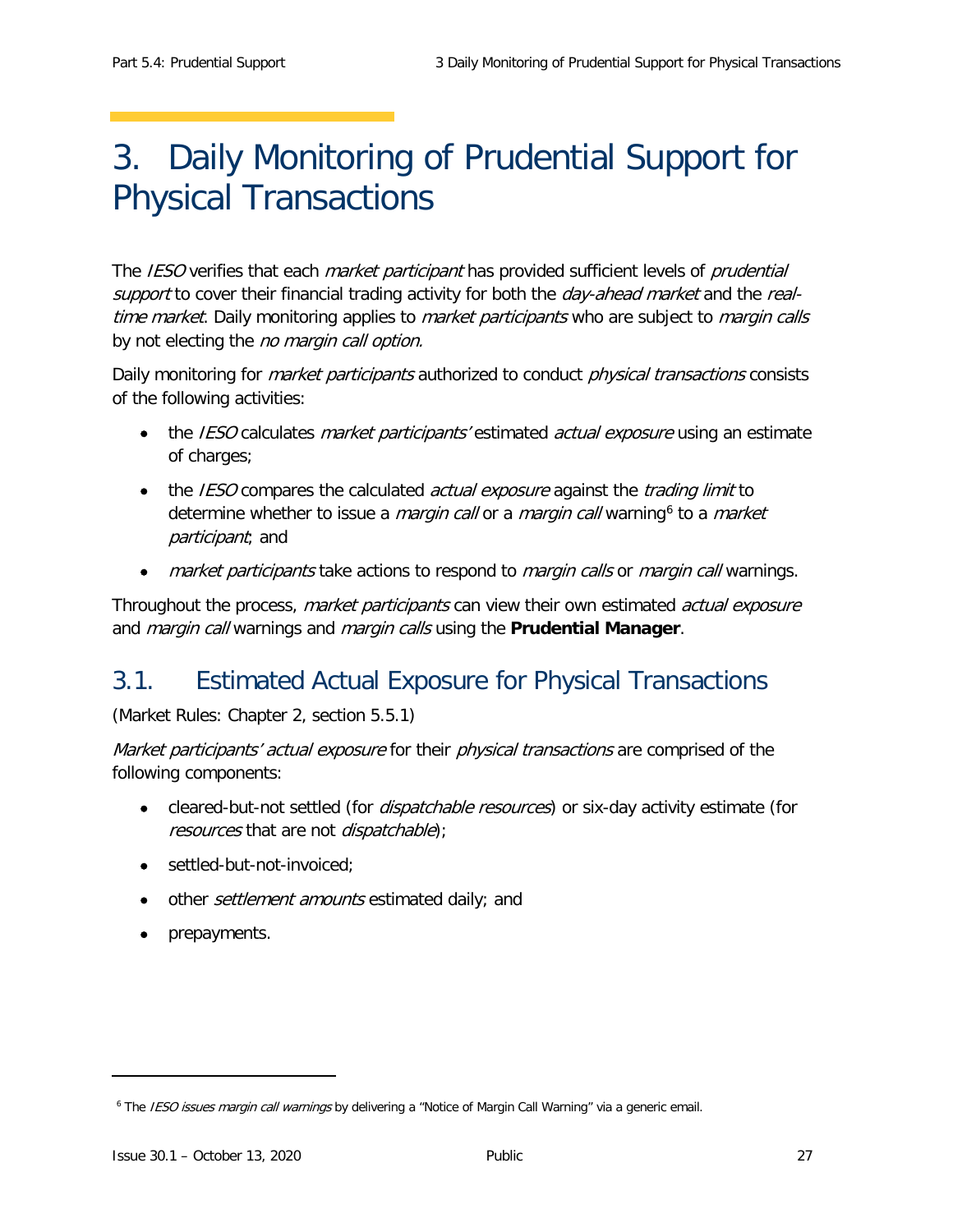## <span id="page-35-0"></span>3.1.1. Cleared-But-Not-Settled or Six-Day Activity Estimate for Physical Transactions

Settlement amounts for a given trading day are first calculated by the IESO on the seventh calendar day following a *trading day*. As a result, the *IESO* must estimate *actual exposure* during the six-calendar day period during which *settlements* data is unavailable using the following components:

- for *physical transactions* conducted by *market participants* by using *dispatchable* resources: a cleared-but-not-settled component; and
- for *physical transactions* conducted by *market participants* by using *resources* that are not *dispatchable*: a six-day activity estimate component.

### **3.1.1.1 Cleared-but-Not-Settled for Physical Transactions Conducted by a Market Participant by Using a Dispatchable Resource or Price Responsive Load**

The cleared-but-not-settled calculation for *physical transactions* applies to *market* participants conducting physical transactions using dispatchable resources. It is an estimate based on *bids* and *offers* of the net amount of *dispatched energy* and *operating reserve* that has not yet been settled.

Cleared-but-not settled amounts for *physical transactions* are applicable to *market* participants using the following dispatchable resources:

- dispatchable generation resources;
- dispatchable loads; and
- boundary entity resource import and export transactions.

For the purpose of calculating the cleared-but-not-settled component, *physical transactions* conducted by *market participants* by using *price responsive loads* are subject to the same methodology as used for *dispatchable loads*.

The *IESO* updates the cleared-but-not-settled component applicable to the *physical* transactions conducted by market participants by using a *dispatchable resource* on a daily basis.

At any given time, the *IESO's* rolling six-calendar days cleared-but-not-settled calculation covers the previous six calendar days with market activity that has not yet been recategorized under the settled-but-not-invoiced component. On the seventh calendar day following a given *trading day* with market activity, the *IESO* removes the amount for the oldest calendar day from the six-calendar day rolling calculation of the cleared-but-notsettled calculation and adds the amount from the calendar day to the settled-but-notinvoiced total. The daily update to the cleared-but-not-settled calculation by the *IESO* reflects the total based on the cleared-but-not-settled calculation for that *trading day*.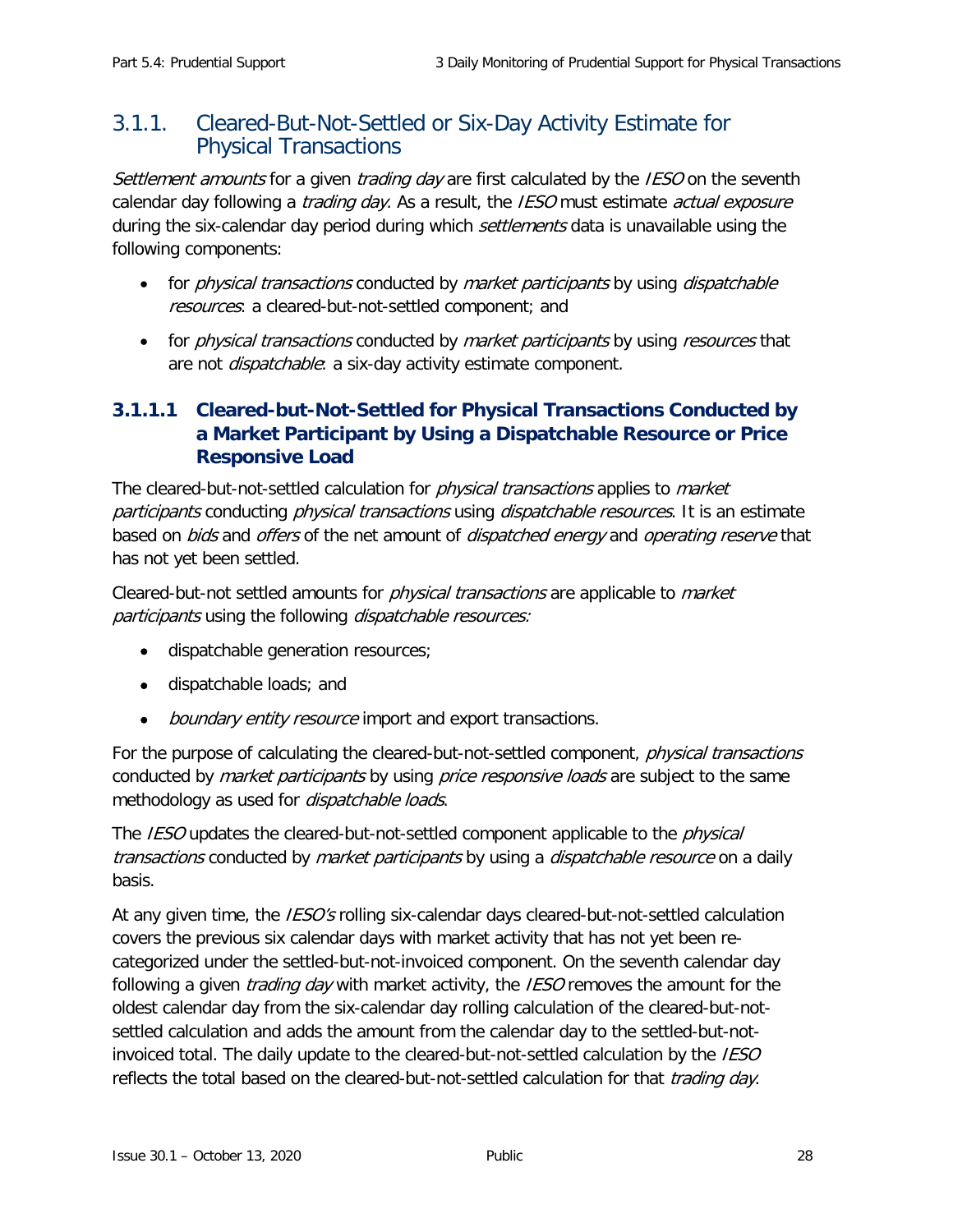### **3.1.1.2 Six-Day Activity Estimate Calculation for Physical Transactions Conducted by a Market Participant by Using a Resource that is Not Dispatchable**

The six-day activity estimate calculation for *physical transactions* applies to *market* participants conducting physical transactions using resources that are not dispatchable. Physical transactions conducted by market participants by using resources that are not dispatchable include but are not limited to:

- transactions arising from the consumption of energy from non-dispatchable loads such as local distribution companies; and
- transactions arising from the injection of energy by market participants using self scheduling *generation resources*.

For a given *trading day*, the *IESO's* rolling six-day activity estimate uses the average Allocated Quantity of Energy Withdrawn ("AQEW") or the Allocated Quantity of Energy Injected ("AQEI") from the previous six calendar days and multiplies the quantities by the applicable average daily prices.

## <span id="page-36-0"></span>3.1.2. Settled-but-Not-Invoiced for Physical Transactions

The settled-but-not-invoiced component represents *settlement amounts* specific to a *market* participant that appear on the preliminary settlement statements or final settlement statements but that have not yet appeared on a market participant's invoice.

The IESO determines the settled-but-not-invoiced component of the *actual exposure* for physical transactions based on a market participant's day-ahead market and real-time market activity. All *settlement amounts* used in the settled-but-not-invoiced component are either hourly or non-hourly charges from a *market participant's preliminary settlement* statements and final settlement statements. For details on physical settlement statements, refer to Market Manual [5 Settlements Part 5.5: Physical Markets Settlement Statements.](http://www.ieso.ca/-/media/Files/IESO/Document-Library/Market-Rules-and-Manuals-Library/market-manuals/settlements/se-rtestatements.pdf?la=en)

## <span id="page-36-1"></span>3.1.3. Other Settlement Amounts Estimated Daily

On a daily basis, the *IESO* estimates other *settlement amounts*. The other *settlement* amounts do not fall under the category of cleared-but-not-settled, six-day estimate and are non-hourly. The majority of these non-hourly *settlement amounts* are calculated based on legislation and regulation in Ontario. Market participants may view all settlement amounts under the actual exposure calculation through the **Estimated Net Exposure** tab in the **Prudential Manager**.

## <span id="page-36-2"></span>3.1.4. Prepayments

Market participants may reduce the level of their estimated actual exposure at any time by making a pre-payment to the *IESO*, and then logging in to send the *IESO* an electronic Notification of Prepayment using **Prudential Manager**. These prepayments are then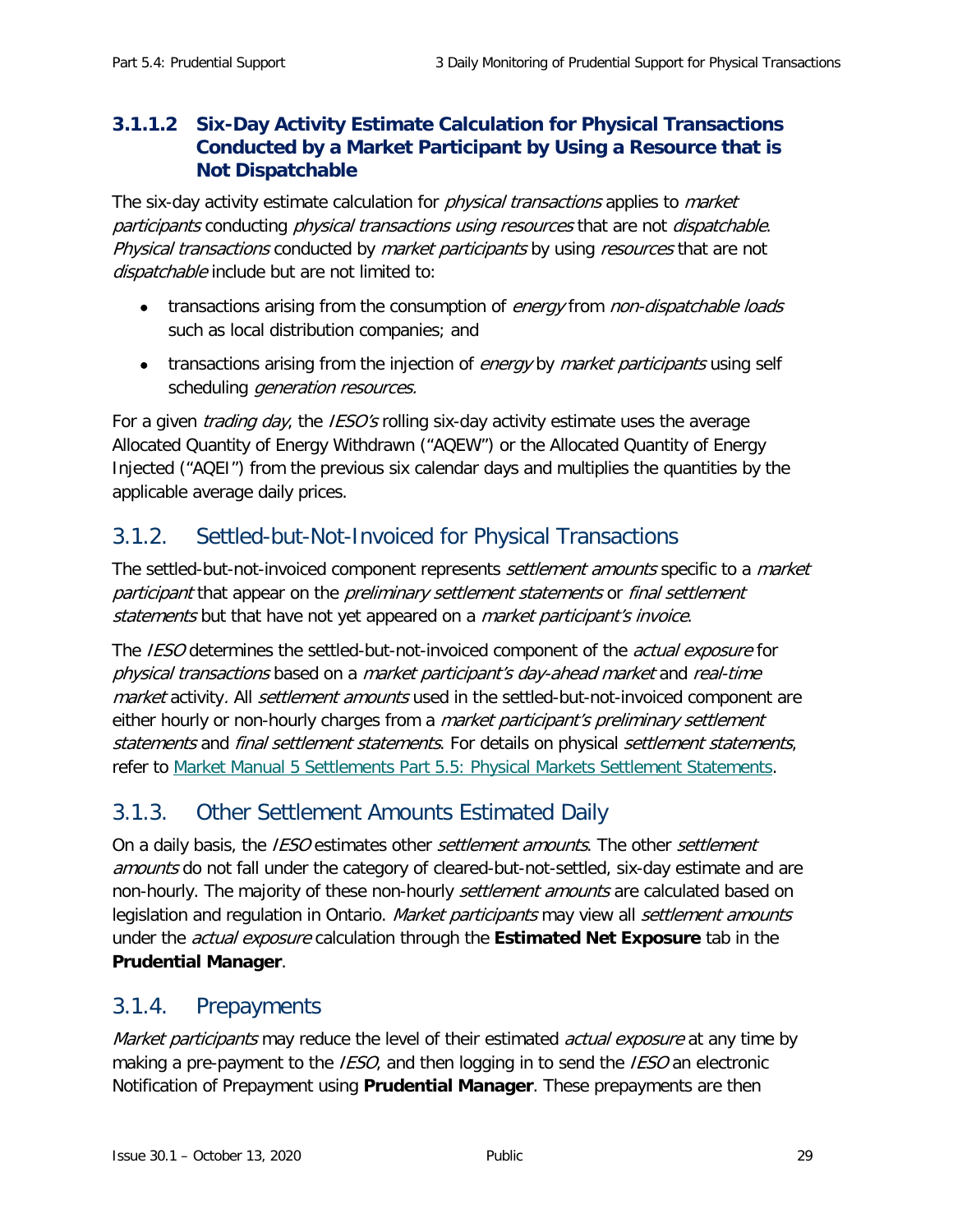applied to the *invoice* once the invoice is issued. These include *margin call* prepayments and voluntary prepayments.

## <span id="page-37-0"></span>3.2. Margin Call Warnings and Margin Calls for Physical **Transactions**

(Market Rules: Chapter 2, section 5.4 and 5.6**)**

[Table 3-1](#page-37-1) summarizes the actions taken by the IESO based on a comparison of *market* participants' trading limit for physical transactions and their actual exposure for physical transactions.

| <b>Trading</b><br>$Limit - AE$<br>comparison                          | <b>IESO Action</b>                                                                                                                                                                                      | <b>Market Participant Action</b>                                                                                                                                                                                                                                                                                                                                                                                                                                                       |
|-----------------------------------------------------------------------|---------------------------------------------------------------------------------------------------------------------------------------------------------------------------------------------------------|----------------------------------------------------------------------------------------------------------------------------------------------------------------------------------------------------------------------------------------------------------------------------------------------------------------------------------------------------------------------------------------------------------------------------------------------------------------------------------------|
| Actual<br>exposure< 70<br>% trading limit                             | None                                                                                                                                                                                                    | None                                                                                                                                                                                                                                                                                                                                                                                                                                                                                   |
| 70% trading<br>$limit < = actual$<br>exposure< 100<br>% trading limit | The IESO issues a "Notice of<br>Margin Call Warning" to<br>market participants for their<br>physical transactions for the<br>day-ahead market and the<br>real-time market via a generic<br>e-mail.      | Market participants may make a cash<br>payment to reduce a portion of any<br>amounts payable to the IESO to reduce<br>their actual exposure for physical<br>transactions, or take other appropriate<br>actions to ensure that their actual exposure<br>for <i>physical transactions</i> does not reach<br>their trading limit for physical transactions<br>(Chapter 2, section 5.4.1 of the market<br>rules).                                                                          |
| Actual<br>$exposure >=$<br>100 % trading<br>limit                     | The IESO issues a margin call<br>to <i>market participants</i> for<br>their <i>physical transactions</i> for<br>the <i>day-ahead market</i> and<br>the <i>real-time market</i> via a<br>generic e-mail. | A market participant is required to satisfy a<br>margin call by paying cash in an amount<br>sufficient to reduce its actual exposure for<br>physical transactions to no more than 75%<br>of the market participant's trading limit for<br>physical transactions (Chapter 2, section<br>5.6.1 and 5.6.2 of the <i>market rules</i> ).<br>Note, payment must be made by 4:00 pm<br>eastern prevailing time (EPT) on the second<br>business day following the date of the<br>margin call. |

#### <span id="page-37-1"></span>**Table 3-1: Actions Taken as a Result of Daily Monitoring of Physical Transactions**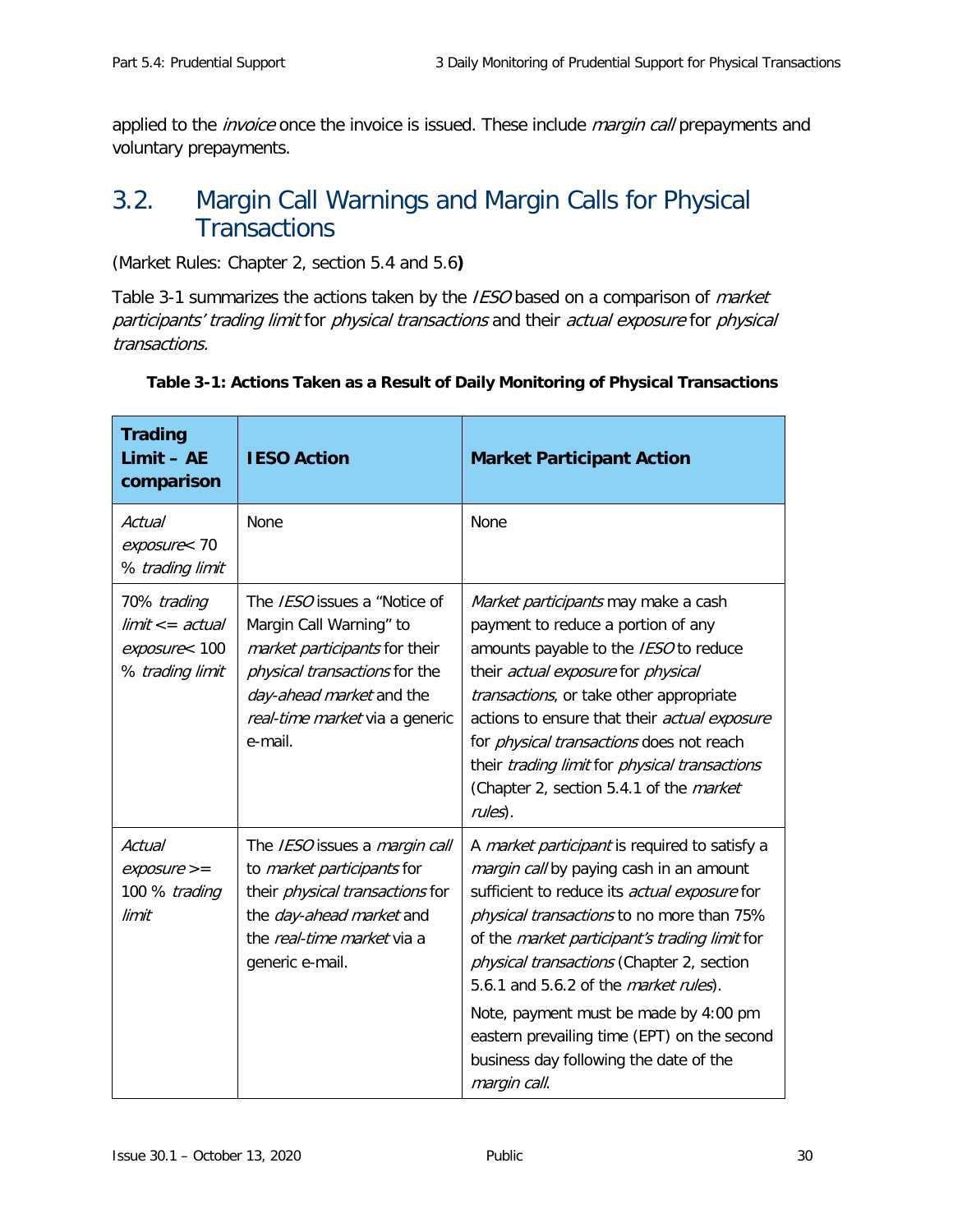Note, market participants can log on to the **Prudential Manager** located on the IESO portal to view *margin call* warnings and *margin call* details.

The IESO has the authority to draw upon all or part of the *market participant's prudential* support for physical transactions in the event that market participants default on their required *margin call* payment. Market participants are considered to have defaulted on the required *margin call* payment if their *actual exposure* for *physical transactions* is not reduced to no more than 75% of the *trading limit* for *physical transactions* by 4:00 pm EPT on the second business day following the date of the margin call.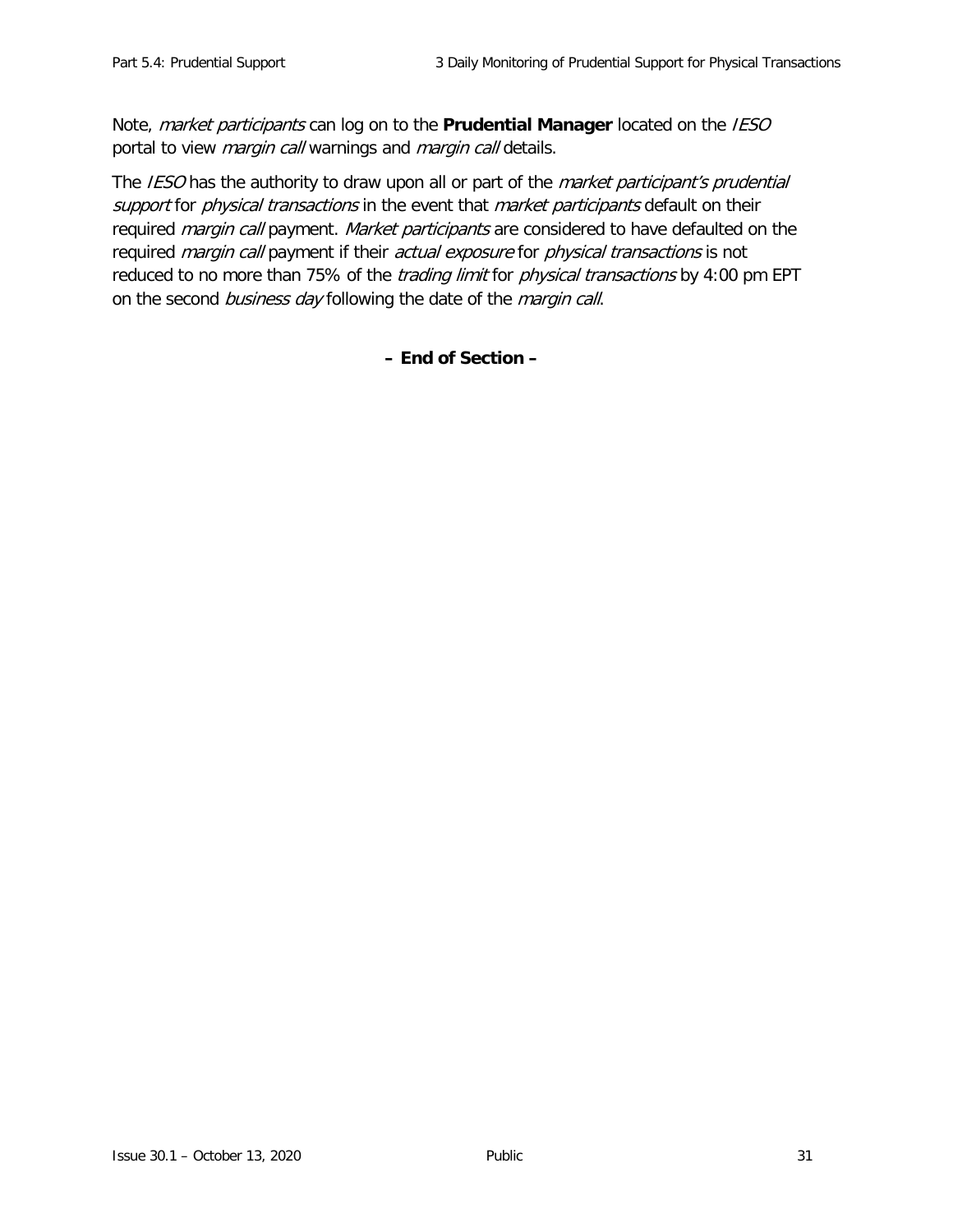# <span id="page-39-0"></span>4. Setting Prudential Support Obligations for Virtual Transactions

The IESO requires that *market participants* be authorized as *virtual traders* to conduct *virtual* transactions in the day-ahead market (refer to Market Manual 1: Connecting to Ontario's [Power System Part 1.5: Market Registration Procedures,](http://www.ieso.ca/-/media/Files/IESO/Document-Library/Market-Rules-and-Manuals-Library/market-manuals/connecting/market-registration.pdf?la=en) section 2). To account for the heightened risk profile associated with *virtual transactions*, the authorization to conduct *virtual* transactions gives rise to a *prudential support obligation* specific for *virtual transactions*. Therefore, the IESO calculates the prudential support obligation for virtual transactions and actual exposure for virtual transactions differently than for physical transactions.

The following section describes the process of setting *market participants' prudential support* obligations and posting of prudential support for market participants authorized as virtual traders.

The process is made up of the following activities:

- 1. Market participants submit prudential support information to the IESO using Online IESO.
- 2. The IESO uses the information submitted by *market participants* to determine that market participant's prudential support obligation subject to any applicable reductions.
- 3. The IESO informs market participants of their prudential support obligation. If this is the first time *market participants* have submitted *prudential support* or if there is a requirement to change the amount of *prudential support*, the *IESO* will inform *market* participants through Online IESO.
- 4. Market participants post their prudential support in a form required by the IESO.
- 5. The IESO receives the *prudential support* and either accepts or rejects the *prudential* support. If the prudential support is accepted by the IESO, the IESO sends an e-mail notification to the *market participant* which states the detailed Schedule  $A^7$  $A^7$  is available to be viewed by the market participant in the **Prudential Support** tab of the **Prudential Manager**.

ł

<span id="page-39-1"></span><sup>7</sup> A Schedule A sets out a market participant's prudential support obligation and is available in the **Prudential Support Obligation** tab of the **Prudential Manager** on the IESO portal.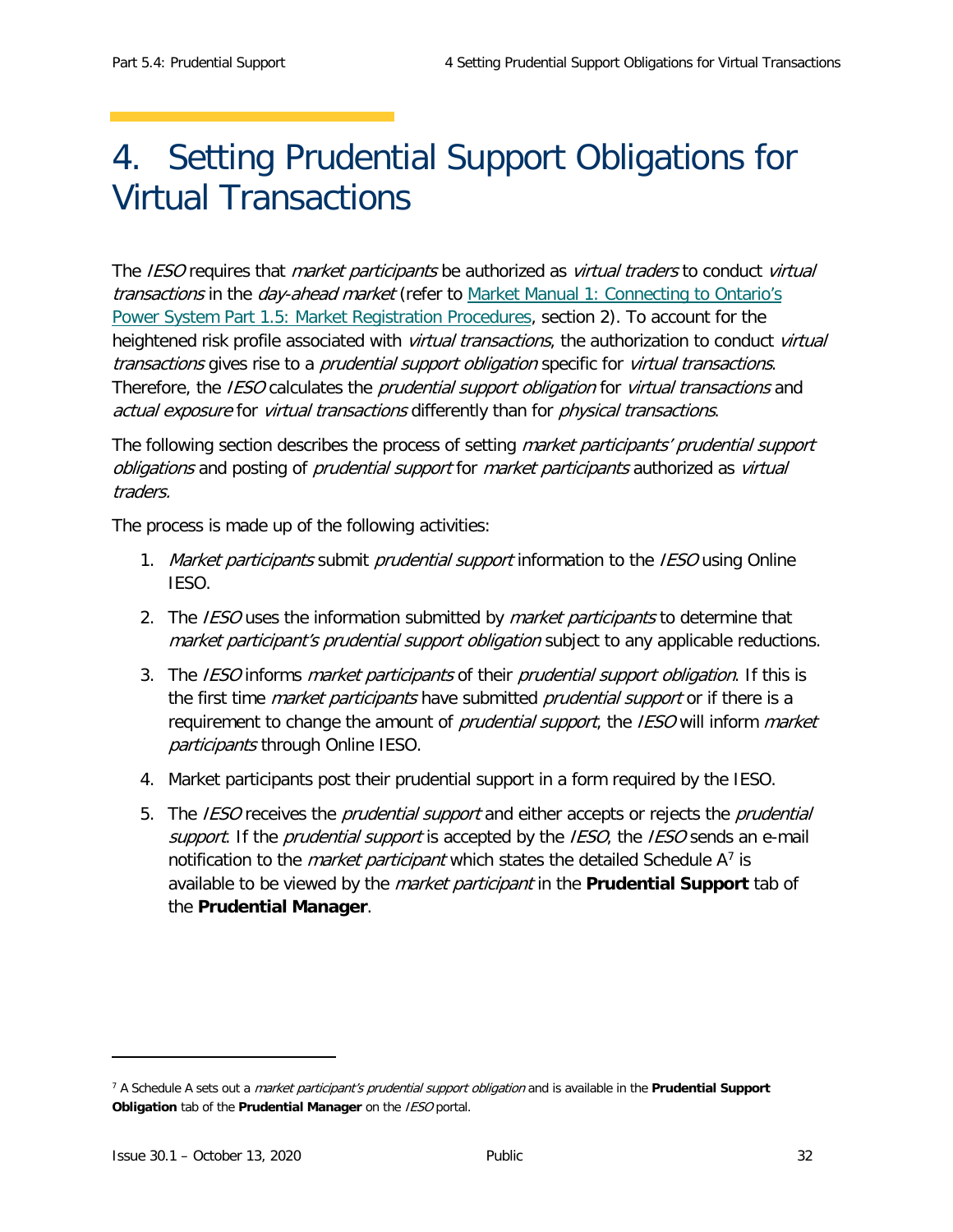## <span id="page-40-0"></span>4.1. Submitting Prudential Support Information for Virtual **Transactions**

As part of the Authorization and Participation process described in [Market Manual 1:](http://www.ieso.ca/-/media/Files/IESO/Document-Library/Market-Rules-and-Manuals-Library/market-manuals/connecting/market-registration.pdf?la=en)  [Connecting to Ontario's Power System Part 1.5: Market Registration Procedures,](http://www.ieso.ca/-/media/Files/IESO/Document-Library/Market-Rules-and-Manuals-Library/market-manuals/connecting/market-registration.pdf?la=en) all market participants must submit their prudential support information using Online IESO. To do this, each *market participant* must first assign a Prudential Requirements Contact, who will be granted permissions in Online IESO to submit information required to establish the *market* participant's prudential support obligation. The Prudential Requirements Contact is also the IESO's point of contact for matters relating to *prudential support*.

After authorization, *market participants* must keep the *IESO* informed of circumstances that could change their *prudential support obligation* for *virtual transactions* by using Online IESO. Market participants must confirm that all amounts of prudential support continue to satisfy the *market participants' prudential support obligation*. Notably, this is likely to occur in the circumstances that include but are not limited to:

- if there has been a change to the *market participant's* credit ratings; or
- if an event of default occurs.

Market participants authorized (or requesting authorization) to conduct virtual transactions shall provide, using Online IESO, their *maximum daily trading limit*. This limit represents the maximum quantity a *virtual trader* may *bid* or *offer* in a given *trading day* and is the absolute value in MWh that can be submitted by a *virtual trader*. The *maximum daily trading* limit is the input by which *market participants* may adjust the amount of their *trading limits* for virtual transactions, and accordingly, their prudential support obligations for virtual transactions. In addition, market participants should review their maximum daily trading limit prior to the start of each billing period and submit a revised maximum daily trading limit, as appropriate.

The maximum daily *trading limit* is applicable for all *energy market billing periods* until a revised maximum daily *trading limit* is submitted by *market participants*. If *market* participants submit a revised maximum daily *trading limit*, this maximum daily *trading limit* will supersede any previous maximum daily *trading limit* once approved by the *IESO*. If the revised maximum daily *trading limit* results in an increase in the *market participants'* prudential support obligations for its virtual transactions, the market participant must provide the *IESO* with additional *prudential support* before the *IESO* authorizes the increase in the maximum daily *trading limit*.

## <span id="page-40-1"></span>4.2. Determining the Prudential Support Obligation for Virtual Transactions

The *prudential support obligations* for *virtual transactions* represents an amount that is distinct from a *prudential support obligation* for *physical transactions*, and is determined using a different methodology. Notable differences between the calculation of a *prudential*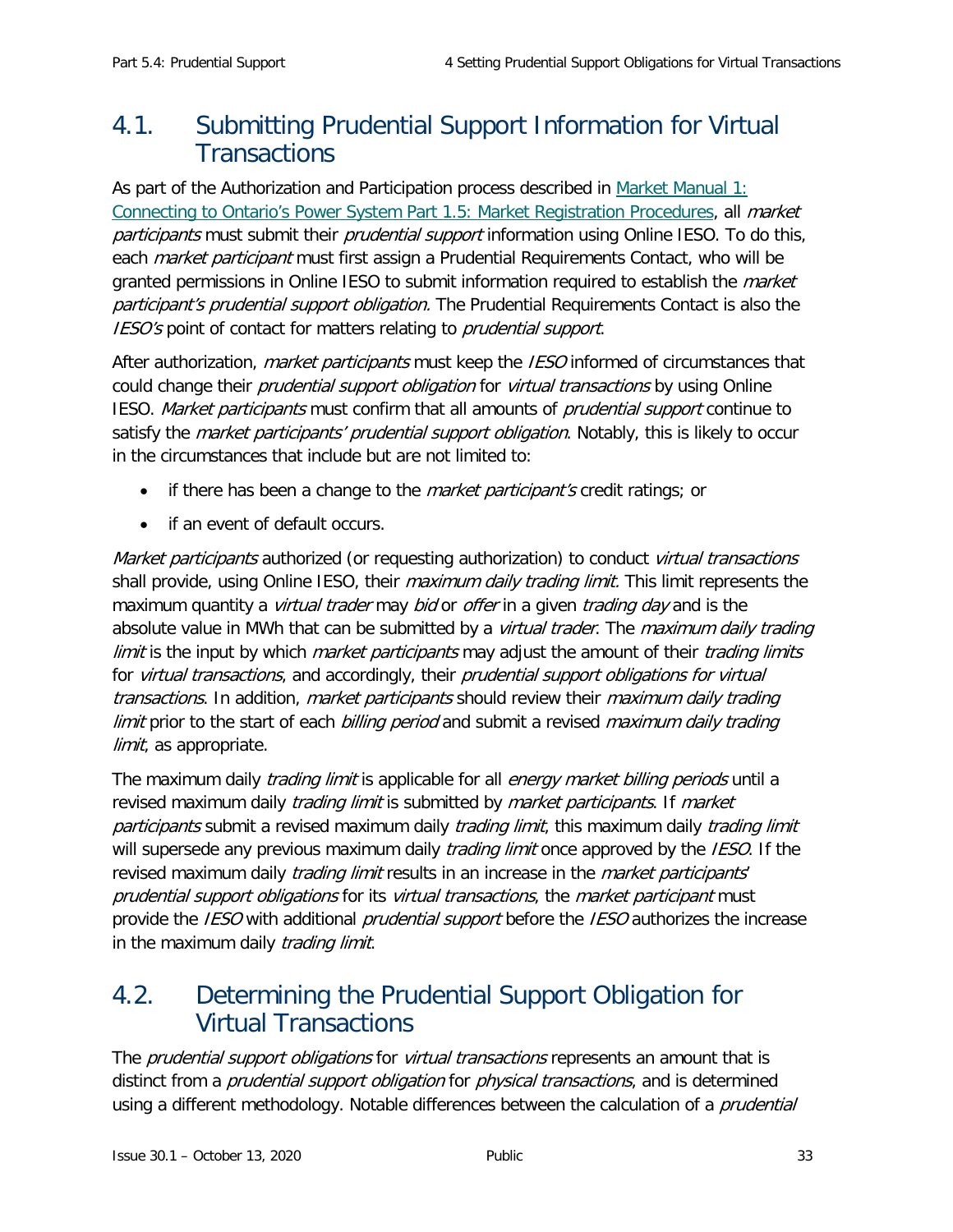support obligation for physical transactions and a prudential support obligation for virtual transactions include the following:

- the no *margin call* option is unavailable to *market participants* authorized to conduct virtual transactions; and
- *prudential support obligations* for *virtual transactions* are not eligible for the same reductions available for *prudential support obligations* for *physical transactions*.

The IESO undertakes the following five-step process to establish the *prudential support* obligation for virtual transactions:

- 1. Establish the price delta quantity applicable to all *market participants* authorized to conduct virtual transactions.
- 2. Calculate the *minimum trading limit* (in dollars) for the *market participant*.
- 3. Calculate the *default protection amount* (in dollars) for the *market participant*.
- 4. Apply a reduction to the *prudential support obligation* for *virtual transactions* based on credit received for *physical transactions*, if applicable.
- 5. Determine the prudential support obligation for the market participant (in dollars).

Figure 4-1 provides an illustration of how a *market participant's virtual transaction* prudential support obligation is determined.



<span id="page-41-0"></span>**Figure 4-1: Margin Call Option for Virtual Transactions**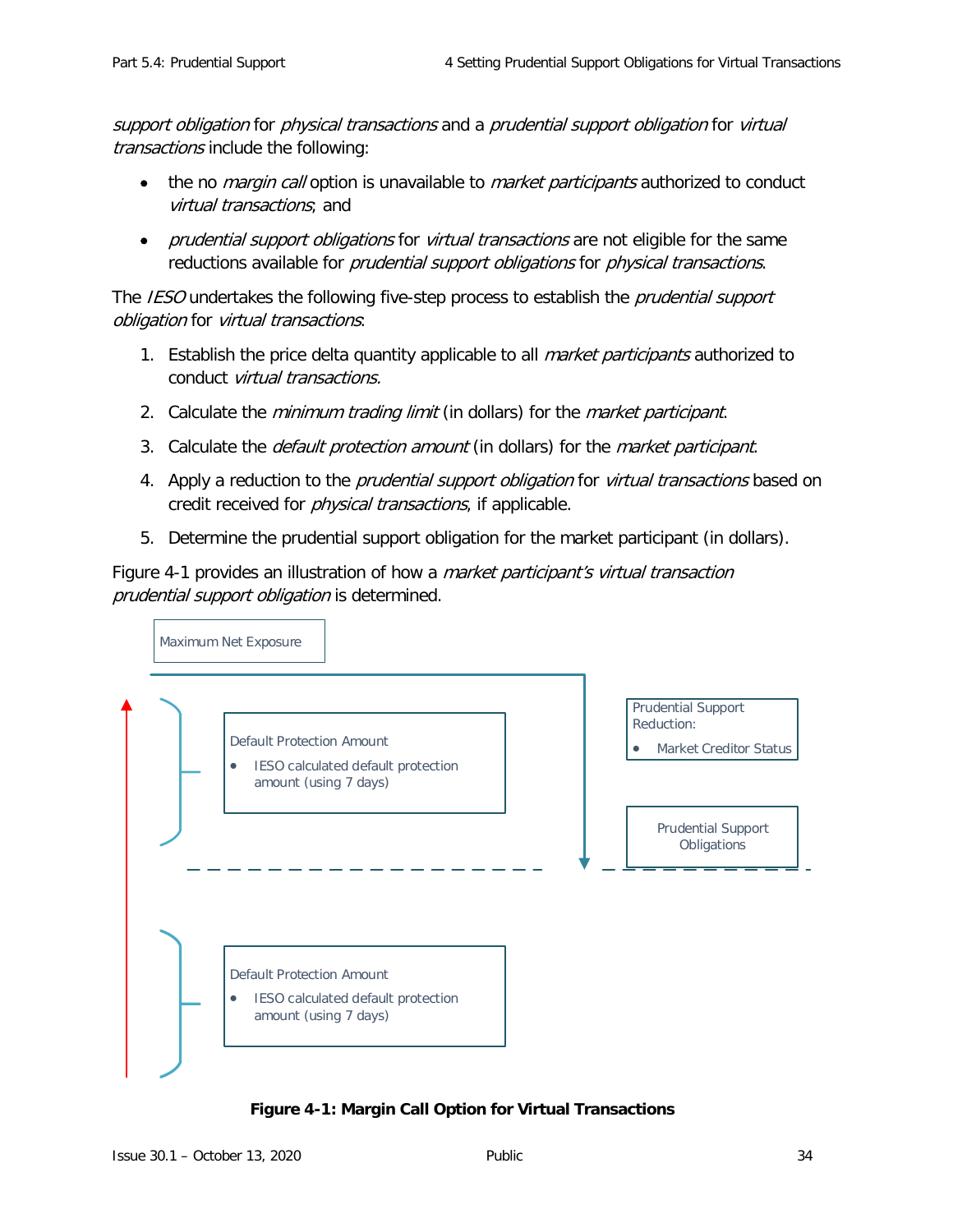## <span id="page-42-0"></span>4.2.1. Determining the Price Delta for Prudential Support Obligation for Virtual Transactions

(Market Rules: Chapter 2, section 5C.1.9**)**

To determine *market participants' prudential support obligations* for *virtual transactions*, the **IESO** uses various inputs. One of these inputs is a price delta that is applicable to all *virtual* traders at a given time. The *IESO* calculates a single price delta for an interim period and an enduring period using historical data. The price delta for the interim period will be calculated using historical data based on outcomes from the day-ahead commitment prices and shadow prices. After the IESO accumulates day-ahead market and real-time market historical price data for the period mentioned in the section below, the IESO will calculate an enduring price delta. The circumstances where the IESO is required to review the interim price delta are the same as the circumstances used for the enduring price delta.

### **4.2.1.1 Enduring Price Delta for Prudential Support Obligation for Virtual Transactions**

The IESO determines a price delta between the *day-ahead market* and the *real-time market* applicable to *virtual traders*. A single price delta applies to all *virtual traders* and is used as one of the inputs by the *IESO* to calculate the:

- minimum trading limit for virtual transactions; and
- default protection amount for virtual transactions.

The price delta represents the absolute value of the difference between the day-ahead virtual zonal *energy* price and the hourly average real-time virtual zonal *energy* prices. Each year, the *IESO* determines the price delta by:

- collecting *energy* prices for all hours over the most recent three years for all *virtual* transaction zonal trading entities;
- assessing the difference between the day-ahead virtual zonal *energy* price and the applicable hourly average real-time virtual zonal energy price;
- identifying the 97<sup>th</sup> percentile for the data set; and
- modifying the price delta if it has increased or decreased by 15% or more from the previous delta.

The IESO publishes the price delta for *market participants* through the IESO website. The **IESO** annually updates the data used to calculate the price delta by replacing the data from the oldest year with data from the most recent year. The *IESO* also performs an annual review, and modifies the price delta if it has increased or decreased by 15% or more from the previous delta.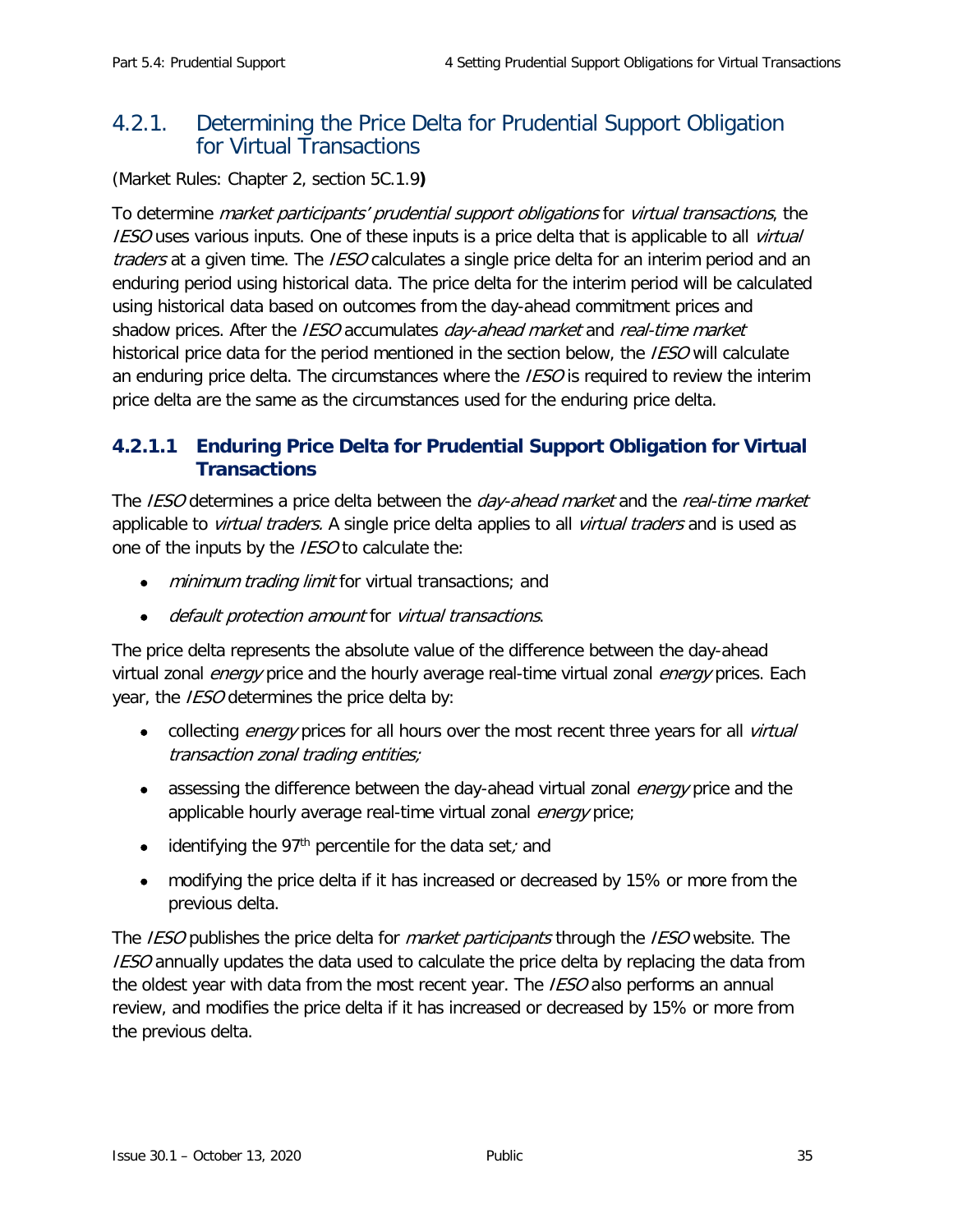### **4.2.1.2 Interim Price Delta for Prudential Support Obligation for Virtual Transactions**

The IESO uses an interim price delta, made up of a smaller data set, until three years of hourly day-ahead virtual zonal energy prices and hourly average real-time virtual zonal energy prices are available. Similar to the enduring price delta, the *IESO* uses the 97<sup>th</sup> percentile of interim price delta data to set the interim price delta to be used for the calculation of prudential support obligations for virtual transactions.

## <span id="page-43-0"></span>4.2.2. Determining the Minimum Trading Limit for Virtual Transactions

The IESO calculates market participants' minimum trading limit (in dollars) for virtual transactions based on the maximum daily *trading limit* quantity (in MWh) submitted by market participants. The IESO-determined minimum trading limit for virtual transactions will be the *trading limit* for *virtual transactions*.

<span id="page-43-1"></span>Equation 4-1 contains the formula for calculating the minimum trading limit for virtual transactions.

#### **Equation 4-1: Minimum Trading Limit for Virtual Transactions**

 $TL_{VTS} = [(TL_{VT} \times \Delta DAP_{VT}, ARTP_{VT} \times #Days_{TL}) + (U_{VT} \times TL_{VT} \times #Days_{TL})]$ 

where:

| Variable                                 | <b>Description</b>                                                                                                                                                                                                                                                                                                                                                                                                                |
|------------------------------------------|-----------------------------------------------------------------------------------------------------------------------------------------------------------------------------------------------------------------------------------------------------------------------------------------------------------------------------------------------------------------------------------------------------------------------------------|
| $TL_{VTS}$                               | is the <i>minimum trading limit</i> for <i>virtual transactions</i> (in dollars);                                                                                                                                                                                                                                                                                                                                                 |
| $TL_{VT}$                                | is the <i>market participant</i> submitted absolute value of the<br>maximum daily trading limit quantity (in MWh) for virtual<br>transactions;                                                                                                                                                                                                                                                                                    |
| Δ DAP <sub>VT</sub> , ARTP <sub>VT</sub> | is the <i>IESO</i> determined price delta calculated in accordance with<br>section 4.2.1 of this <i>market manual</i> ;                                                                                                                                                                                                                                                                                                           |
| $#$ Days <sub>TL</sub>                   | is the <i>minimum trading limit</i> assessment period for <i>virtual</i><br>transactions denoted as a number of calendar days assuming<br>two calendar days of participation in the <i>day-ahead market</i> with<br>the IESO's authority to increase up to and including seven<br>calendar days if the <i>market participant</i> was subject to more<br>than one <i>margin call</i> per <i>energy market billing period</i> ; and |
| U <sub>VT</sub>                          | is the <i>virtual transaction</i> uplift estimation rate in \$/MWh. This is<br>the IESO's estimation of <i>day-ahead market</i> reliability unit<br>commitment uplift amounts that may be incurred by virtual<br>transaction offers to provide energy. This rate may be updated<br>on annual basis if it increases or decreases by 15% or more.                                                                                   |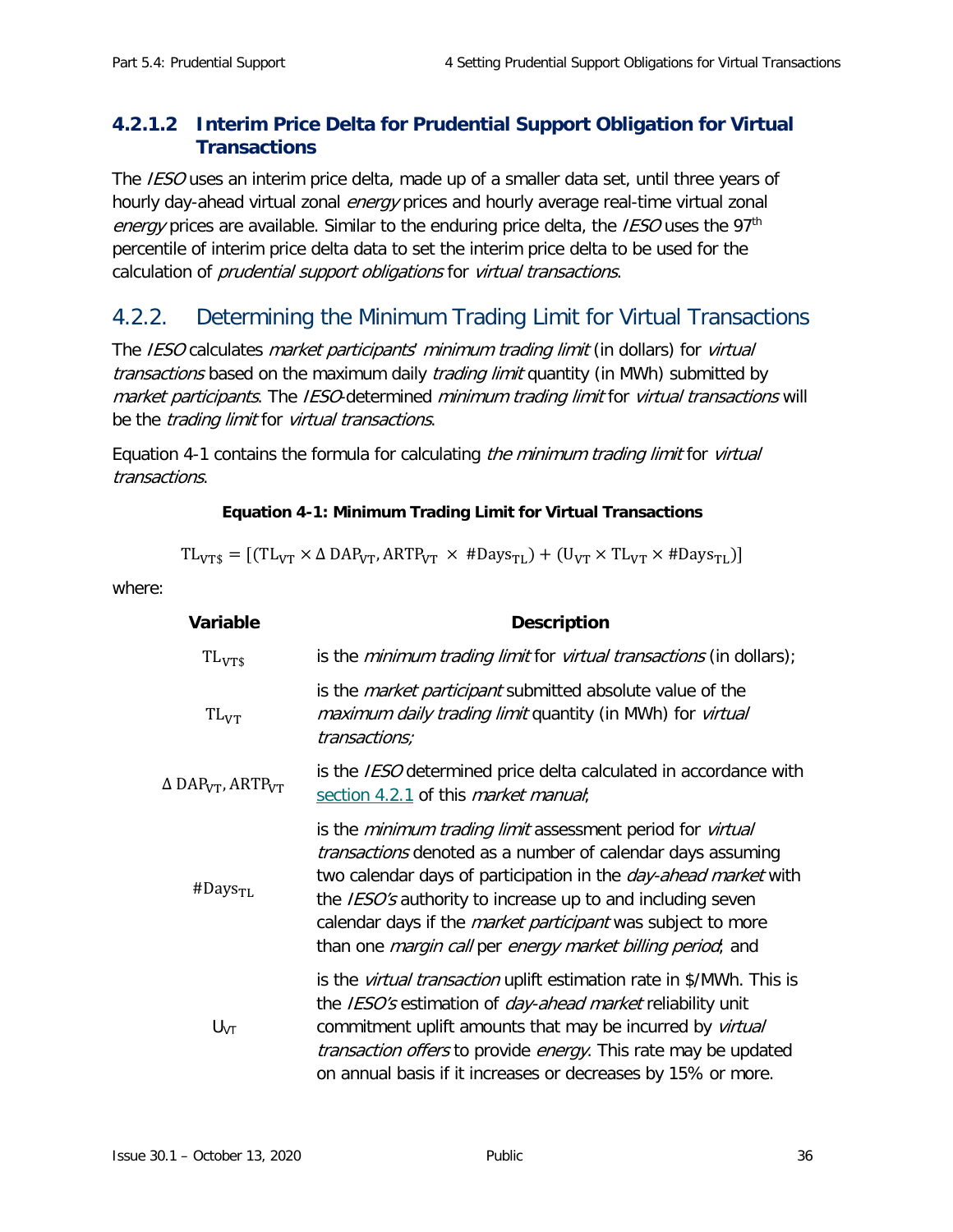## <span id="page-44-0"></span>4.2.3. Determining the Default Protection Amount for Virtual **Transactions**

(Market Rules: Chapter 2, section 5C.1.7**)**

The IESO determines the *default protection amount* for *virtual transactions* using the same formula to calculate the *minimum trading limit* for *virtual transactions*. Although the formula is the same, the number of calendar days used in each calculation can differ. When calculating the *default protection amount*, the *IESO* uses seven calendar days of participation in the day-ahead market.

<span id="page-44-2"></span>Equation 4-2 contains the formula for the *default protection amount* for *virtual transactions*.

#### **Equation 4-2: Default Protection Amount for Virtual Transactions**

 $DPA<sub>VTS</sub> = [(TL<sub>VT</sub> × Δ DAP<sub>VT</sub>, ARTP<sub>VT</sub> × #Days<sub>DPA</sub>) + (U<sub>VT</sub> × TL<sub>VT</sub> × #Days<sub>DPA</sub>)]$ 

where:

| <b>Variable</b>                                 | <b>Description</b>                                                                                                                                                                            |
|-------------------------------------------------|-----------------------------------------------------------------------------------------------------------------------------------------------------------------------------------------------|
| $TL_{VT}$                                       | is the <i>market participant</i> submitted absolute value of the<br>maximum daily trading limit quantity (in MWh) for virtual<br>transactions;                                                |
| $\Delta$ DAP <sub>VT</sub> , ARTP <sub>VT</sub> | is the <i>IESO</i> determined price delta calculated in accordance with<br>section 4.2.1 of this <i>market manual</i> ;                                                                       |
| $#$ Days <sub>DPA</sub>                         | is the <i>default protection amount</i> assessment period for <i>virtual</i><br>transactions for seven calendar days; and                                                                     |
| $U_{VT}$                                        | is the <i>virtual transaction</i> uplift daily estimation rate, in \$/MWh.<br>This is the same as the rate used for the calculation of the<br>minimum trading limit for virtual transactions. |

### <span id="page-44-1"></span>4.2.4. Applicable Reduction

(Market Rules: Chapter 2, section 5C.6)

Market participants may be eligible for a reduction to their maximum net exposure for virtual transactions based on their credit with the IESO in accordance with Chapter 2, section 5C.6.1 of the *market rules*, as expressed in Equation 4-3.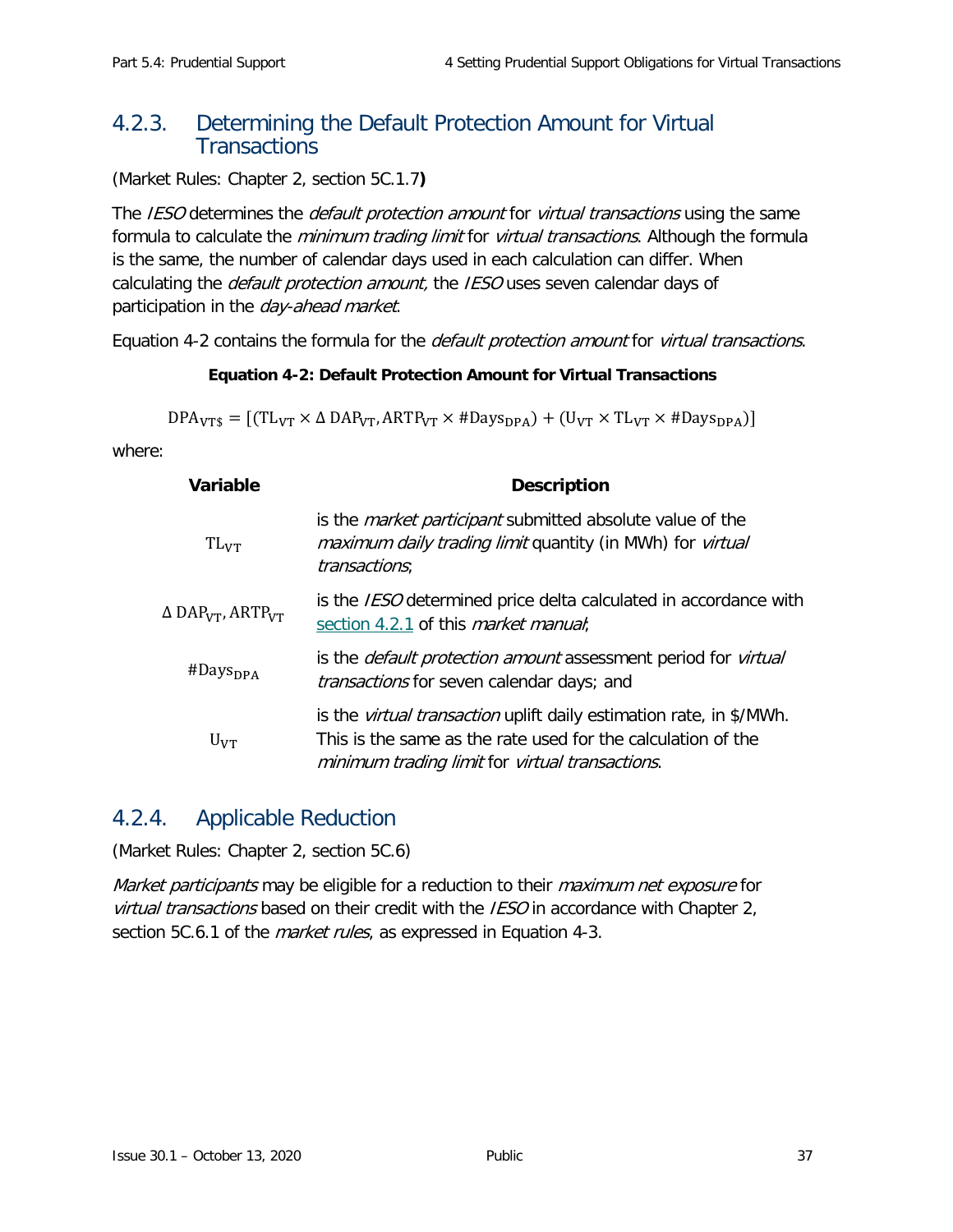#### <span id="page-45-1"></span>**Equation 4-3: Applicable Reduction to Maximum Net Exposure for Virtual Transactions**

$$
\text{PSO}_{\text{VTS}} = \text{TL}_{\text{VTS}} + \text{DPA}_{\text{VTS}} - (0.75 \times \text{AIS}_{\text{VTS}})
$$

where:

| Variable           | Description                                                                                                                                                                                                              |
|--------------------|--------------------------------------------------------------------------------------------------------------------------------------------------------------------------------------------------------------------------|
| PSO <sub>VTS</sub> | is the market participant's prudential support obligation for virtual<br>transactions (in dollars)                                                                                                                       |
| $TL_{VTS}$         | is the <i>minimum trading limit</i> for <i>virtual transactions</i> (in dollars)                                                                                                                                         |
| DPA <sub>VTS</sub> | is the default protection amount for virtual transactions (in dollars)                                                                                                                                                   |
| $\rm{AIS}_{VTS}$   | is the average of its most recent six consecutive <i>invoices</i> where a<br>market participant conducts physical transactions using a<br><i>generation unit</i> and is eligible for market creditor status (in dollars) |

## <span id="page-45-0"></span>4.3. Posting of Prudential Support for Virtual Transactions

(Market Rules: Chapter 2, section 5C.5**)**

Market participants may satisfy their prudential support obligations for virtual transactions by submitting a guarantee or an irrevocable commercial letter of credit, which in both cases must be in a form acceptable to the *IESO* and provided by (Chapter 2, section 5C.5.2 of the market rules):

- a bank named in a Schedule to the *Bank Act*, S.C. 1991, c.46, with a minimum longterm credit rating of "A" from an *IESO* approved credit rating agency; or
- a credit union licensed by the Financial Services Commission of Ontario with a minimum long-term credit rating of "A" from an *IESO* approved credit rating agency.

Market participants that are authorized to conduct both physical transactions and virtual transactions must post an authorized form of *prudential support* for each of their *prudential* support obligations for *physical transactions* and *virtual transactions*. The *IESO* may draw upon both physical forms of *prudential support* and virtual forms of *prudential support* in the *event of default* by *market participants* engaging in both *physical transactions* and virtual transactions.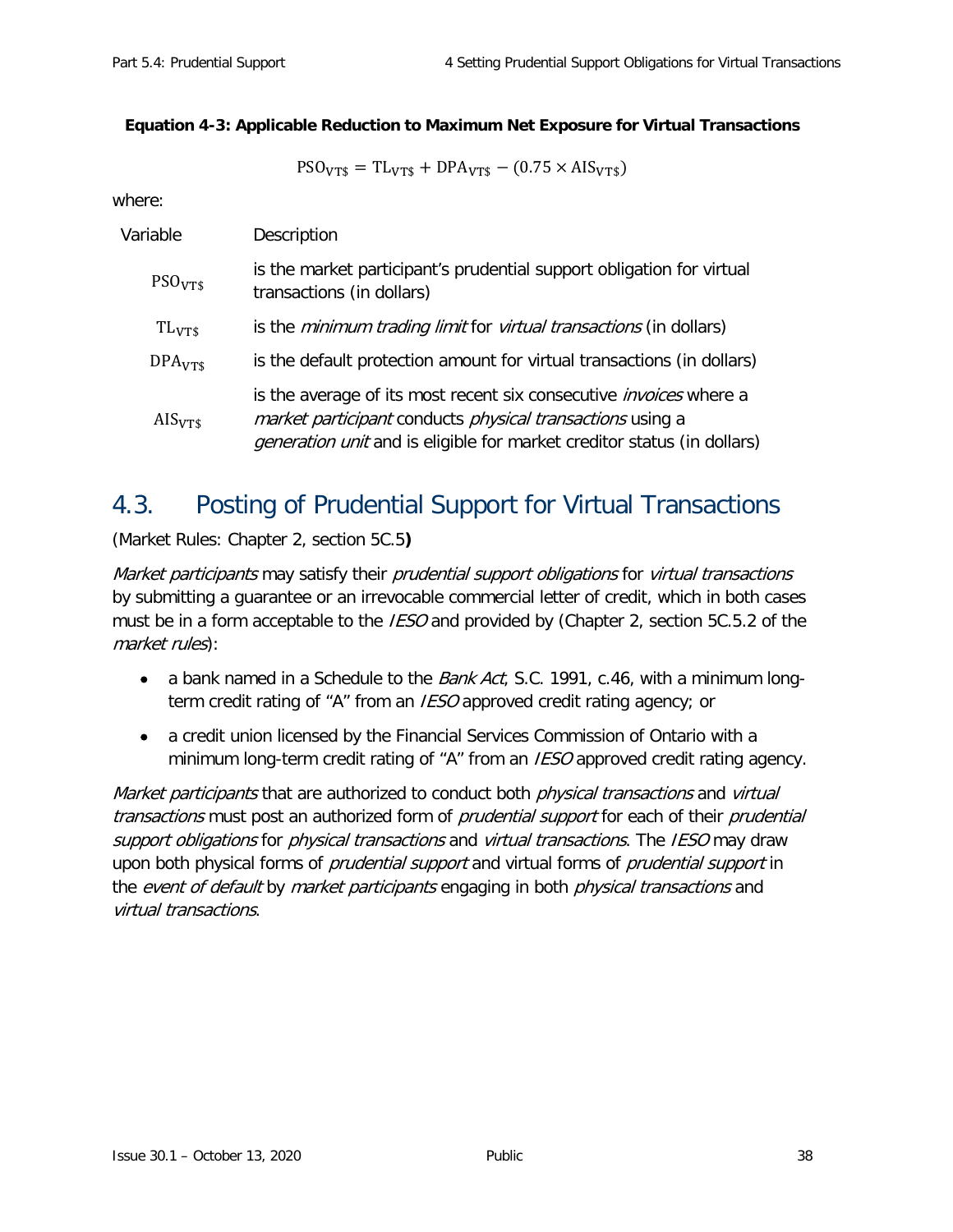## <span id="page-46-0"></span>4.4. Updating the Prudential Support Obligation for Virtual **Transactions**

(Market Rules: Chapter 2, section 5C.1.12**)**

The IESO will, on an ongoing basis, review a market participant's minimum trading limit, trading limit, default protection amount and maximum net exposure, for virtual transactions in circumstances that include:

- prior to the start of each energy market billing period;
- within two business days after a market participant's actual exposure for virtual transactions exceeds the market participant's trading limit for virtual transactions;
- within two *business days* after it receives notice of any changes to the status of a market participant as compared to such status that was in effect when the market participant's maximum net exposure for virtual transactions was last calculated if the **IESO** determines that the change in such status would have a material impact on the market participant's maximum net exposure for virtual transactions (e.g., change in the market creditor status of a *market participant* conducting *virtual transactions*);
- when the *IESO* has adjusted a *market participant's minimum trading limit,* if the market participant was subject to more than one *margin call* per *billing period*, pursuant to (Chapter 2, section 5C.1.4 of the *market rules*);
- when the *IESO* has adjusted the price delta under (chapter 2, section  $5C.1.9$  of the market rules); and
- when the *market participant* amends its previously submitted *maximum daily trading* limit quantity (in MWh) for *virtual transactions*.

Should a *market participant's maximum net exposure* for *virtual transactions* change as revealed over the course of the *IESO's* review, the *IESO* will inform the *market participant* of an updated Schedule A. In all such cases where the *prudential support obligation* increases, market participants must respond by providing additional prudential support for their virtual transactions within five business days from the effective date of the change.

Similarly, *market participants* must keep the *IESO* informed of circumstances that could change their *prudential support obligation* for *virtual transactions* and ensure that all amounts of *prudential support* continue to satisfy the *market participants' prudential support* obligations.

There are circumstances where a *market participant* may be required to update a portion or all of its *prudential support* for *virtual transactions* to ensure that its *prudential support* obligation is satisfied. These circumstances include:

• if any part of a *market participant's prudential support* is due to expire or terminate, the *market participant* must provide the replacement at least 10 business days before the expiry date;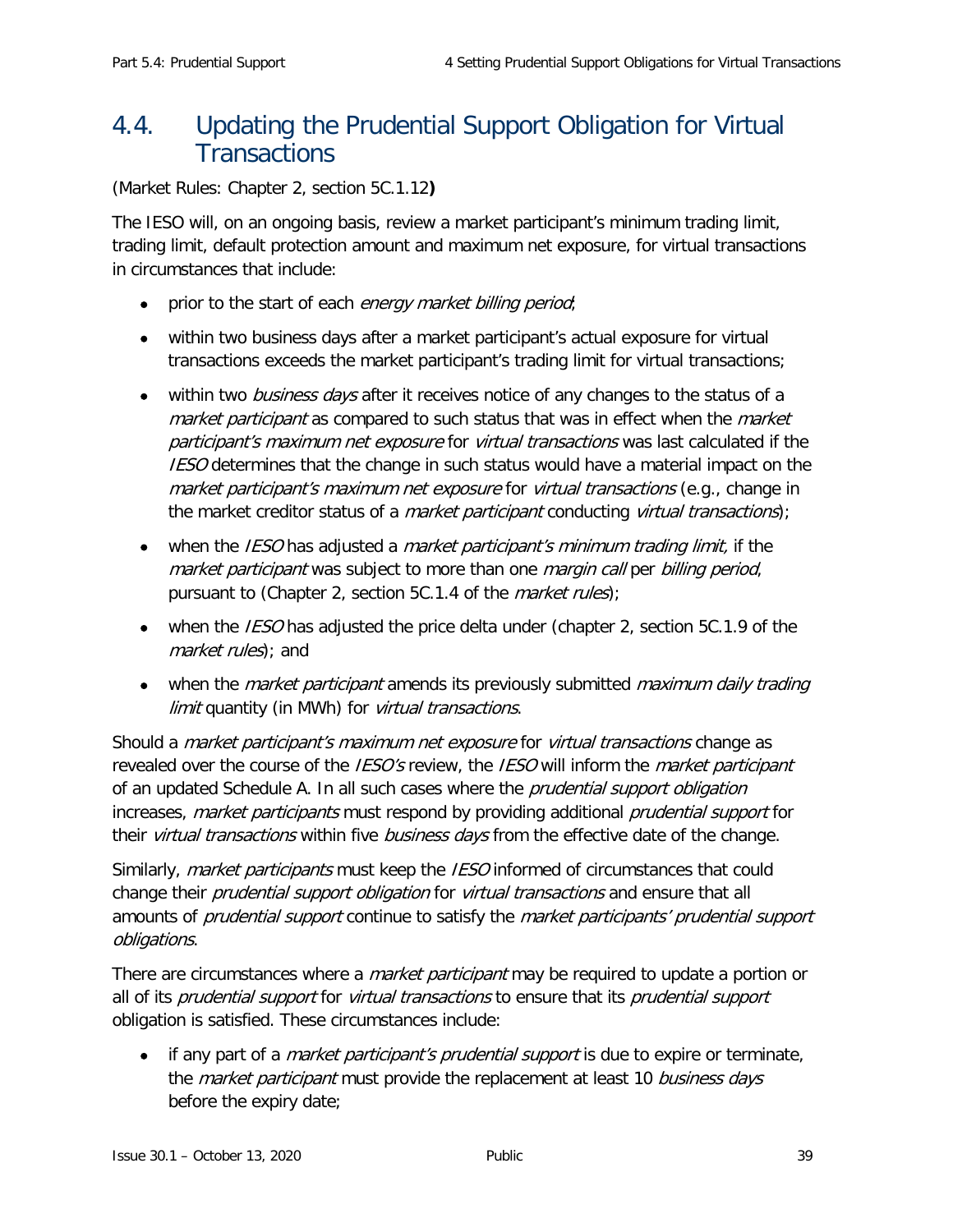- if any part of a *market participant's prudential support* is otherwise no longer current or valid, the *market participant* must provide a replacement within two business days; and
- if the IESO draws or claims any part of the *market participant prudential support*, the *market participant* must provide a replacement within five business days of receiving notice from the IESO.

If a revision to the maximum daily *trading limit* is not submitted by *market participants*, the IESO treats the previously submitted maximum daily trading limit for virtual transactions as a standing maximum daily *trading limit* for *virtual transactions* (Chapter 2, section 5C.1.3 of the *market rules*).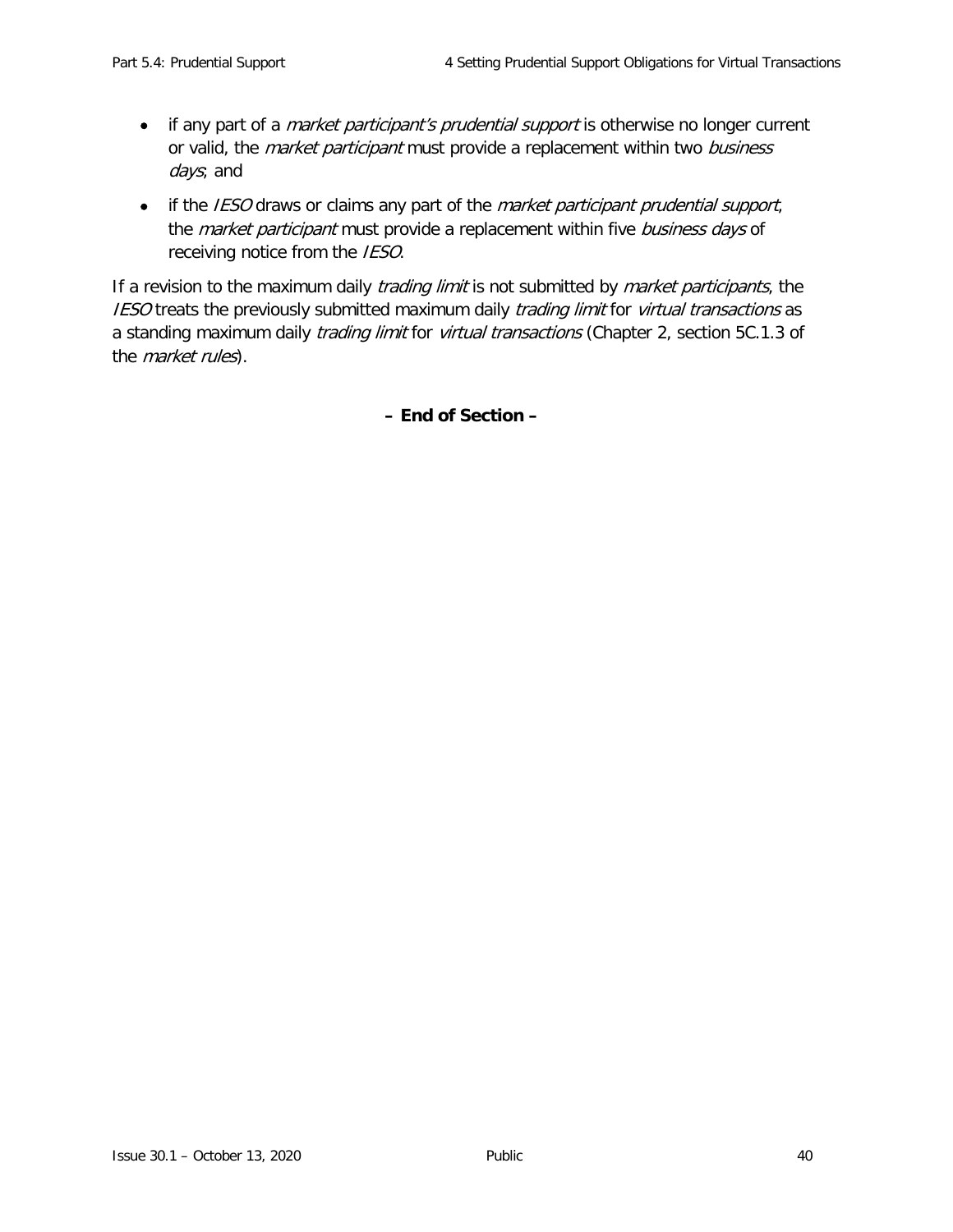# <span id="page-48-0"></span>5. Daily Monitoring of Prudential Support for Virtual Transactions

The IESO monitors *market participants' virtual transaction* activity within the IESOadministered markets using two methods:

- the *IESO* performs the daily screening of *bids* and *offers* that have been submittedbut-not-cleared during the *day-ahead market* submission window with respect to virtual transactions; and
- the IESO performs the daily monitoring of actual exposure for market participants' virtual transactions against that market participant's IESO-determined trading limit for *virtual transactions*.

These methods require the *IESO* to determine and use *day-ahead market* to *real-time* market price deltas, which are described in greater detail in the sub-sections that follow.

# <span id="page-48-1"></span>5.1. Daily Screening of Virtual Transactions

(Market Rules: Chapter 2, section 5C.2.3**)**

Market participants that submit bids and offers related to virtual transactions for the dayahead market during the day-ahead market submission window will have all of their virtual transactions rejected if they fail either of the following two screenings:

- daily *bid* and *offer* quantity screening; or
- daily dollar exposure screening.

If *market participants* fail one of the screenings, they will receive a rejection message through the Energy Market Interface ("EMI") and will not be able to submit *bids* or *offers* in the *day-ahead market* up until the close of the *day-ahead market* submission window for a given *trading day*. In order to avoid the rejection of the *virtual transaction bids and offers* market participants should consider using the formulae listed in Chapter 2, section 5C.2.1 of the *market rules* to calculate the potential exposure for their *virtual transaction bids* and offers.

## <span id="page-48-2"></span>5.1.1. Daily Bid and Offer Quantity Screening

The IESO screens the *market participants'*-submitted *virtual transaction bid* and *offer* quantities (in MWh) against their *maximum daily trading limit* quantity (in MWh) supplied by market participants in the EMI. The IESO will reject the market participants'-submitted virtual transaction bid and offer quantities should the market participants' virtual transaction bids and offer quantities (in MWh) exceed their maximum daily trading limit quantity (in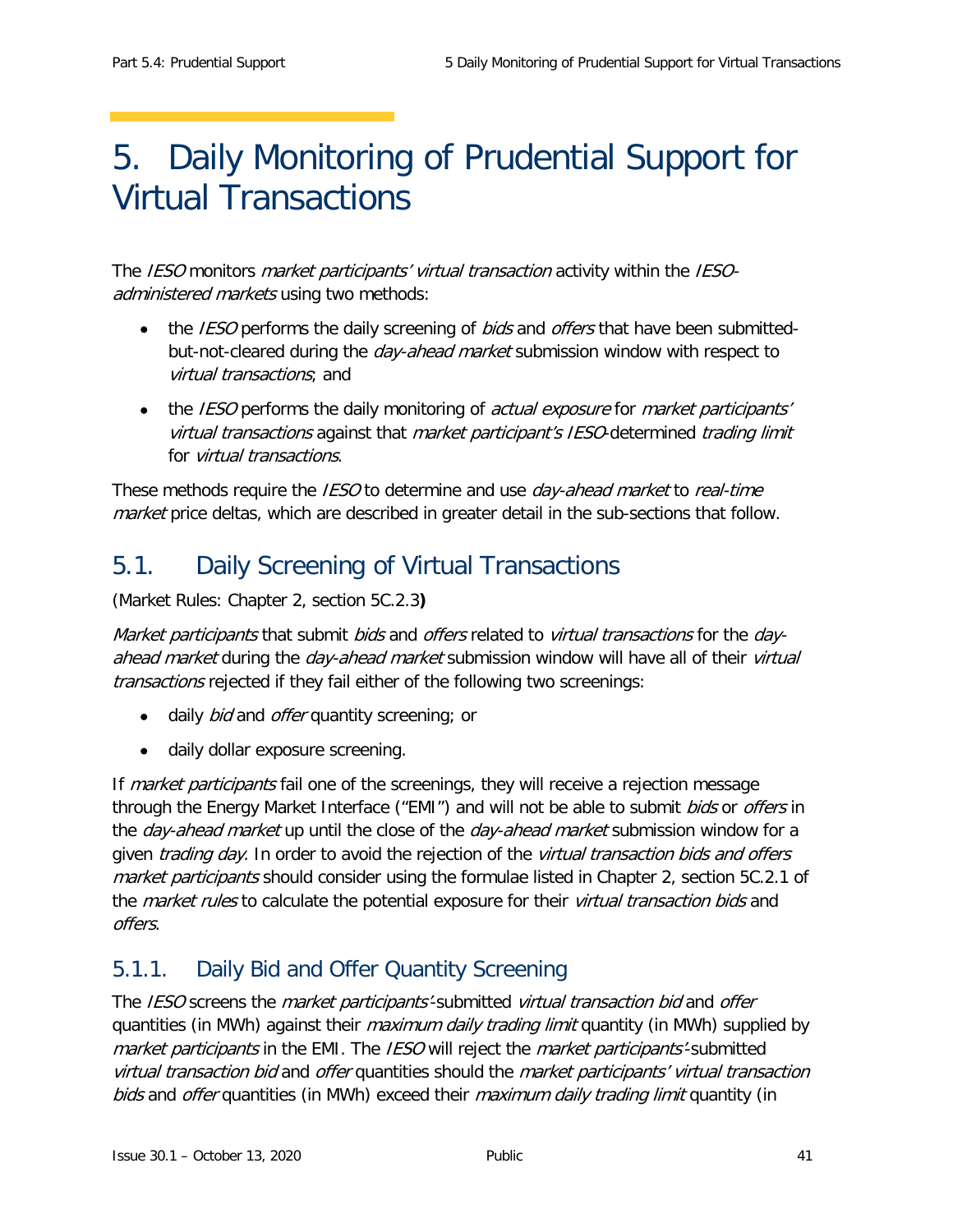MWh). The *IESO's* daily *bid* and *offer* quantity screen calculate the absolute value of the sum of all *virtual transaction bid* and *offer energy* quantities (in MWh) submitted by the market participant at any of the virtual zonal trading entities during the day-ahead market submission window.

## <span id="page-49-0"></span>5.1.2. Daily Exposure Screening

The IESO screens whether the *market participants' IESO*-estimated daily cumulative submitted-but-not-cleared dollar exposure exceeds the *market participants' IESO*determined *virtual transaction trading limit* margins. The *IESO* determines *market* participants' virtual transaction trading limit margins by deducting the market participants' actual exposure for virtual transactions from their trading limit for virtual transactions on a daily basis.

Equation 5-1 contains the formula for the submitted-but-not-cleared dollar exposure used by the *IESO* as part of the daily dollar exposure screen.

#### <span id="page-49-1"></span>**Equation 5-1: Submitted-but-not-cleared Dollar Exposure as part of the Daily Exposure Screen**

| $SNC_{VTS} = \sum_{m=1}^{M} \sum_{h=1}^{24} \left[ SNC_{VTm,h} \times \Delta \left( DAP_{VTZm,h} \right) ARTP_{VTZm,h} \right) + (U_{VT} \times SNC_{VTm,h})$ |  |  |  |
|---------------------------------------------------------------------------------------------------------------------------------------------------------------|--|--|--|
| $Mh$ ara $\cdot$                                                                                                                                              |  |  |  |

Where:

| Variable                                       | <b>Description</b>                                                                                                                                                                                                                                                                                                                                                        |
|------------------------------------------------|---------------------------------------------------------------------------------------------------------------------------------------------------------------------------------------------------------------------------------------------------------------------------------------------------------------------------------------------------------------------------|
| SNC <sub>VTS</sub>                             | is the <i>IESO</i> -estimated daily cumulative submitted-but-not-<br>cleared dollar exposure. This dollar value will be \$0 for each<br>trade date at the start of the <i>day-ahead market</i> submission<br>window;                                                                                                                                                      |
| M                                              | is the set of all virtual zonal trading entities                                                                                                                                                                                                                                                                                                                          |
| $SNC_{VTm,h}$                                  | is the absolute sum of submitted quantities of bids and<br><i>offers</i> submitted in respect of <i>virtual transaction</i> s (in MWh)<br>by <i>market participant</i> for <i>settlement</i> hour h at the virtual<br>zonal trading entity m. The quantity (in MWh) will be zero<br>for each trade date at the start of the <i>day-ahead market</i><br>submission window; |
| DAP <sub>VTZm,h</sub> , ARTP <sub>VTZm,h</sub> | is the <i>IESO</i> -determined price deltas calculated in accordance<br>with section 5.3 of this <i>market manual</i> ; and                                                                                                                                                                                                                                               |
| $U_{VT}$                                       | is the <i>virtual transaction</i> uplift estimation rate, in \$/MWh.<br>This is the <i>IESO's</i> estimation of <i>day-ahead market</i> reliability<br>unit commitment uplift amounts that may be incurred by<br>virtual transaction offers to provide energy.                                                                                                            |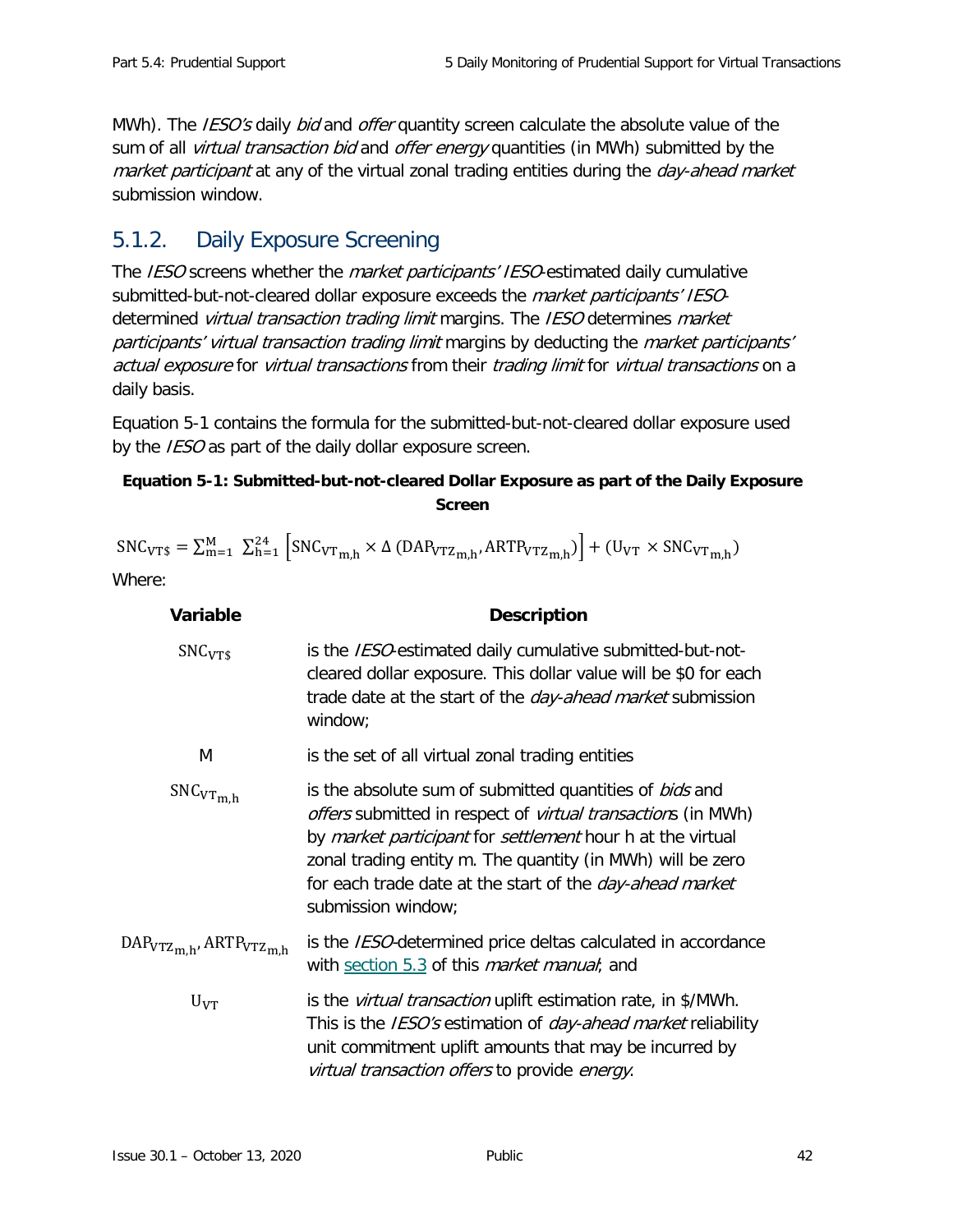## <span id="page-50-0"></span>5.2. Daily Monitoring of Virtual Transaction Actual Exposure and Trading Limit

(Market Rules: Chapter 2, section 5C.3.1**)**

Actual exposure for virtual transactions consists of all financially unsettled and settled dayahead market transactions attributable to market participants' virtual transactions. The IESO calculates and accrues *market participants' actual exposure* for their *virtual transactions* from the start of a given *billing period* up to and including three *business days* prior to invoice issuance, net of any prepayments made after the issuance of the previous month's invoice and up to one business day prior to the issuance of the current month's invoice. The IESO monitors *market participants' actual exposure* for their *virtual transactions* against the market participants' IESO-determined virtual transaction trading limit on a daily basis. The amounts of *actual exposure* and *trading limit* for *virtual transactions* used for the daily monitoring by the IESO are available on the **Prudential Manager**.

The IESO takes into account *market participants' virtual transaction day-ahead market* activity when determining the components of *actual exposure* for *market participant*. The components of *actual exposure* for *virtual transactions* include:

- cleared-but-not-settled;
- settled-but-not-invoiced; and
- prepayments.

Similar to *physical transactions*, prepayment allows for the reduction in *actual exposure*. These prepayments can be either voluntary prepayments or *margin call* prepayments.

## <span id="page-50-1"></span>5.2.1. Cleared-but-Not-Settled Component for Virtual Transactions

The cleared-but-not-settled component includes the sum of a *market participant's bids* and offers submitted with respect to their *virtual transaction*s for the previous six consecutive rolling calendar days that have cleared the *day-ahead market* and the *real-time market* but have not yet been settled. The six calendar days of cleared-but-not-settled can be further broken down into the following two categories:

- *day-ahead market* cleared-but-not-settled; and
- *real-time market* cleared-but-not-settled.

### **5.2.1.1 Day-Ahead Market Cleared-but-Not-Settled Calculation for Virtual Transactions**

A market participant's day-ahead market cleared-but-not-settled amount for virtual transactions, includes *virtual transaction day-ahead market* schedules and *IESO*-estimated virtual zonal trading entity price deltas as described in [section 5.3](#page-52-0) this *market manual*.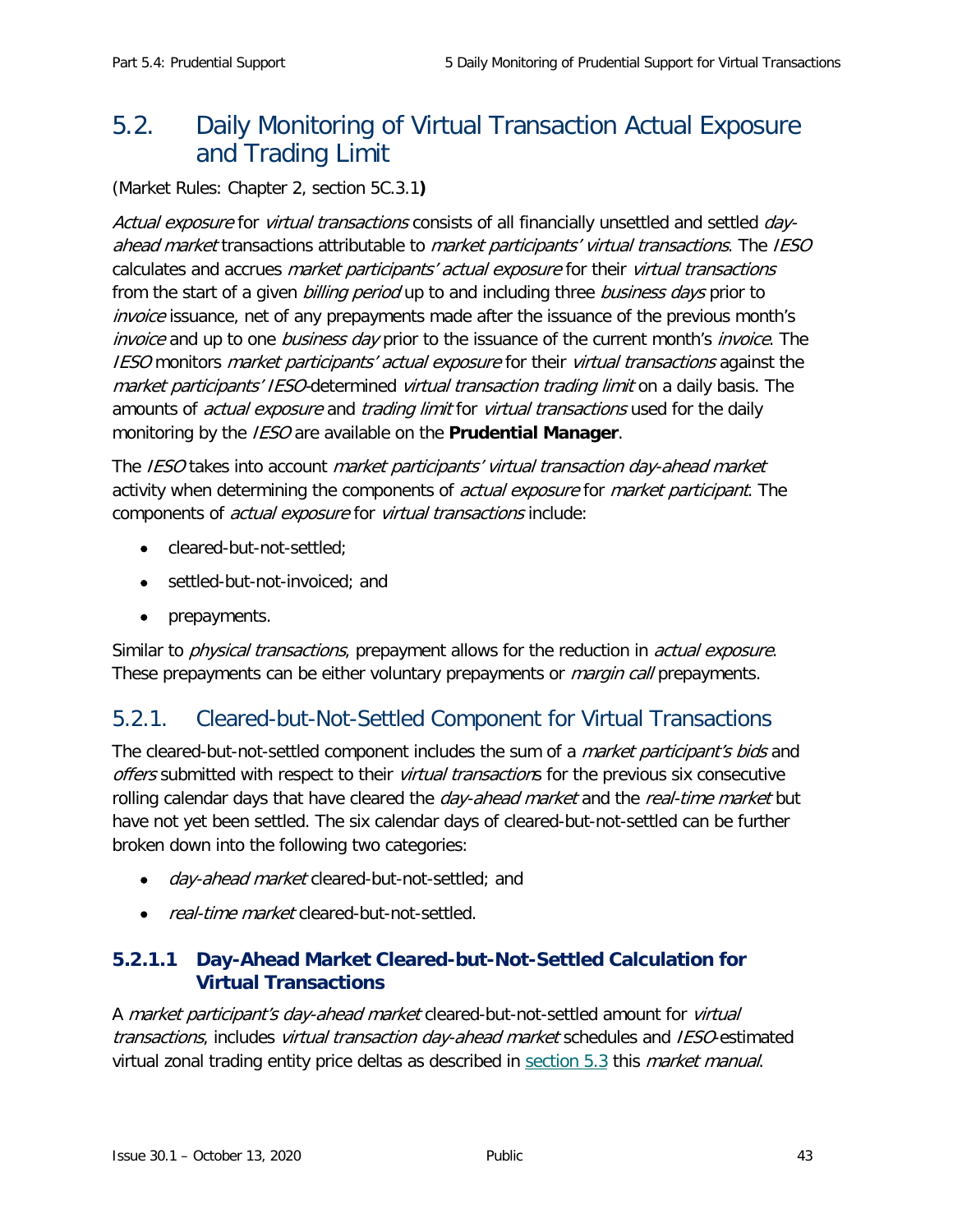The IESO considers *market participants' bids* and *offers* for their *virtual transactions* to be cleared-but-not-settled in the *day-ahead market* until the virtual zonal *energy* prices become available from the real-time market.

### **5.2.1.2 Real-Time Market Cleared-but-Not-Settled Calculation for Virtual Transactions**

A market participant's real-time market cleared-but-not-settled amount for virtual transactions is based on *virtual transaction day-ahead market schedules*, day-ahead virtual zonal *energy* price and hourly average real-time virtual zonal *energy* price.

The IESO calculates the cleared-but-not-settled amount for the real-time market once virtual zonal *energy* prices become available in the *real-time market*. For the cleared-butnot-settled calculation for the *real-time market*, the *IESO*-estimated price deltas are no longer required as the actual price deltas become available for the same location, day and hour as the *bid* and/or *offer*.

## <span id="page-51-0"></span>5.2.2. Settled-but-Not-Invoiced for Virtual Transactions

The settled-but-not-invoiced component includes the settled value of *virtual transactions* plus any associated *day-ahead market* reliability unit commitment uplift.

The IESO determines the amount of the settled-but-not-invoiced component of the *actual* exposure for virtual transactions for a market participant on a daily basis, based on that market participant's activity in the day-ahead market and real-time market covering any amount that has been settled but has not yet appeared on an *invoice*. The settled-but-notinvoiced amount includes:

- all *settlement amounts* used in the settled-but-not-invoiced component are hourly and non-hourly charges from the *market participants' preliminary settlement* statements and final settlement statements; and
- all amounts calculated from the time they are no longer cleared-but-not-settled to the time the amounts appear on a *preliminary settlement statement*.

The IESO calculates the settled-but-not-invoiced component of *actual exposure* using the following settlement amounts:

- Hourly Virtual Transaction Settlement Amount; and
- Day-Ahead Market Reliability Unit Commitment Uplift, which applies to *virtual* transactions to sell energy only.

For details on physical market *settlement statements*, refer to Market Manual 5: Settlements [Part 5.5: Physical Markets Settlement Statements.](http://www.ieso.ca/-/media/Files/IESO/Document-Library/Market-Rules-and-Manuals-Library/market-manuals/settlements/se-rtestatements.pdf?la=en)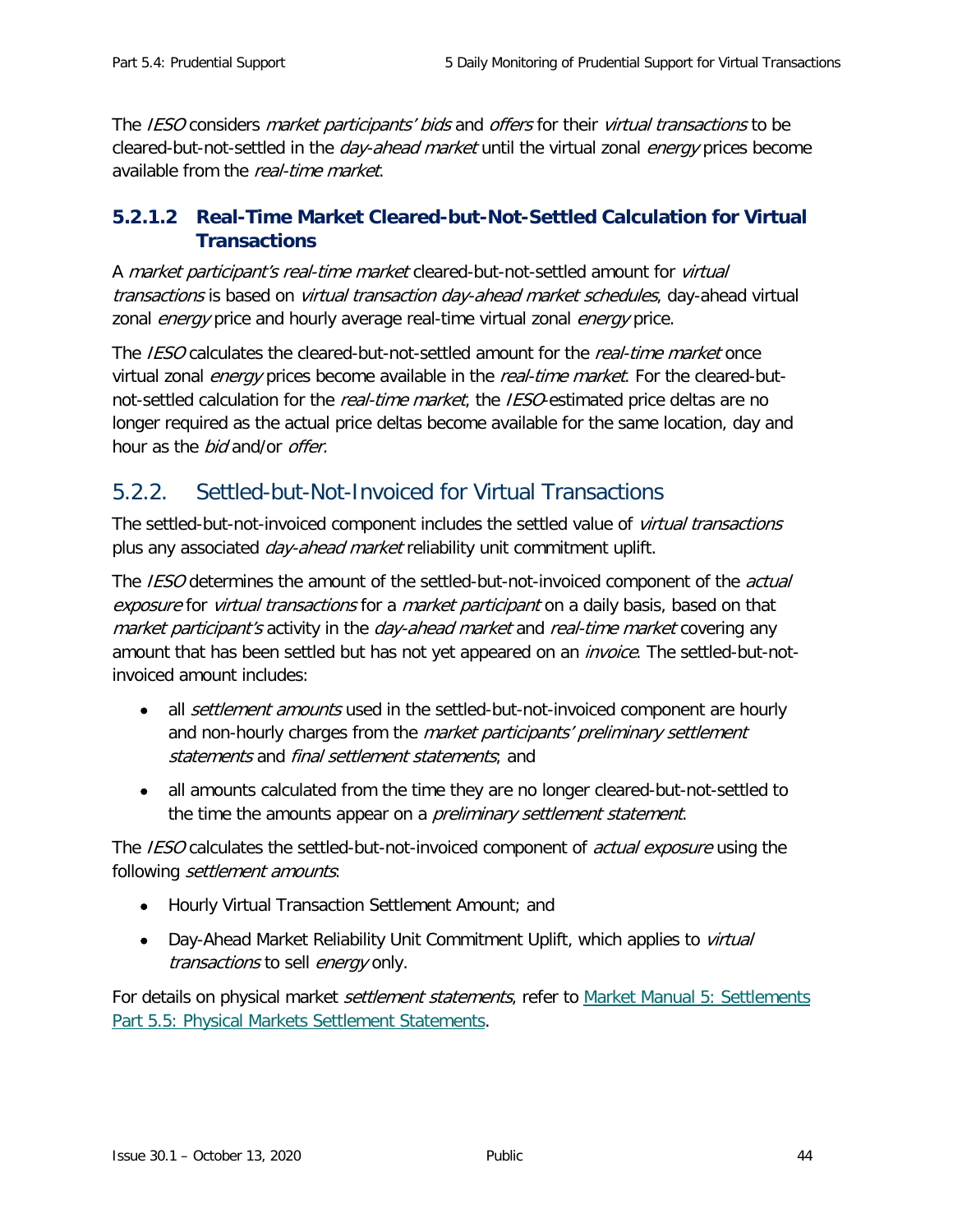## <span id="page-52-0"></span>5.3. Price Delta for Daily Cumulative Submitted-but-Not-Cleared Dollar Exposure and Cleared-but-Not-Settled for Virtual Transactions

The *IESO* determines a price delta to calculate:

- the daily cumulative submitted-but-not-cleared dollar exposure; and
- the daily cleared-but-not-settled component of *actual exposure.*

Determining a price delta will include calculating a price delta for an interim period then calculating a price delta for an enduring period.

### <span id="page-52-1"></span>5.3.1. Enduring Price Delta for Daily Cumulative Submitted-but-Not-Cleared Dollar Exposure and Cleared-but-Not-Settled

The enduring price delta is used in the *IESO's* daily dollar exposure screening and is distinct from the price delta discussed at [section 4.2.1](#page-42-0) of this *market manual*. It is based on the absolute value of the difference between the day-ahead virtual zonal *energy* price and the hourly average real-time virtual zonal *energy* price calculated to the 97<sup>th</sup> percentile. This enduring price delta is observed for the 30 calendar days prior to the given *trading day* of the current year and 30 calendar days prior and after the same *trading day* and month for the prior 24 months for each of the virtual zones.

The *IESO* modifies the applicable enduring price delta if the price delta is not within 15% of the actual price differences within a virtual transaction zonal trading entity.

## <span id="page-52-2"></span>5.3.2. Interim Price Delta for Daily Cumulative Submitted-but-Not-Cleared Dollar Exposure and Cleared-but-Not-Settled

The IESO uses an interim price delta, until 25 months of hourly day-ahead virtual zonal energy prices and hourly average real-time virtual zonal energy prices are available for all virtual zones.

Similar to the enduring price delta noted above, the *IESO* uses the 97<sup>th</sup> percentile of interim price delta data to set the interim price delta for each of the virtual zones. The rolling data set used also corresponds to the same timelines as mentioned in the enduring price delta sub-section above. The circumstances where the  $\textit{IESO}$  is required to review the interim price delta are the same as the circumstances used for the enduring price delta.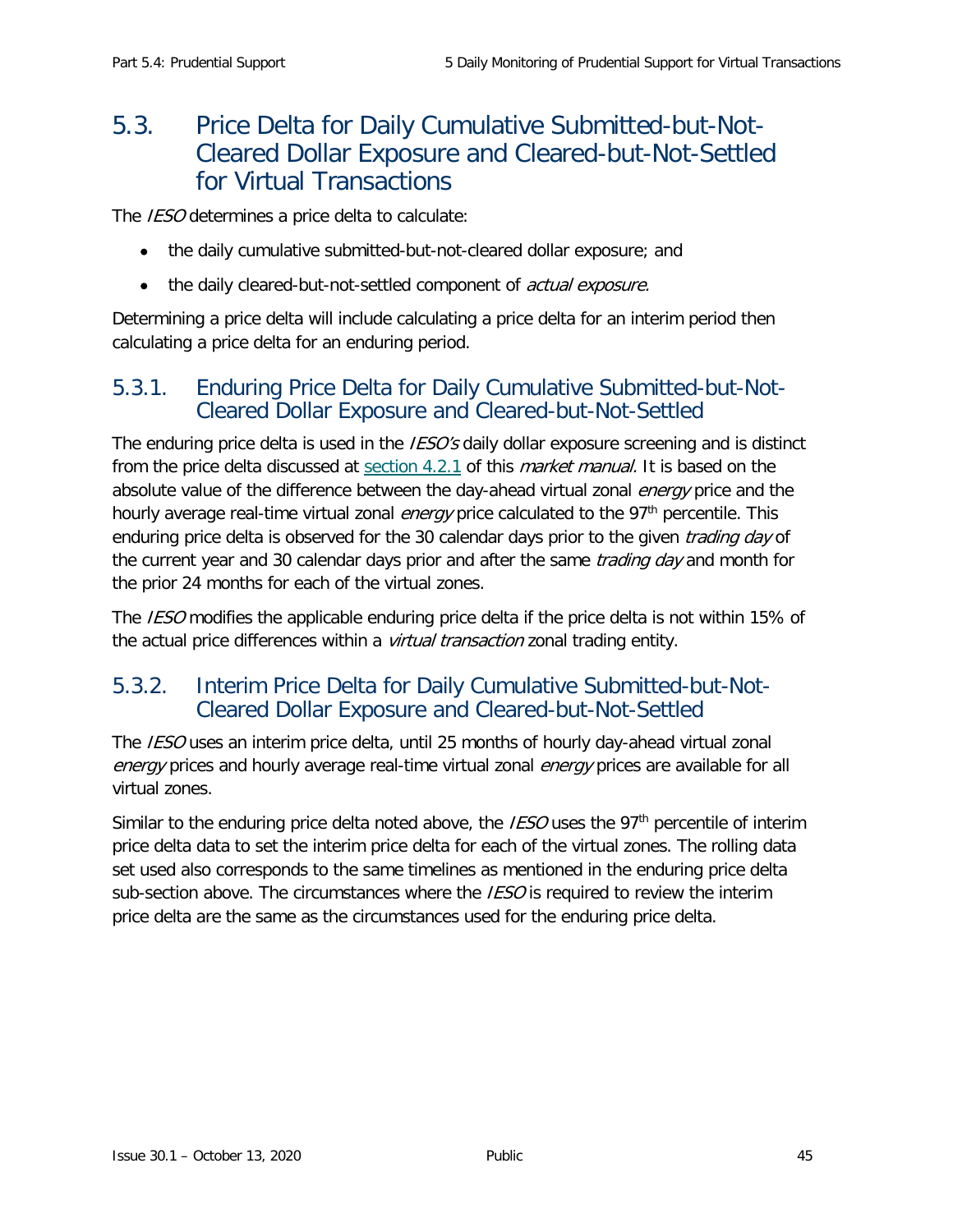## <span id="page-53-0"></span>5.4. Margin Call Warnings and Margin Calls for Virtual **Transactions**

(Market Rules: Chapter 2, sections 5C.2.1, 5C.2.2 and 5C.4**)**

[Table 5-1](#page-53-1) summarizes the actions taken by the IESO based on a comparison of market participants' trading limit for virtual transactions and their actual exposure for virtual transactions.

| <b>Trading Limit -</b><br><b>AE comparison</b>                           | <b>IESO Action</b>                                                                                                                                                                                                                                                                                                                                                                       | <b>Market Participant Action</b>                                                                                                                                                                                                                                                                                                                                                                                                                                                                                                                                                                                                                                                                                                                           |
|--------------------------------------------------------------------------|------------------------------------------------------------------------------------------------------------------------------------------------------------------------------------------------------------------------------------------------------------------------------------------------------------------------------------------------------------------------------------------|------------------------------------------------------------------------------------------------------------------------------------------------------------------------------------------------------------------------------------------------------------------------------------------------------------------------------------------------------------------------------------------------------------------------------------------------------------------------------------------------------------------------------------------------------------------------------------------------------------------------------------------------------------------------------------------------------------------------------------------------------------|
| Actual exposure< 70<br>% virtual transaction<br>trading limit            | None                                                                                                                                                                                                                                                                                                                                                                                     | None                                                                                                                                                                                                                                                                                                                                                                                                                                                                                                                                                                                                                                                                                                                                                       |
| 70% trading limit<br>$\leq$ = actual<br>exposure< 100 %<br>trading limit | The IESO issues a "Notice<br>of Margin Call Warning"<br>to market participants for<br>their virtual transactions<br>for the day-ahead market<br>via a generic e-mail.                                                                                                                                                                                                                    | Market participants may make a cash<br>payment to reduce a portion of any amounts<br>payable to the IESO to reduce their actual<br>exposure for virtual transactions, or take<br>other appropriate actions to ensure that their<br>actual exposure for virtual transactions does<br>not reach their trading limit for virtual<br>transactions (Chapter 2, section 5C.2.1 of<br>the market rules).                                                                                                                                                                                                                                                                                                                                                          |
| Actual exposure $>=$<br>100 % trading limit                              | The IESO issues a margin<br>call via a generic e-mail<br>to market participants<br>when their actual<br>exposure for their virtual<br>transactions reaches or<br>exceeds 100% of its<br>IESO-determined virtual<br>transaction trading limit<br>The IESO will reject a<br>market participant's<br>subsequent bids and<br>offers for the market<br>participant's virtual<br>transactions. | Market participants are required to satisfy a<br>margin call by paying cash in an amount<br>sufficient to reduce their actual exposure for<br>physical transactions to no more than 75%<br>of the market participant's trading limit for<br>physical transactions (Chapter 2, section<br>5C.4.1 and 5C.4.2 of the <i>market rules</i> ).<br>Note, payment must be made by 4:00 pm<br>eastern prevailing time ("EPT") on the<br>second business day following the date of<br>the margin call by a market participant.<br>The <i>market participant's</i> ability to conduct<br>virtual transactions will be reinstated after it<br>brings its actual exposure for virtual<br>transactions to at least the dollar equivalent<br>of 75% of its trading limit. |

#### <span id="page-53-1"></span>**Table 5-1: Actions Taken as a Result of Daily Monitoring of Virtual Transactions**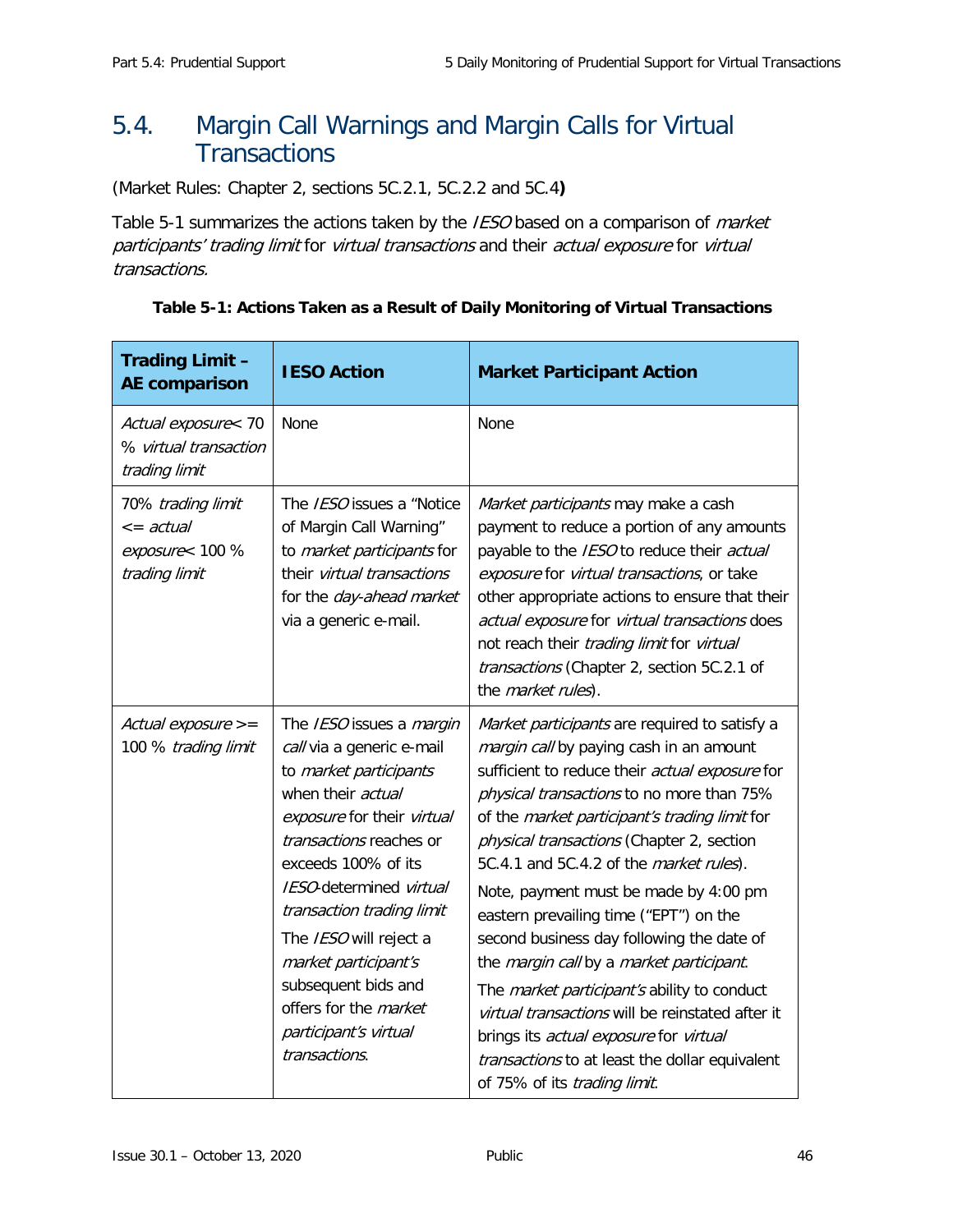Note, market participants can log on to the **Prudential Manager** located on the IESO portal to view *margin call* warnings and *margin call* details.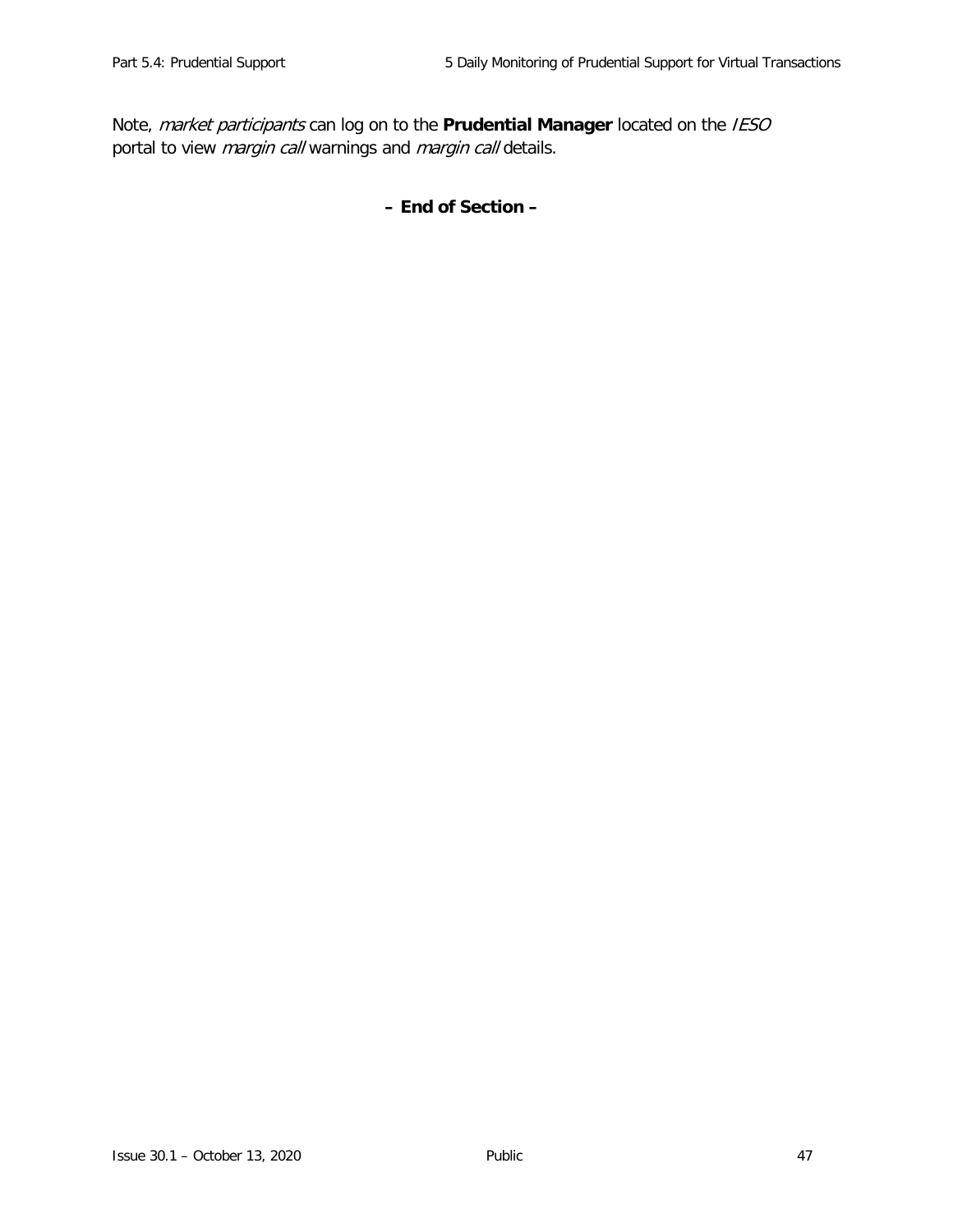# <span id="page-55-0"></span>6. Consolidated Process for Monitoring Physical Transactions and Virtual Transactions

#### (Market Rules: Chapter 2, section 5D**)**

Where a *market participant* is authorized to conduct both *physical transactions* and *virtual* transactions, the IESO monitors market participants' consolidated actual exposure against that *market participants'* consolidated *trading limit* (in dollars).

Market participants' consolidated actual exposure is determined as the sum of:

- actual exposure for virtual transactions; and
- actual exposure for physical transactions.

Market participants' consolidated *trading limit* is determined as the sum of the:

- *trading limit* for *virtual transactions*; and
- trading limit for physical transactions.

The *IESO* issues a Notice of Margin Call Warning to *market participants* via a generic e-mail, when a *market participant's* consolidated *actual exposure* reaches or exceeds 70% of its IESO-determined consolidated trading limit (in dollars).

The IESO issues a *margin call* to *market participants* when their consolidated *actual* exposure reaches or exceeds 100% of the sum of their consolidated trading limit (in dollars). Market participants that are authorized to conduct both physical transactions and virtual transactions will have their prepayment applied to their consolidated actual exposure. In addition, *market participants* that are authorized to conduct both *physical transactions* and virtual transactions will have their bids and offers in respect of their virtual transactions rejected in the event their consolidated *actual exposure* exceeds their consolidated *trading* limit (in dollars). [Table 6-1](#page-56-0) summarizes comparisons of daily monitoring of *actual exposure* and *trading limit* between *market participants* that are solely authorized to conduct *physical* transactions or solely authorized to conduct *virtual transactions* against *market participants* that are authorized to conduct both *physical transactions* and *virtual transactions*.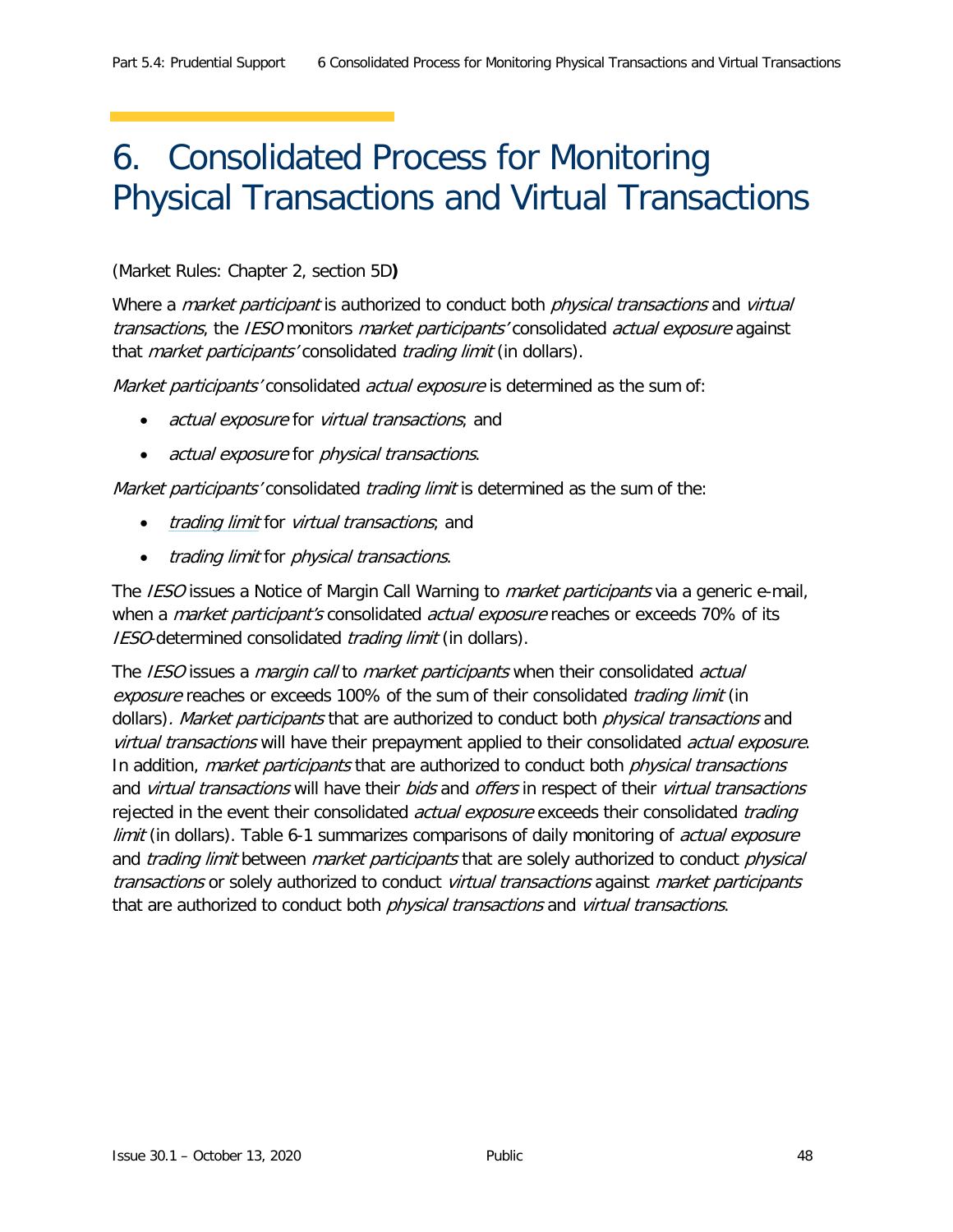<span id="page-56-0"></span>

| Table 6-1: Comparison of Monitoring Activities between Market Participants Authorized |  |
|---------------------------------------------------------------------------------------|--|
| to Conduct Physical Transactions, Virtual Transactions, or Both                       |  |

| <b>Activity</b>                                       | <b>Authorized to Conduct either</b><br><b>Physical Transactions or</b><br><b>Virtual Transactions</b>                                                                                                                                                                                                                                                                                                                                                                  | <b>Authorized to</b><br><b>Conduct both</b><br><b>Physical</b><br><b>Transactions and</b><br><b>Virtual Transactions</b>                                                                                                                                                                                                                                            |
|-------------------------------------------------------|------------------------------------------------------------------------------------------------------------------------------------------------------------------------------------------------------------------------------------------------------------------------------------------------------------------------------------------------------------------------------------------------------------------------------------------------------------------------|---------------------------------------------------------------------------------------------------------------------------------------------------------------------------------------------------------------------------------------------------------------------------------------------------------------------------------------------------------------------|
| "Margin Call Warning<br>Notification" and Margin Call | "Notice of Margin Call Warning" and<br>margin call issued for physical<br>transactions or virtual transactions                                                                                                                                                                                                                                                                                                                                                         | Consolidated "Notice of<br>Margin Call Warning" and<br>margin call issued for the<br>sum of actual exposure<br>for physical transactions<br>and actual exposure for<br>virtual transactions<br>(Chapter 2, section 5D.2<br>of the <i>market rules</i> ).                                                                                                            |
| Margin Call Warning and<br>Margin Call Thresholds     | "Notice of Margin Call Warning"<br>issued when actual exposure for<br>physical transaction or actual<br>exposure for virtual transactions<br>reaches 70% and is less than 100%<br>of the <i>market participant's</i><br>respective <i>trading limit</i> (in dollars).<br>Margin call issued when actual<br>exposure for physical transactions<br>or virtual transactions equals or<br>exceeds the market participant's<br>respective <i>trading limit</i> (in dollars) | "Notice of Margin Call<br>Warning" issued when<br>consolidated actual<br>exposure for physical<br>transaction and virtual<br>transactions reaches 70%<br>and is less than 100% of<br>the market participant's<br>consolidated trading limit<br>(in dollars) (Chapter 2,<br>section 5D.3.1 of the<br>market rules)<br>Margin call issued when<br>consolidated actual |
| Prepayment                                            | Prepayments applied to actual<br>exposure for physical transactions<br>or to actual exposure for virtual<br>transactions                                                                                                                                                                                                                                                                                                                                               | Prepayment applied<br>collectively to the<br>consolidated actual<br>exposure for physical<br>transactions and virtual<br>transactions (Chapter 2,<br>section 5D.3.2 of the<br>market rules)                                                                                                                                                                         |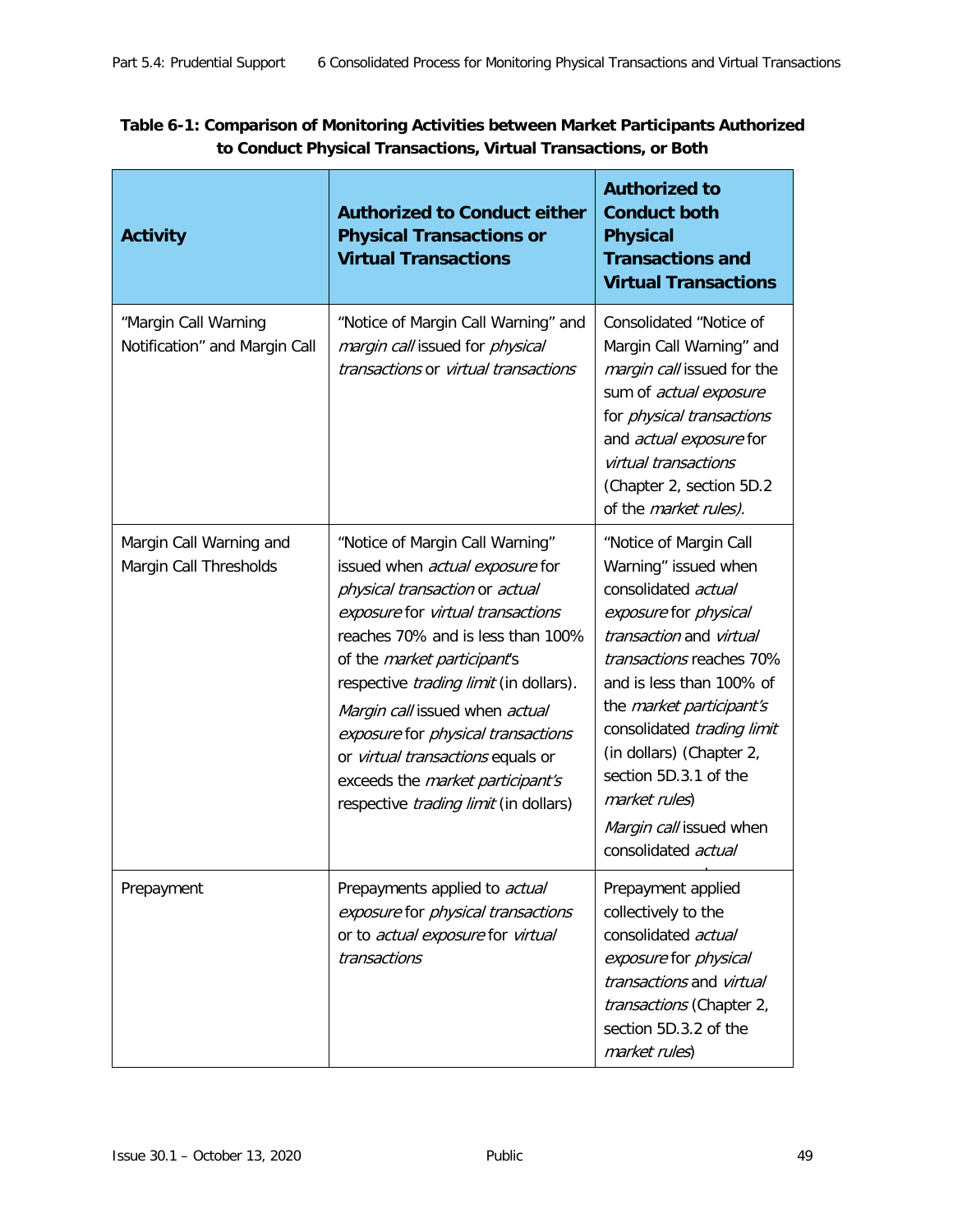| <b>Activity</b>            | <b>Authorized to Conduct either</b><br><b>Physical Transactions or</b><br><b>Virtual Transactions</b>                                                                                                                                                                                                            | <b>Authorized to</b><br><b>Conduct both</b><br><b>Physical</b><br><b>Transactions and</b><br><b>Virtual Transactions</b>                                                                                                                                                                                                                                             |
|----------------------------|------------------------------------------------------------------------------------------------------------------------------------------------------------------------------------------------------------------------------------------------------------------------------------------------------------------|----------------------------------------------------------------------------------------------------------------------------------------------------------------------------------------------------------------------------------------------------------------------------------------------------------------------------------------------------------------------|
| Virtual Trading Privileges | The <i>IESO</i> will reject bids and offers<br>from a <i>market participant</i> in respect<br>of its <i>virtual transactions</i> when the<br><i>actual exposure</i> for a <i>market</i><br>participant's virtual transactions<br>equals or exceeds its virtual<br><i>transaction trading limit</i> (in dollars). | The <i>IESO</i> will reject <i>bids</i><br>and <i>offers</i> from a <i>market</i><br><i>participant</i> in respect of<br>its virtual transactions<br>when the consolidated<br>actual exposure for a<br><i>market participant</i> equals<br>or exceeds its<br>consolidated <i>trading limit</i><br>(in dollars) (Chapter 2,<br>section 5D.3.3 of the<br>market rules) |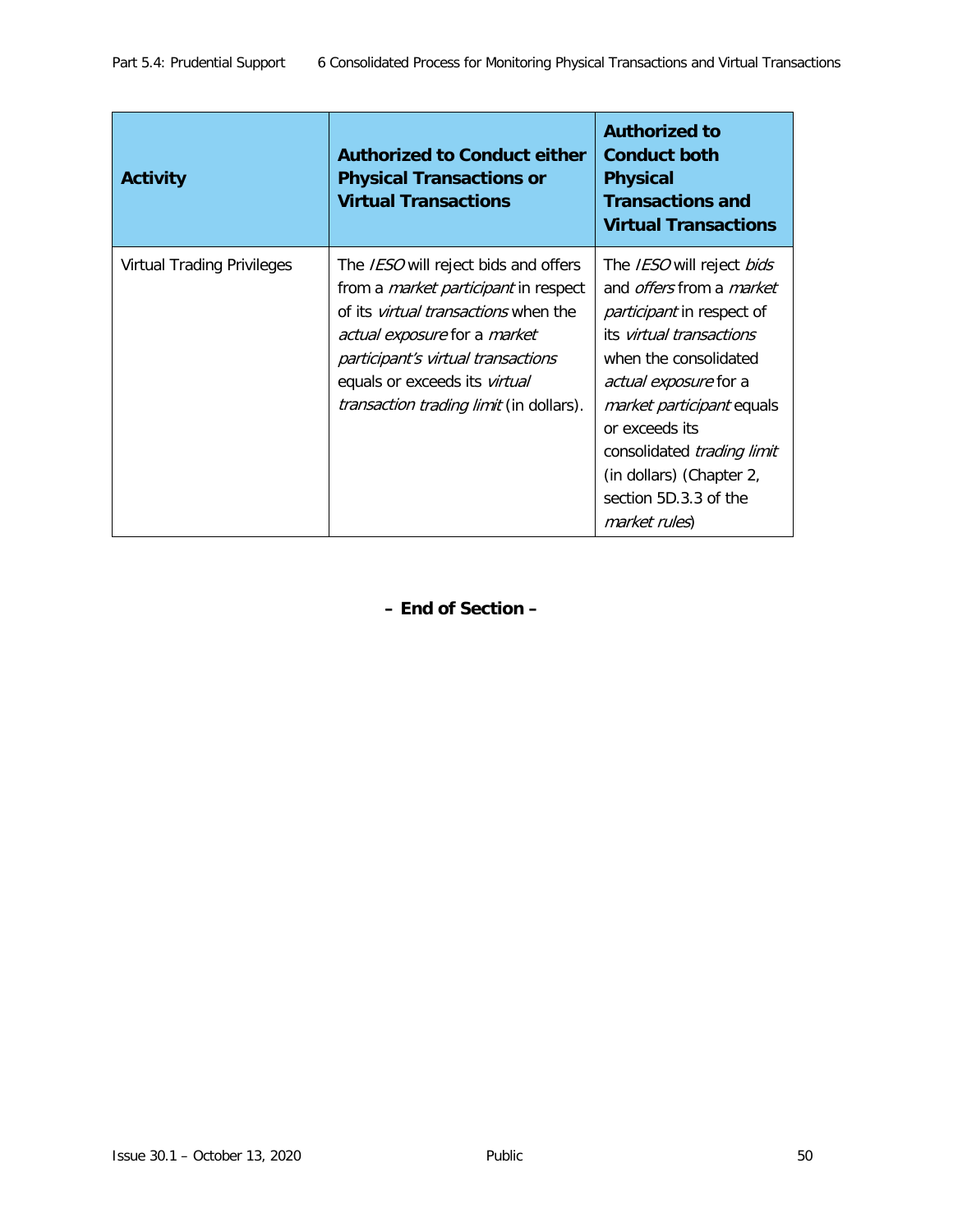# <span id="page-58-0"></span>7. Event of Default

(Market Rules: Chapter 2, section 8**)**

Where the IESO issues a default notice or a notice of intent to suspend, it also:

- deems any *physical bilateral contract quantities* to be zero for the period from the date the event of default occurs until it is remedied if that *market participant* is the selling market participant; or
- rescinds or refuses to accept any initial or revised *physical bilateral contract* data relating to a *dispatch day* after the date of the event of default if that market participant is the buying market participant.

The process of default is addressed in [Market Manual 5: Settlements Part 5.9: Payment](http://www.ieso.ca/-/media/Files/IESO/Document-Library/Market-Rules-and-Manuals-Library/market-manuals/settlements/se-PaymentMethods.pdf?la=en)  [Methods and Schedule,](http://www.ieso.ca/-/media/Files/IESO/Document-Library/Market-Rules-and-Manuals-Library/market-manuals/settlements/se-PaymentMethods.pdf?la=en) where this relates to non-payment of an *invoice* and in Market [Manual 2: Market Administration Part 2.6: Treatment of Compliance Issues,](http://www.ieso.ca/-/media/Files/IESO/Document-Library/Market-Rules-and-Manuals-Library/market-manuals/market-administration/ma-CompIssues.pdf?la=en) where it relates to a compliance issue.

Refer to [Market Manual 5: Settlements Part 5.3: Submission of Physical Bilateral Contract](http://www.ieso.ca/-/media/Files/IESO/Document-Library/Market-Rules-and-Manuals-Library/market-manuals/settlements/se-PhysicalBilaterals.pdf?la=en)  [Data](http://www.ieso.ca/-/media/Files/IESO/Document-Library/Market-Rules-and-Manuals-Library/market-manuals/settlements/se-PhysicalBilaterals.pdf?la=en) for more information on the Physical Bilateral Contract process.

## <span id="page-58-1"></span>7.1. Default Levy

If the IESO is unable to remedy an event of default using the posted prudential support by a defaulting *market participant*, the *IESO* is entitled to issue a *default levy* to all *non*defaulting market participants that were participating in the energy markets at the time of the failure of payment of a *defaulting market participant* irrespective of whether the *event* of default occurred in the context of physical transactions or virtual transactions.

Following an event of default, the IESO has the authority to draw upon *market participants'* prudential support for both physical transactions and virtual transactions if a market participant has posted prudential support for both.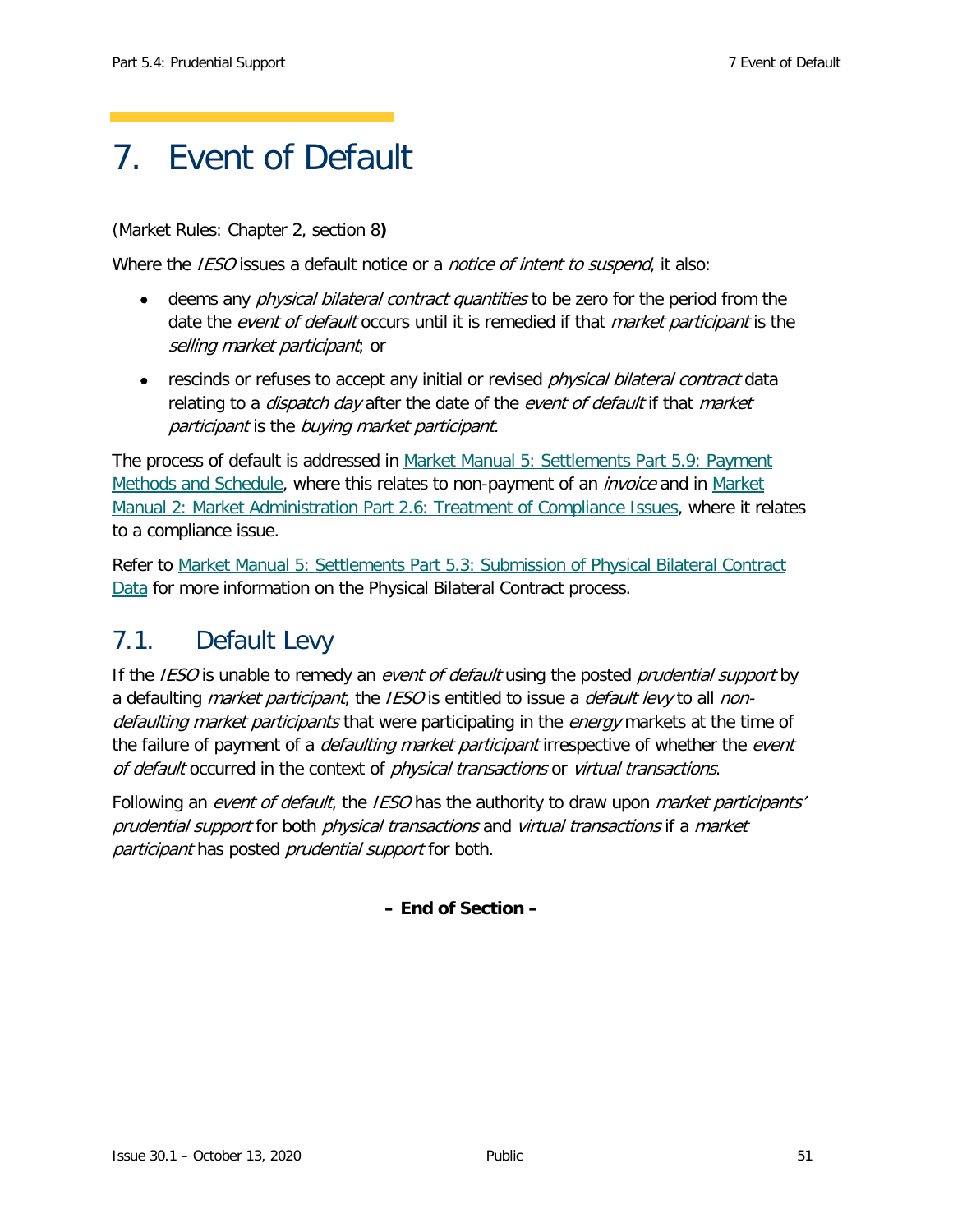# <span id="page-59-1"></span><span id="page-59-0"></span>8. Capacity Prudential Requirements

The IESO determines the capacity prudential support obligation for each capacity market participant for each *obligation period* based on a percentage of the monthly availability payment, less any allowable reductions.

The *IESO* calculates the *capacity prudential support* obligation as follows:

• [Monthly Availability Payment  $(\$) \times 50\%$ ] – Allowable Reductions

where:

• Monthly Availability Payment =  $\Sigma$  (*Capacity obligation(s)* for the *obligation* period  $\times$ Zonal Clearing Price  $\times$  23 days).

All capacity auction participants with a capacity obligation are encouraged to post prudential support for the *obligation period*, at least 60 days prior to the *obligation period*.

The Prudential Requirements Contact has a task in Online IESO to submit the *capacity* prudential support information.

The capacity prudential support posted by market participants or capacity market participants to satisfy this obligation must be in the following format (Chapter 2, section 5.B.4.2 of the market rules):

- a guarantee or irrevocable commercial letter of credit, which is in a form acceptable to the *IESO* and provided by:
	- o a bank named in a Schedule to the Bank Act, S.C. 1991, c.46 with a minimum Standard and Poor's long-term credit rating of "A" or equivalent from an IESO acceptable major bond rating agency; or
	- o a credit union licensed by the Financial Services Commission of Ontario with a minimum Standard and Poor's long-term credit rating of "A" or equivalent from an *IESO* acceptable major bond rating agency.

There are two allowed reductions that may be used by *market participants* (if applicable) in order to reduce their *prudential support obligation* (Chapter 2, section 5B.5 of the *market* rules):

- reduction for credit rating; and
- good payment history reduction.

If *market participants* are currently utilizing reductions in the *physical market*, the reductions will be adjusted accordingly to not exceed the maximum allowable under the market rules.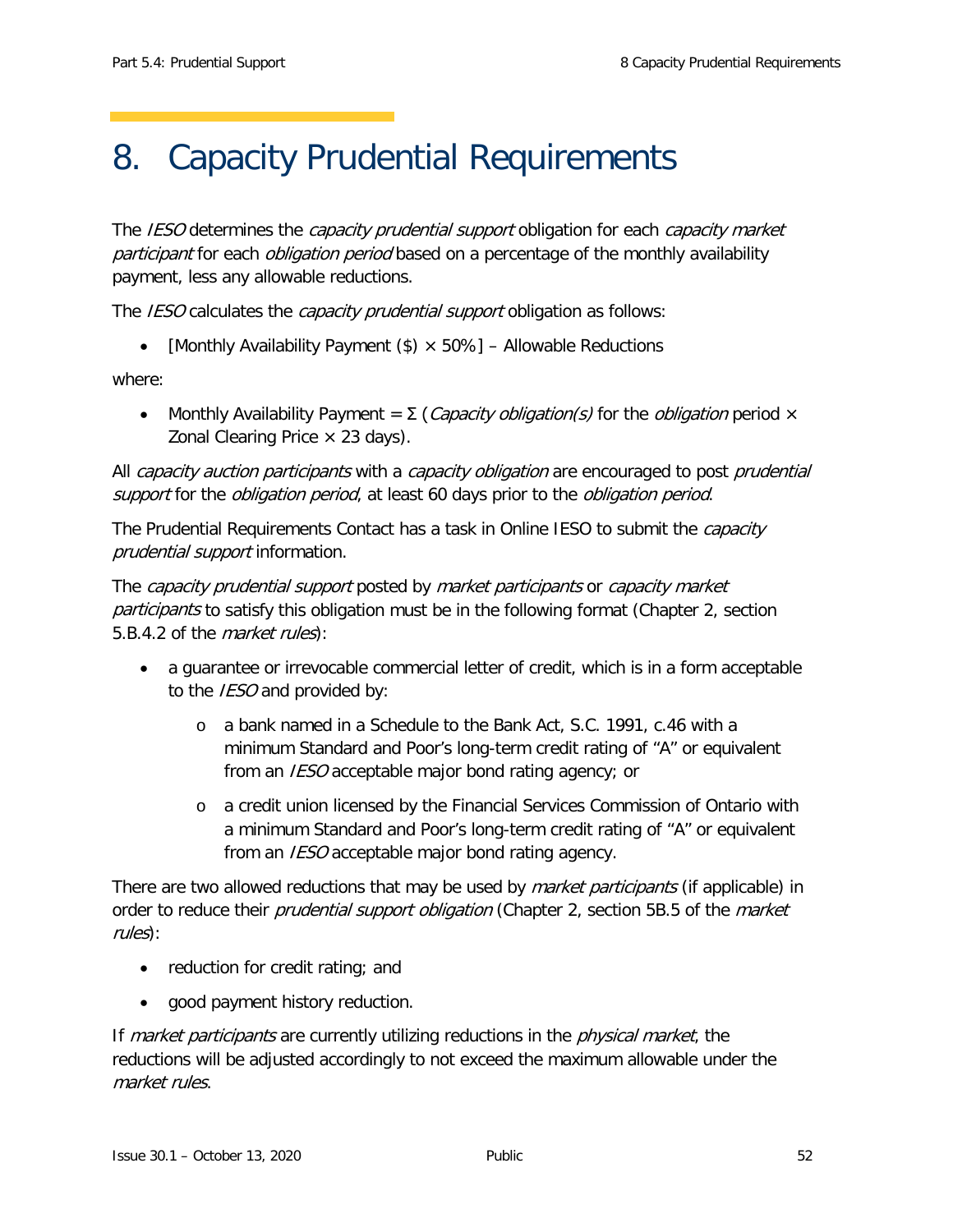The *capacity prudential support obligation* amount may increase depending on poor creditworthiness/ history in the IESO market.

In the case where a full or partial *capacity obligation transfer* is being requested:

- the capacity transferee must satisfy its capacity prudential support obligation, including any additional *capacity prudential support obligation* that may be required as a result of a transfer request, within 5 business days of receiving a notification from the *IESO* or within such longer period of time as may have been agreed to with the IESO.
- after the *capacity transferee* has satisfied the *capacity prudential support obligation* or revised *capacity prudential support obligation*, as applicable, the IESO will notify the *capacity transferor* of its approval or rejection of the transfer request. Upon receiving an approval notification, the *capacity transferor* may request the *IESO* to reassess its capacity prudential support obligation.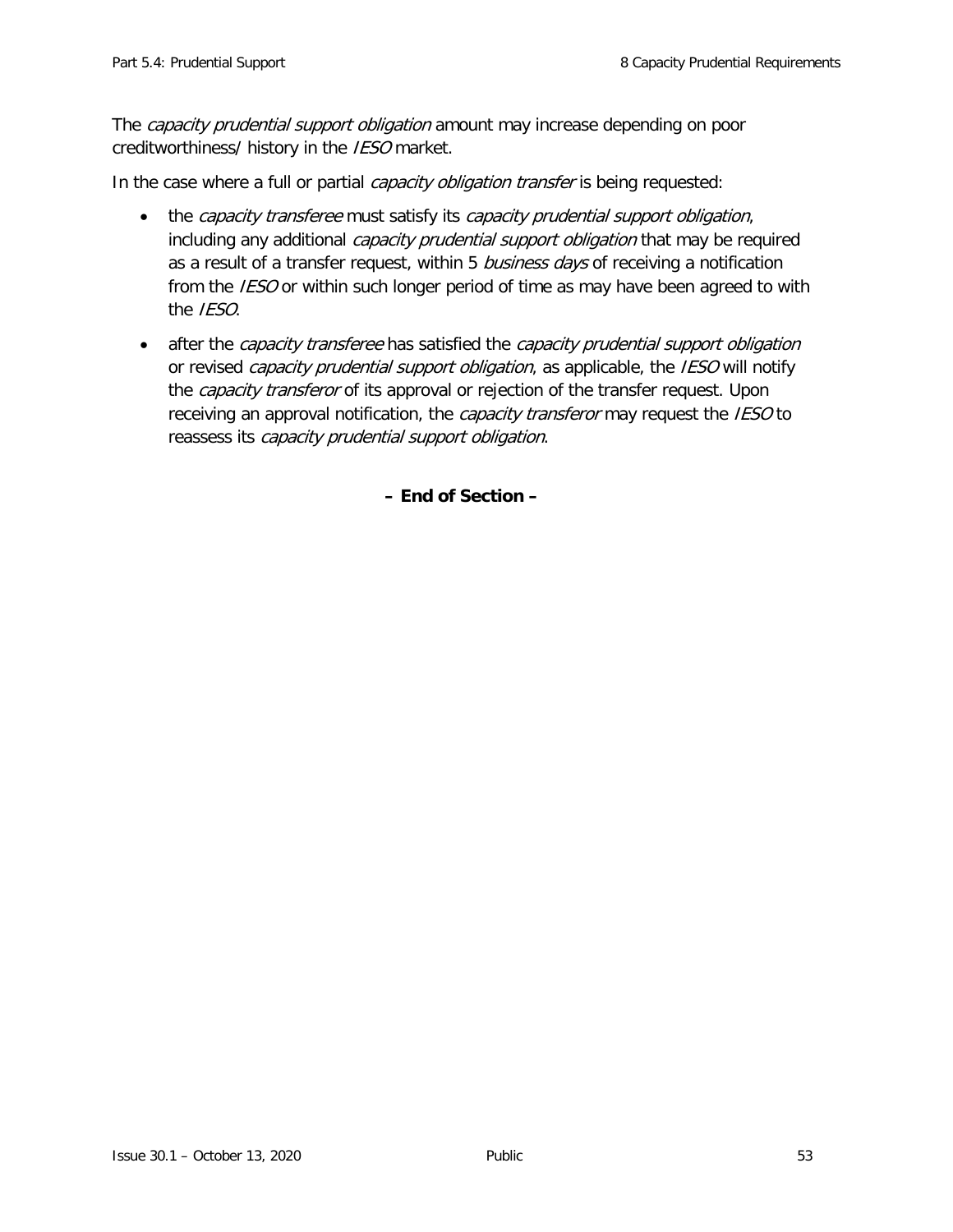# <span id="page-61-0"></span>9. Prudential Security Reports

<span id="page-61-1"></span>The IESO will publish two reports, described in [Table 9-1,](#page-61-1) for *market participants* authorized to conduct virtual transactions.

| <b>Report Name</b>                                         | <b>Publication</b><br><b>Frequency</b> | <b>Audience</b> | <b>Report Description</b>                                                                                                                                                                                                                                                         |
|------------------------------------------------------------|----------------------------------------|-----------------|-----------------------------------------------------------------------------------------------------------------------------------------------------------------------------------------------------------------------------------------------------------------------------------|
| Annual Virtual<br><b>Transaction Price</b><br>Delta Report | Annual                                 | Public.         | One price calculated annually to the<br>97 <sup>th</sup> percentile based on the day-<br>ahead and real-time price<br>differences of all the nine virtual<br>zonal trading entities.                                                                                              |
| Daily Virtual<br><b>Transaction Price</b><br>Delta Report  | Daily                                  | <b>Public</b>   | Nine price deltas (one for each<br>virtual zonal trading entity)<br>calculated daily to the 97 <sup>th</sup><br>percentile using the differences<br>between the corresponding day-<br>ahead prices and real-time prices<br>for each of the nine virtual zonal<br>trading entities |

**Table 9-1: Virtual Transaction Price Delta Reports Description**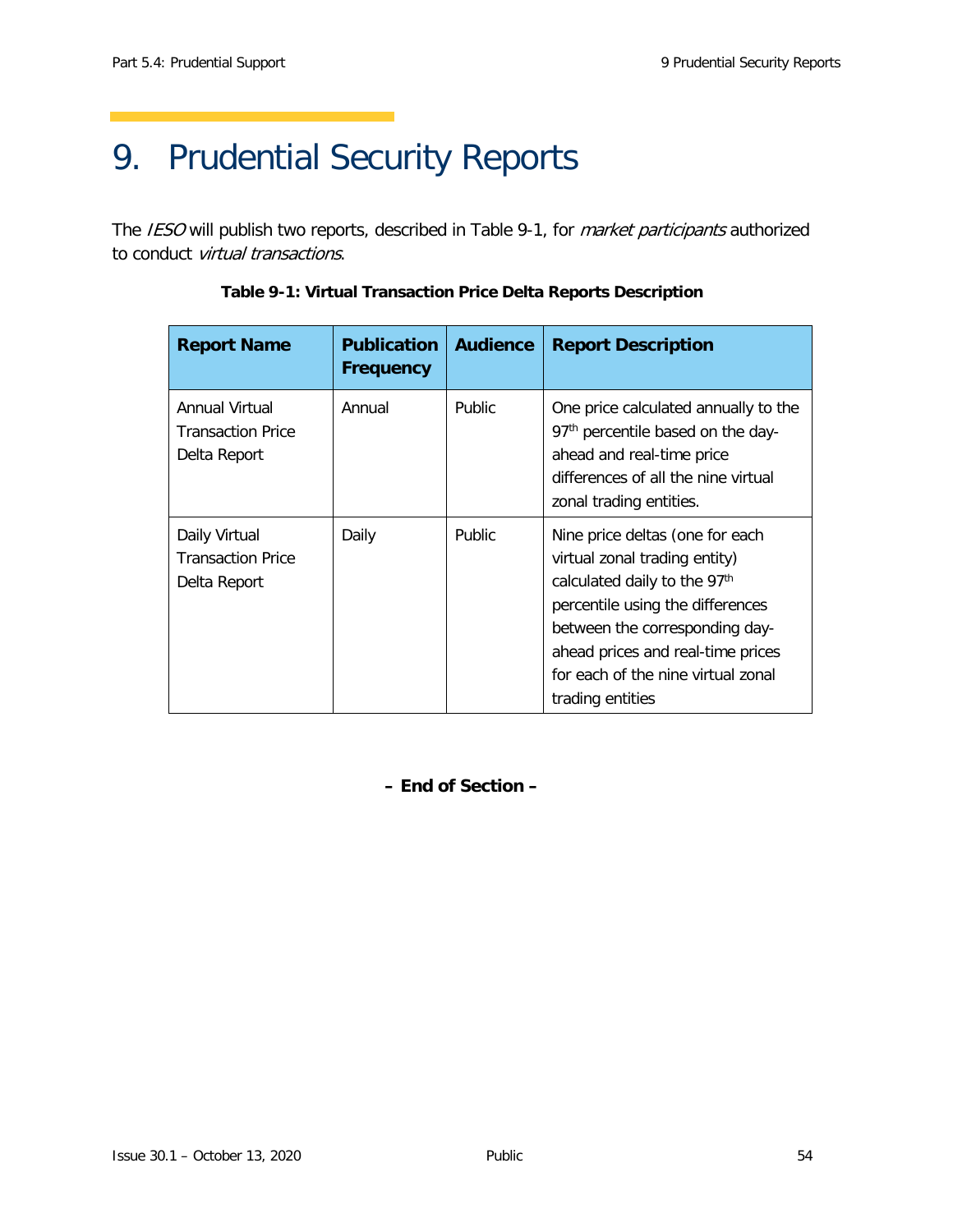# <span id="page-62-0"></span>Appendix A: Acronyms

| Acronym     | <b>Meaning</b>                         |
|-------------|----------------------------------------|
| AQEI        | Allocated Quantity of Energy Injected  |
| <b>AOEW</b> | Allocated Quantity of Energy Withdrawn |
| EMI         | Energy Market Interface                |
| <b>FPT</b>  | <b>Eastern Prevailing Time</b>         |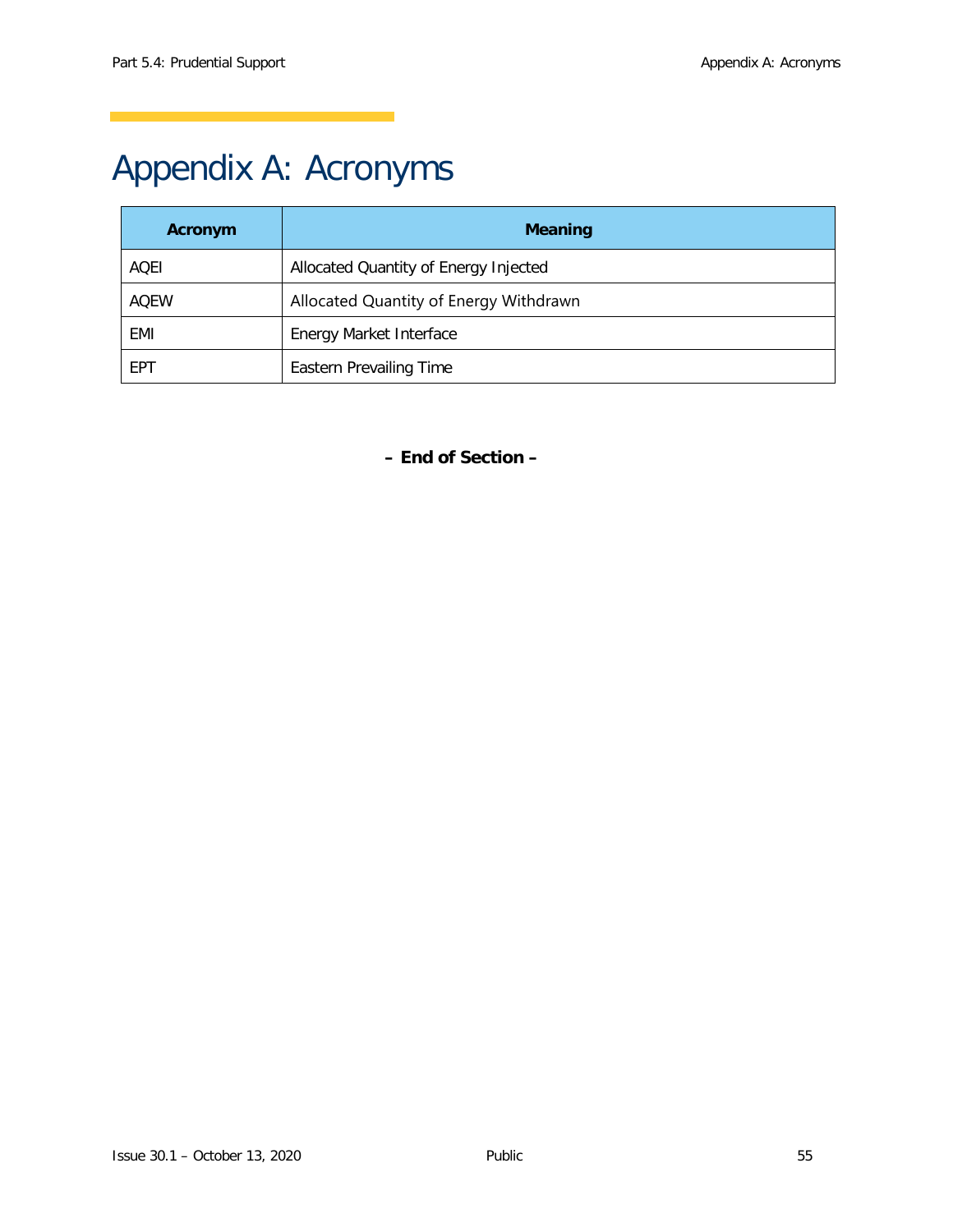# <span id="page-63-1"></span><span id="page-63-0"></span>Appendix B: Forms

This appendix contains a list of forms associated with the prudential support market manual, which are available on the IESO's Web site [\(http://www.ieso.ca/\)](http://www.theimo.com/). The forms included are listed in table A-1 below:

| <b>Form Name</b>                                                          | <b>Form Number</b> | <b>Description</b>                                                                                                                                                                                                        |
|---------------------------------------------------------------------------|--------------------|---------------------------------------------------------------------------------------------------------------------------------------------------------------------------------------------------------------------------|
| <b>Prudential Guarantee</b>                                               | IMP_GRNT_0001      | Guarantee agreement to provide<br><i>prudential support</i> by the guarantor to<br>the IESO. Only applicable to a <i>market</i><br>participant's physical transactions.                                                   |
| Affidavit Regarding Reduction in<br><b>Prudential Support Obligations</b> | IESO_AFF_0001      | Affidavit provided by a <i>market participant</i><br>that is a <i>distributor</i> , in respect of a claim<br>of reduction to its <i>prudential support</i><br>obligation for it physical transactions.                    |
| Pledge of Cash and Treasury<br><b>Bills</b>                               | IESO_AGR_0013      | Pledge of Cash and Treasury bill as a<br>form of <i>prudential support</i> between the<br>pledger and the IESO to cover a market<br>participant's prudential support obligation<br>for its <i>physical transactions</i> . |

#### **Table B-1: Forms**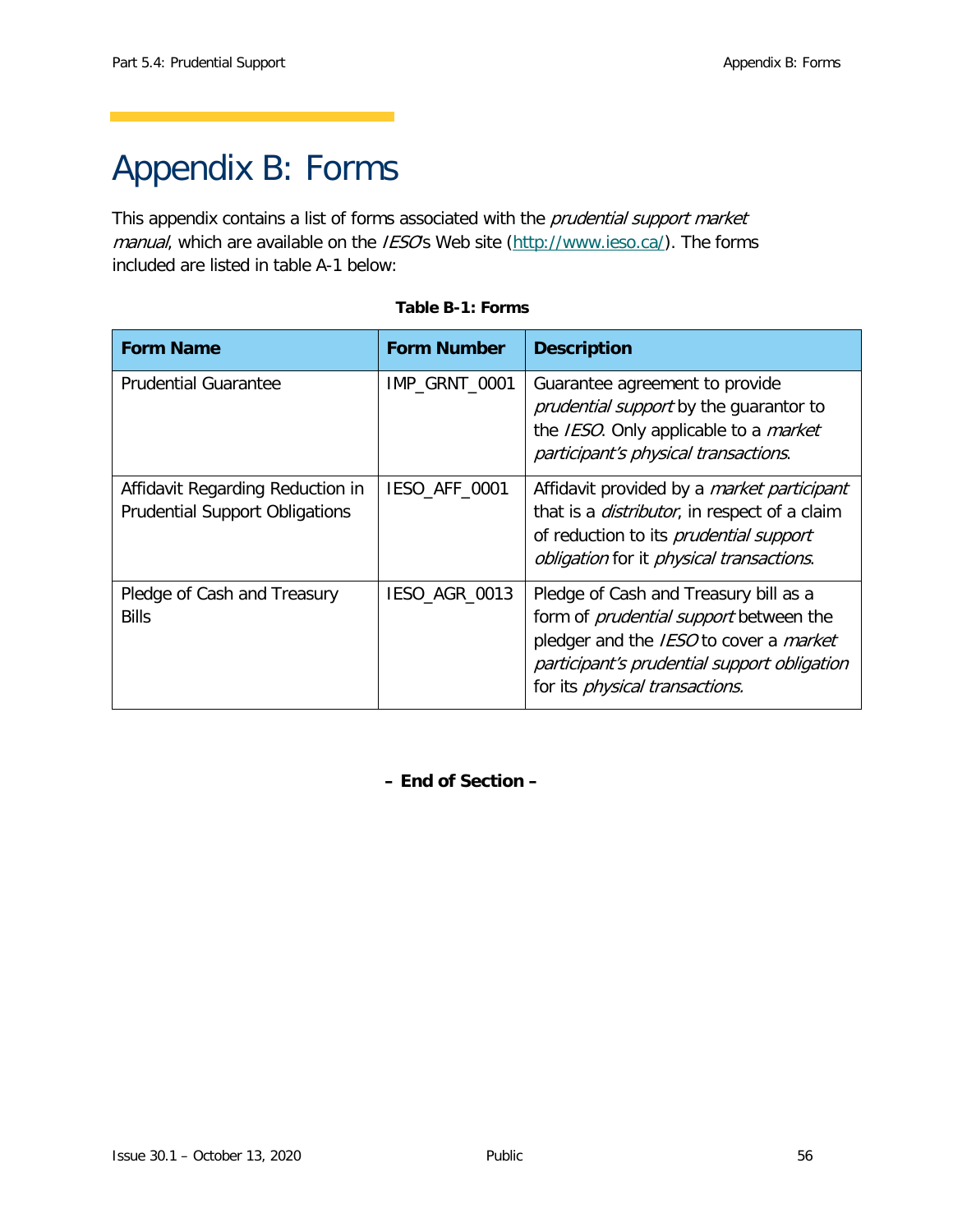# <span id="page-64-1"></span><span id="page-64-0"></span>Appendix C: Credit Ratings

The reduction in the level of prudential support obligation relative to the market participant's maximum net exposure that can be applied by the IESO based on a market participant's credit rating is set out in the following tables (Chapter 2, section 5.8.1 and 5.8.1A of the *market rules*):

| <b>Credit Rating with Standard and Poor's</b><br><b>Rating Terminology</b> | <b>Maximum allowable reduction in</b><br><b>Prudential Support (\$)</b> |
|----------------------------------------------------------------------------|-------------------------------------------------------------------------|
| AA- and above or equivalent                                                | 100% of maximum net exposure                                            |
| $A-$ , $A$ , $A+$ or equivalent                                            | Greater of 90% of <i>maximum net exposure</i> or<br>\$37,500,000        |
| BBB-, BBB, BBB+ or equivalent                                              | Greater of 65% of <i>maximum net exposure</i> or<br>\$15,000,000        |
| BB-, BB, BB+ or equivalent                                                 | Greater of 30% of <i>maximum net exposure</i> or<br>\$4,500,000         |
| Below BB- or equivalent                                                    | 0                                                                       |

#### **Table C-1: Credit Rating Reductions for Non-Distributors**

#### **Table C-2: Credit Rating Reductions for Distributors**

| <b>Credit Rating with Standard and Poor's</b><br><b>Rating Terminology</b> | <b>Maximum allowable reduction in</b><br><b>Prudential Support (\$)</b> |
|----------------------------------------------------------------------------|-------------------------------------------------------------------------|
| AA- and above or equivalent                                                | 100% of maximum net exposure                                            |
| $A-$ , $A$ , $A+$ or equivalent                                            | Greater of 95% of <i>maximum net exposure</i> or<br>\$45,000,000        |
| BBB-, BBB, BBB+ or equivalent                                              | Greater of 80% of <i>maximum net exposure</i> or<br>\$22,500,000        |
| BB-, BB, BB+ or equivalent                                                 | Greater of 55% of <i>maximum net exposure</i> or<br>\$7,500,000         |
| Below BB- or equivalent                                                    | $\Omega$                                                                |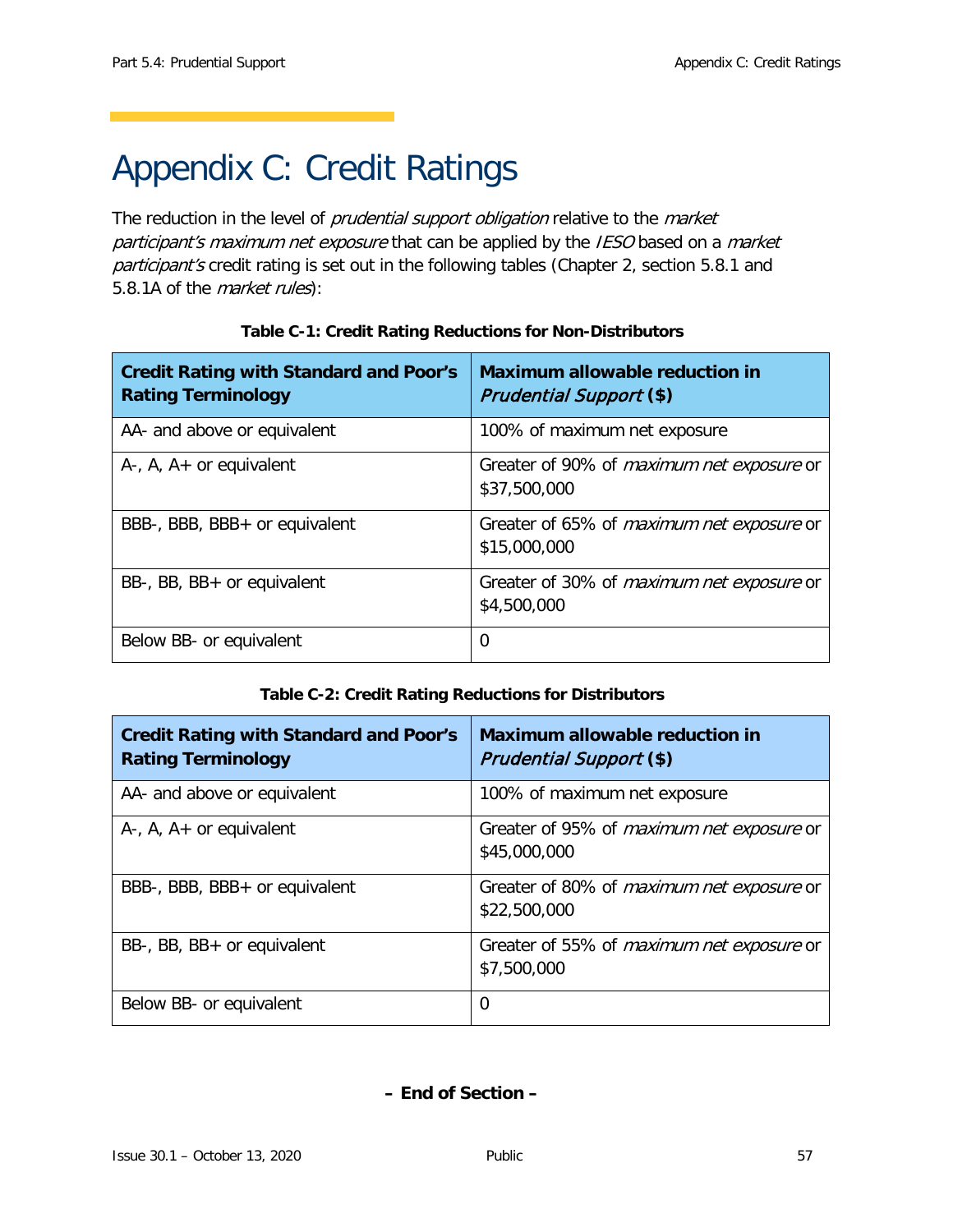# <span id="page-65-0"></span>Appendix D: Good Payment History

#### **Table D-1: Good Payment History Reductions for Non-Distributors**

| <b>Good Payment History</b>            | <b>Allowable Reduction in Prudential Support</b><br><b>Obligation (for non-distributors)</b> |
|----------------------------------------|----------------------------------------------------------------------------------------------|
| Six years or more                      | The lesser of \$12,000,000 or 50% of <i>maximum</i><br>net exposure                          |
| Five or more years but less than six   | The lesser of \$7,500,000 or 30% of <i>maximum</i>                                           |
| years                                  | net exposure                                                                                 |
| Four or more years but less than five  | The lesser of \$6,000,000 or 25% of <i>maximum</i>                                           |
| years                                  | net exposure                                                                                 |
| Three or more years but less than four | The lesser of \$4,500,000 or 20% of <i>maximum</i>                                           |
| years                                  | net exposure                                                                                 |
| Two or more years but less than three  | The lesser of \$3,000,000 or 15 % of <i>maximum</i>                                          |
| years                                  | net exposure                                                                                 |
| Less than two years                    | \$0                                                                                          |

#### **Table D-2: Good Payment History Reductions for Distributors**

| <b>Good Payment History</b>            | <b>Allowable Reduction in Prudential Support</b><br><b>Obligation (for distributors)</b> |
|----------------------------------------|------------------------------------------------------------------------------------------|
| Six or more years                      | The lesser of \$14,000,000 or 80% of <i>maximum</i><br>net exposure                      |
| Five or more years but less than six   | The lesser of \$9,000,000 or 65% of <i>maximum</i>                                       |
| years                                  | net exposure                                                                             |
| Four or more years but less than five  | The lesser of \$7,500,000 or 45% of <i>maximum</i>                                       |
| years                                  | net exposure                                                                             |
| Three or more years but less than four | The lesser of \$6,000,000 or 35% of <i>maximum</i>                                       |
| years                                  | net exposure                                                                             |
| Two or more years but less than three  | The lesser of \$4,500,000 or 25% of <i>maximum</i>                                       |
| years                                  | net exposure                                                                             |
| Less than two years                    | \$0                                                                                      |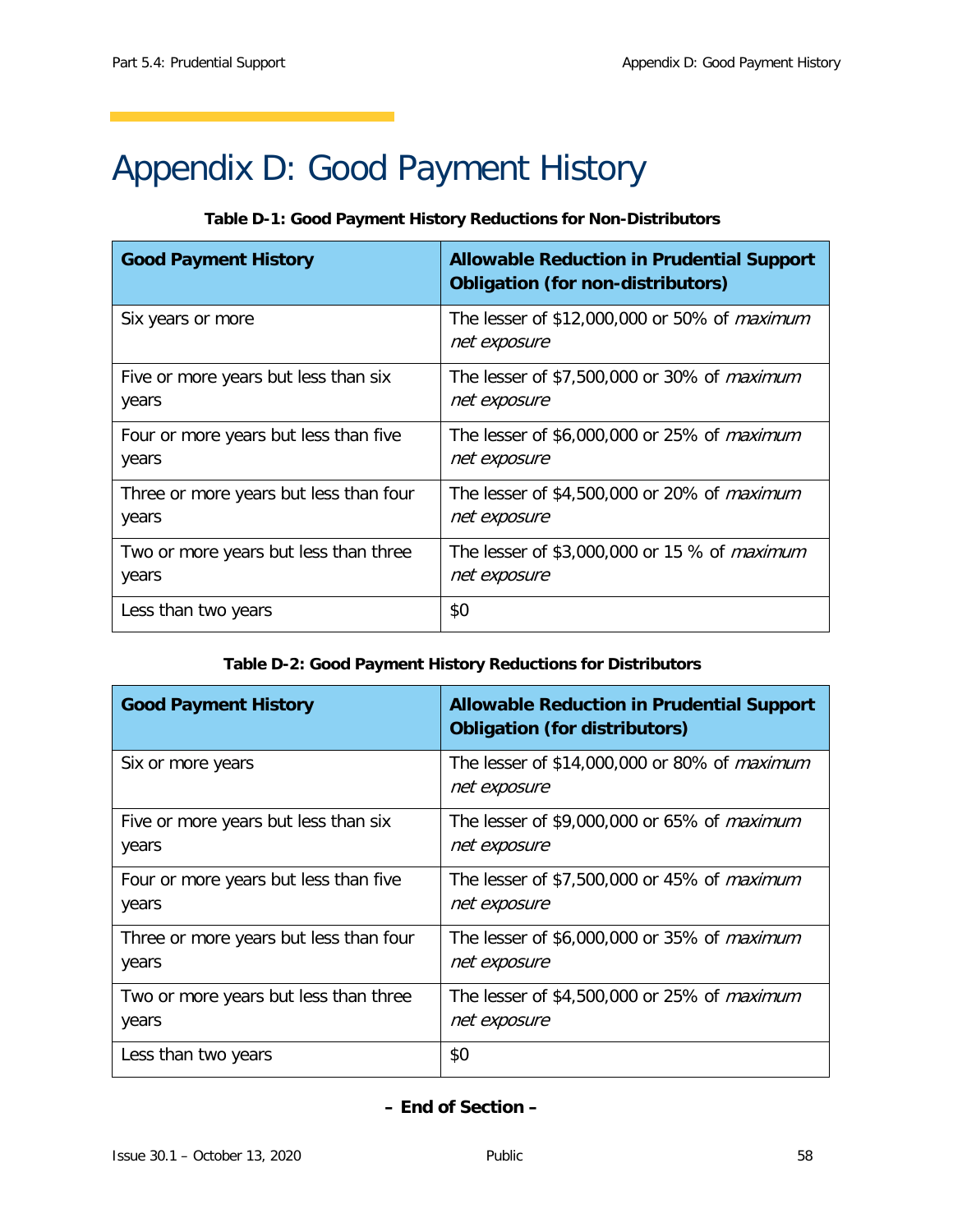# <span id="page-66-0"></span>Appendix E: Global Adjustment Calculation for Minimum Trading Limit and Default Protection Amount

The IESO estimates global adjustment for *market participants* that are not *energy traders*. The global adjustment estimate is included as part of their *physical transaction minimum* trading limit and default protection amount calculation for the IESO-administered markets.

The IESO calculates the global adjustment 'Class B' estimate for a *market participant* that is not an energy trader as follows for its prudential support obligation:

Global Adjustment (Class B) Minimum Trading Limit and Default Protection Amount calculation = Global Adjustment (Class B) price per MWh provided by the OEB  $x$ *Market participant*-provided daily quantity (in MWh)  $x \neq 0$  days for Minimum Trading Limit or Default Protection Amount

The global adjustment price for a *market participant* that is not an *energy trader* stays static until the daily quantity of MWh injected or withdrawn for that *market participant* is changed or after conducting the annual review for global adjustment.

The *IESO* calculates the global adjustment 'Class A' estimate for a *market participant* that is not an energy trader as follows for its prudential support obligation:

Global Adjustment (Class A) Minimum Trading Limit and Default Protection Amount calculation = (PDF[8](#page-66-1) x Total Global Adjustment Dollars Forecasted by the OEB)/(Market participant provided Daily Maximum withdrawals in MWh x 365 days)

**– End of Section –**

ł

<span id="page-66-1"></span><sup>&</sup>lt;sup>8</sup> PDF is the Peak Demand Factor assigned to each 'Class A' market participant based on their five coincident peak demands during a predetermined base period.